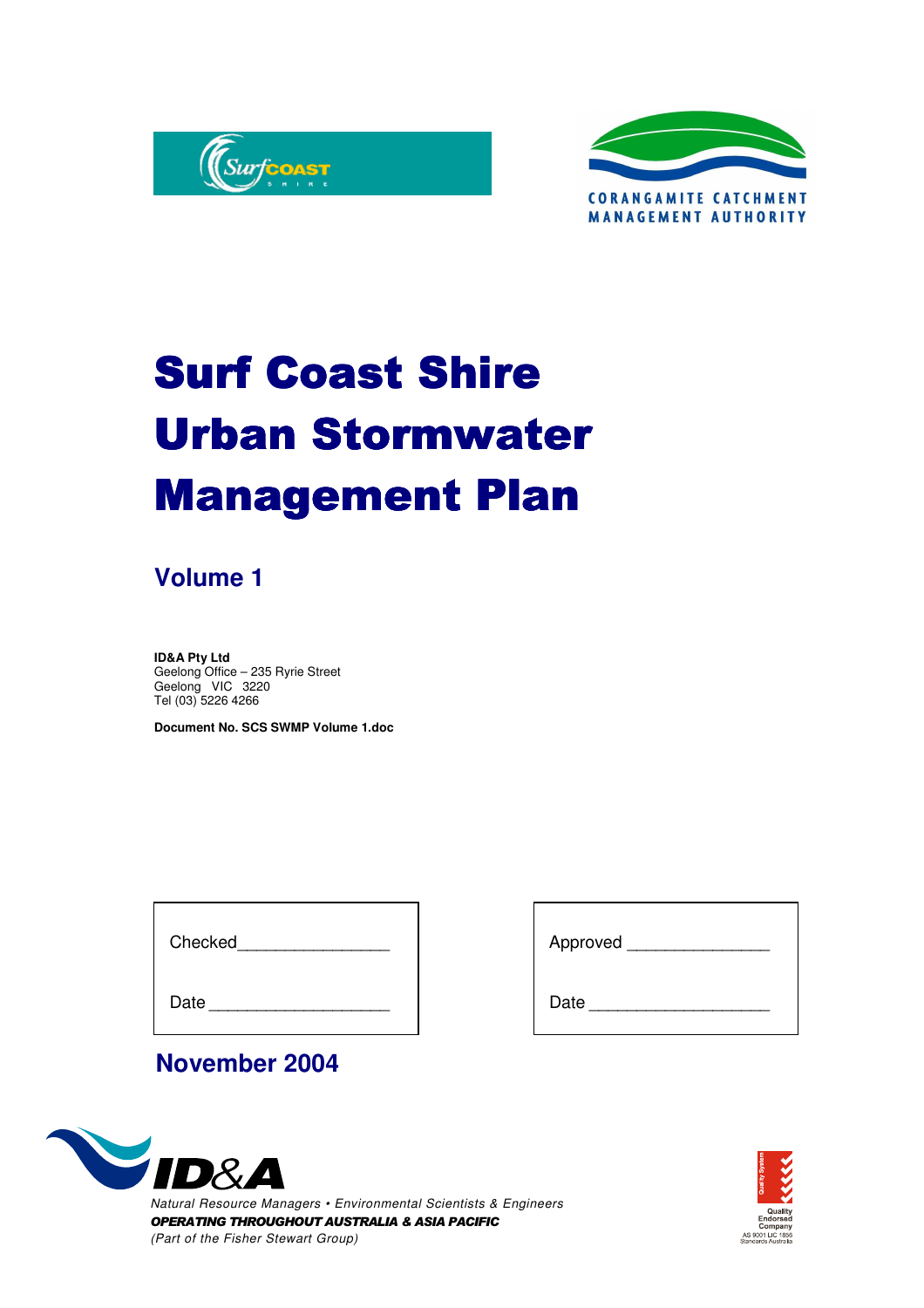**Surf Coast Shire**

### **Surf Coast Shire Stormwater Management Plan**

#### **Job 3201031**

### **Contents**

| 1<br>1.1<br>1.2                   |                                                                |  |
|-----------------------------------|----------------------------------------------------------------|--|
| $\mathbf{2}$<br>2.1<br>2.2<br>2.3 |                                                                |  |
| 3<br>3.1<br>3.2                   |                                                                |  |
| 4<br>4.1<br>4.2<br>4.3            | Surf Coast Shire Locality, Characteristics and Subcatchments 6 |  |
|                                   |                                                                |  |
| 5<br>5.1<br>5.2<br>5.3<br>5.4     | Stormwater Management Issues in the Surf Coast Shire 8         |  |
| 6                                 |                                                                |  |
| 7<br>7.1<br>7.2                   |                                                                |  |
| 7.3<br>7.4<br>7.5<br>7.5.1        |                                                                |  |

*continued……*

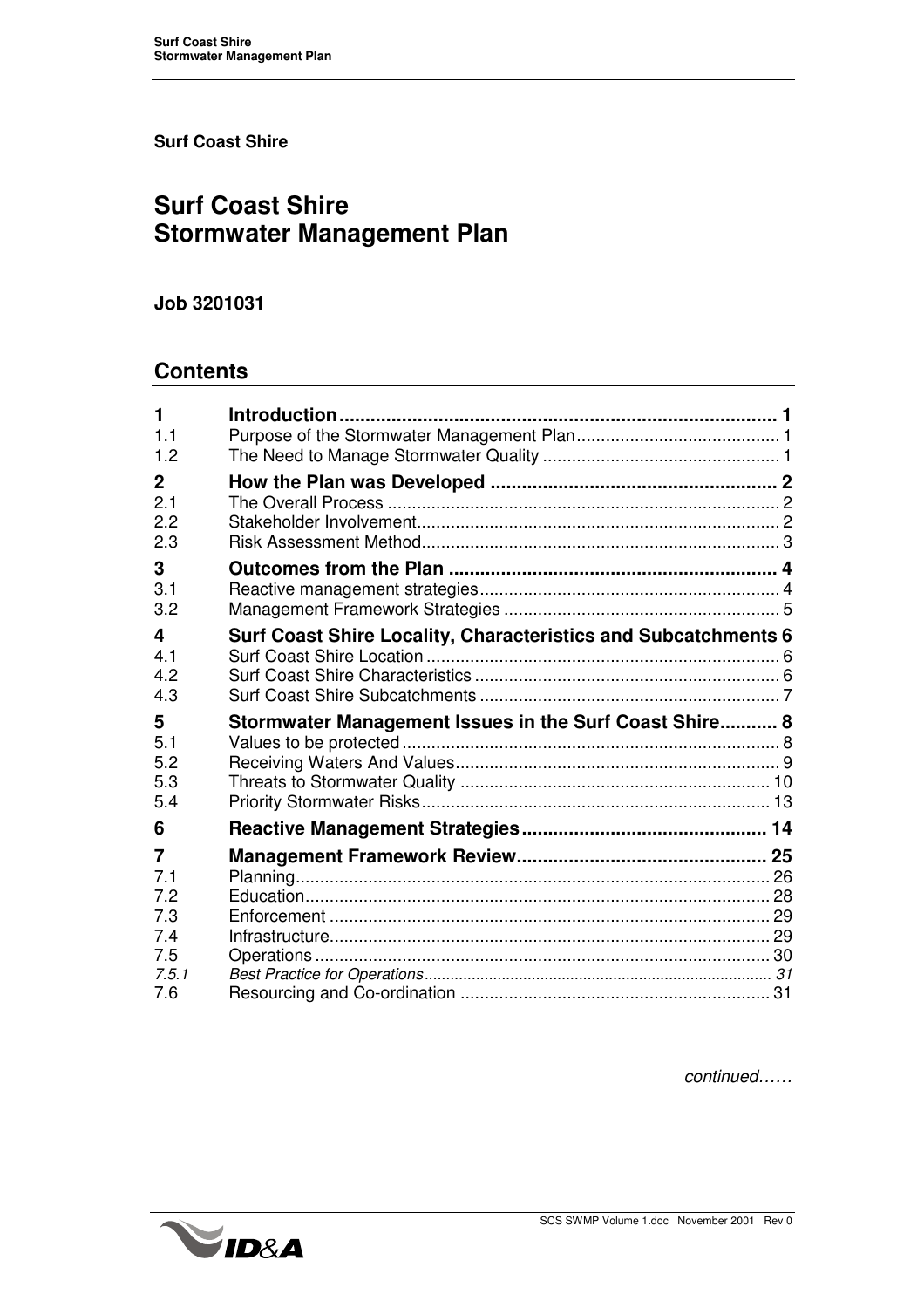### **Contents** *(continued……)*

| 8   |  |
|-----|--|
| 9   |  |
| 9.1 |  |
| 9.2 |  |
| 9.3 |  |
| 10  |  |
| 11  |  |

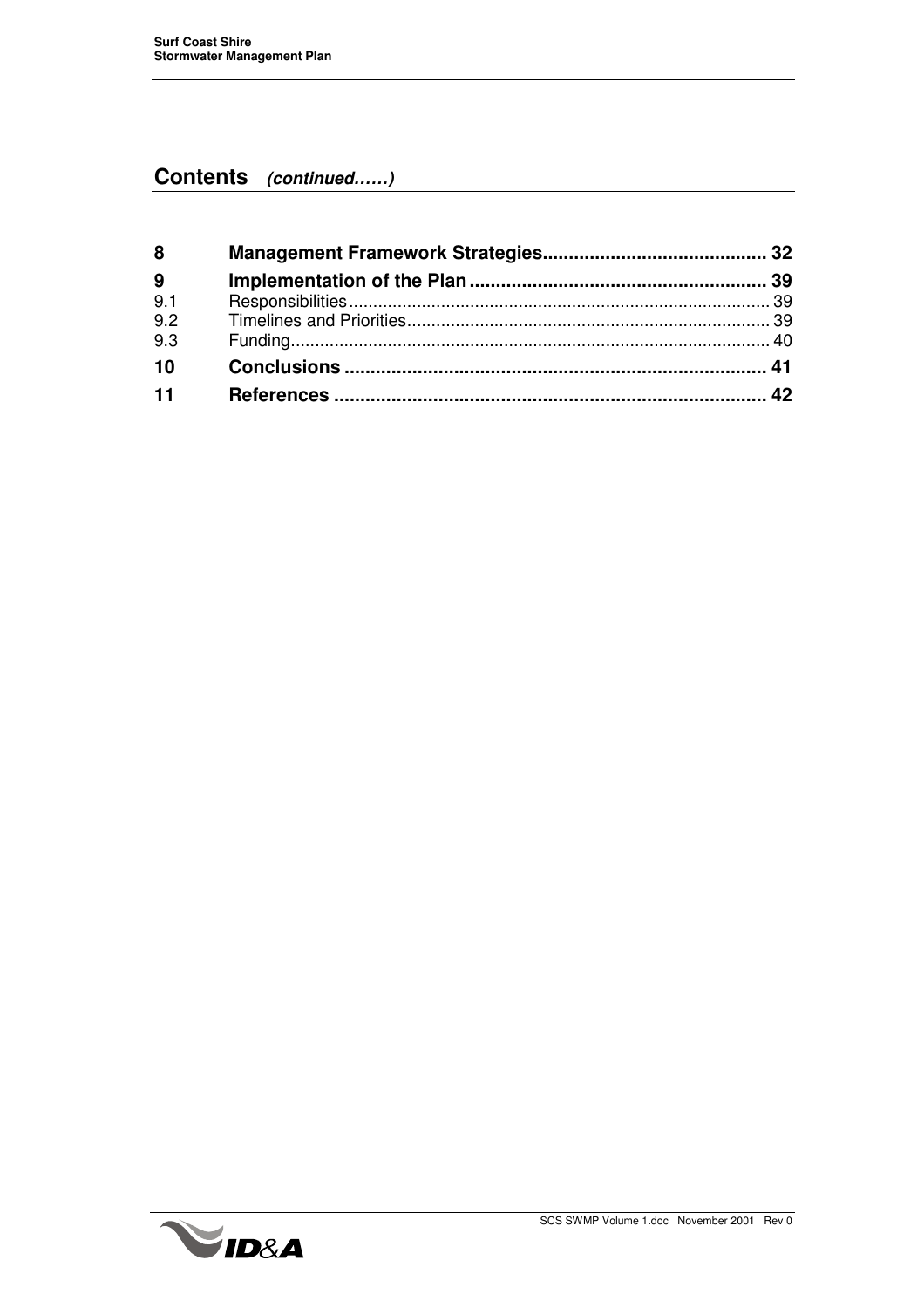### **1 Introduction**

#### **1.1 Purpose of the Stormwater Management Plan**

The purpose of the Stormwater Management Plan is to protect and enhance the Surf Coast Shire's receiving water environments by improving the quality and management of stormwater draining from the urban areas in Surf Coast Shire.

Improvements in urban stormwater quality will have beneficial effects on the Surf Coast Shire's significant receiving water environments, in particular:

- **Bass Strait**
- Anglesea, Barwon, Erskine and St George Rivers,
- Jan Juc, Spring, Deep, Thompson, Stoney, Painkalac, and Moggs Creeks
- Noble Reserve wetland

To achieve this purpose the Plan:

- identifies the priority issues for management of stormwater quality in Surf Coast Shire ;
- presents strategies for reducing the main threats to stormwater quality; and
- presents strategies for integrating best practice environmental management of stormwater into Council's management and planning activities.

Volume 1 of the Stormwater Management Plan provides a summary of how the plan was developed and details the recommended strategies. Volume 2 provides further details of the processes followed and the background information used to arrive at the strategies.

#### **1.2 The Need to Manage Stormwater Quality**

Stormwater is produced on a catchment wide basis. Urban areas centres, within the Surf Coast Shire, increase the area of impervious (or sealed) surfaces within catchments. Because of the sealed surfaces of Urban areas water is transported more quickly to receiving waters.

Human activities in the catchment (particularly in urban areas) provide many materials that can pollute the environment. Again, the large extent of sealed surfaces increases the amount and transportability of materials that are washed off into the drainage system and into the receiving waters (eg. Bass Strait). There are many forms of pollutants which can cause adverse impacts on the environment and the receiving waters. Water from Urban areas is also more likely to contain a greater range of these pollutants, with a greater potential to effect water quality than runoff from non-urban areas. It is for this reason that urban areas have been the primary focus of this plan.

It has been recognised that there are significant areas of non-urban land, (primarily Agricultural) within the Surf Coast Shire. These areas also have the potential to adversely impact the water quality of receiving environments. However these areas require a separate and more specific management approach, to deal with the particular stormwater issues that arise from non-urban areas.

Management of stormwater quality aims to reduce any adverse impacts on the environmental and other values of the receiving waters. Strategies can include changes to the management of activities within the urban area to improve stormwater quality, through policies and procedures. Structural treatment measures can also be implemented to minimise pollutants being carried to the environment.

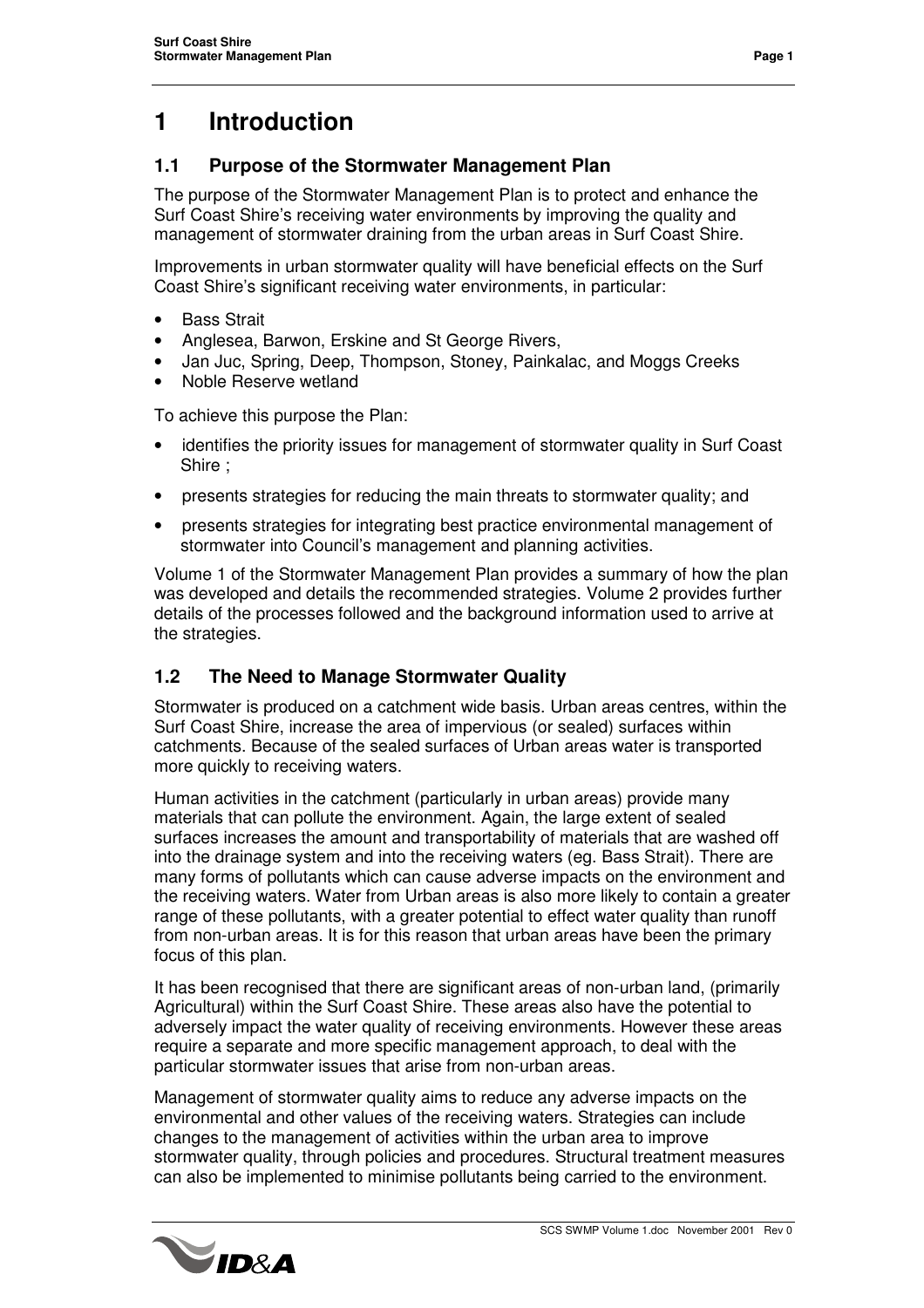### **2 How the Plan was Developed**

#### **2.1 The Overall Process**

The approach used in developing the Stormwater Management Plan follows the process detailed in Chapter 3 (revised September 2000) of the Best Practice Environmental Management Guidelines (CSIRO, 1999). This process has been developed and is coordinated through the Victorian Stormwater Action Program by the Environmental Protection Agency (EPA).

There are a number of key elements within the process for developing a stormwater management plan. A series of four workshops are included that allow the issues to be debated and the knowledge from a range of stakeholders to be incorporated into the plan. A review of current Council practices in relation to stormwater quality was also undertaken. The process also involves a risk assessment method for determining the priority risks to be managed. The main outcomes from the process are two types of strategies; reactive strategies and management framework strategies.

These elements are described further in the following sections.

#### **2.2 Stakeholder Involvement**

Development of the stormwater management plan was overseen by a Steering Committee comprising representatives from the Surf Coast Shire, Corangamite Catchment Management Authority, EPA and Barwon Water.

The Project Working Group was involved at four workshops throughout the study. In addition to the above members, this group consisted of further Council officers (engineers, planners and technical staff).

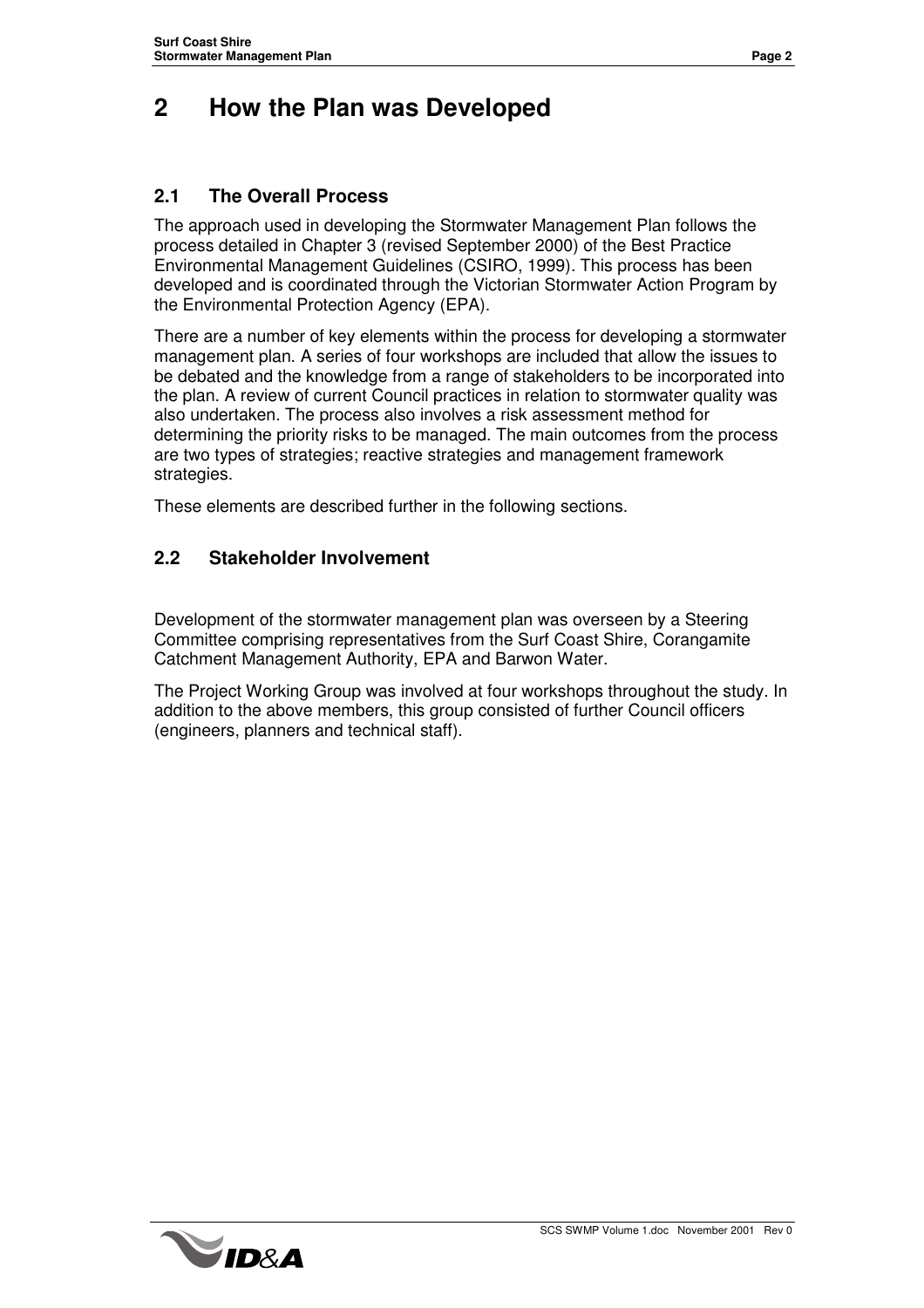#### **2.3 Risk Assessment Method**

In the context of the stormwater management plan, risks are defined as activities within the catchment that can have an adverse impact on waterways or water bodies and their associated values. Potential impacts are usually as a result of pollutants transported by stormwater.

The method for determining risk priorities can be summarised by the following relationship:

#### *Risk = Threat x Value x Sensitivity*

Where:

- $\circ$  A threat (shown in red below) is an activity in the catchment that can pollute stormwater quality;
- $\circ$  A value (shown in green below) includes the waterway or water body that receives stormwater flows (the receiving waters) and its associated values for a range of factors including environmental, aesthetic, cultural and economic factors;
- o Sensitivity (shown in blue) is a measure of how much of an impact would occur to the waterway values if the pollutants were transported there by the stormwater.

This method was used through the workshop process to determine the highest risks for management. The highest risks are those activities within the urban catchment that have the most potential to cause adverse impacts on the values of the receiving waters.

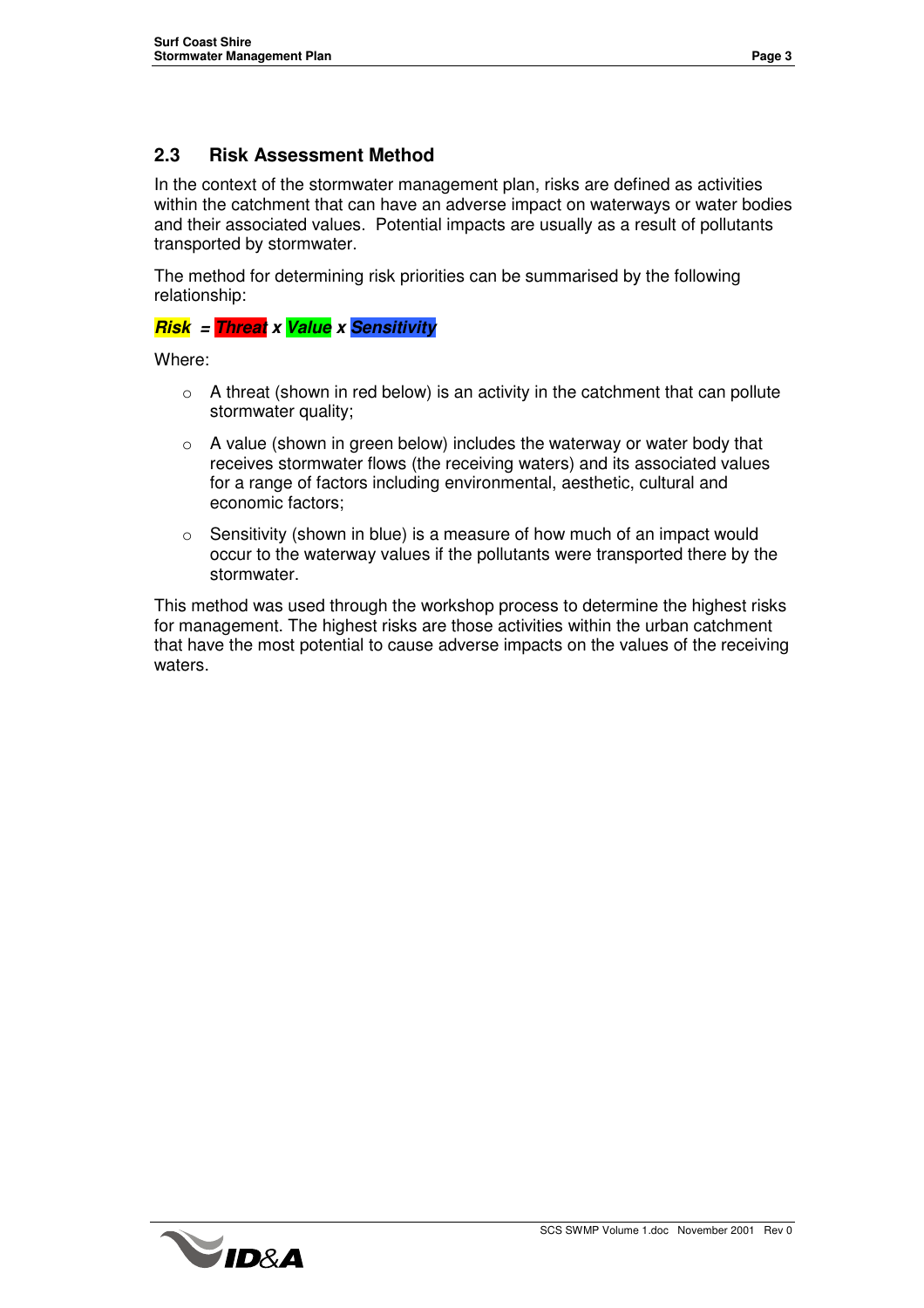The main outcomes from the process are two types of strategies; Reactive strategies and Management Framework strategies.

The top or key reactive and management framework strategies have been summarised in Tables 2.4.1 and 2.4.2.

These strategies can then be used by the Surf Coast Shire in setting work programs and seeking funding on projects that can be implemented within a short timeframe, to improve the condition and management of urban stormwater quality.

#### **3.1 Reactive management strategies**

These strategies are recommended for responding to the priority risks to the receiving waters that have been identified through the workshop process. A full listing is given in section five of this plan.

| <b>Table 4.2.1 Top Reactive Management Strategies</b> |                                                  |                 |  |  |  |  |
|-------------------------------------------------------|--------------------------------------------------|-----------------|--|--|--|--|
| <b>Strategy Code</b>                                  | <b>Description</b>                               | <b>Priority</b> |  |  |  |  |
| EA133, EA137, Ea138,<br>EA 139 & EA 1311              | Guideline development and<br>distribution        | 1               |  |  |  |  |
| SC133 & SCM134                                        | <b>Street Sweeping</b>                           | $\mathbf{2}$    |  |  |  |  |
| RE134, RE235, Re138,<br>RE139 & RE1310                | Audit and Inspection                             | 3               |  |  |  |  |
| EA433 & EA538                                         | Drain stencilling / signage                      | 4               |  |  |  |  |
| EA5310                                                | Promotion of EPA litter hotline and<br>taskforce | 5               |  |  |  |  |
| IDC134, IDC2310 &<br><b>IDC3311</b>                   | Site database or GIS layer                       | 6               |  |  |  |  |
| IDC135, IDC136, IDC137<br>& IDC1312                   | Monitoring of receiving waters                   | 7               |  |  |  |  |
| <b>STM438</b>                                         | Inline GPT, Torquay - The<br>Esplanade           | 8               |  |  |  |  |
| <b>STM338</b>                                         | GPT, Aireys Inlet - River Reserve<br>Road        | 9               |  |  |  |  |
| <b>STM233, STM538 &amp; STM</b><br>1310               | Drainage entrance treatments                     | 10              |  |  |  |  |
| <b>STM336</b>                                         | <b>Stabilisation works</b>                       | 11              |  |  |  |  |
| EA333                                                 | Media release                                    | 12              |  |  |  |  |

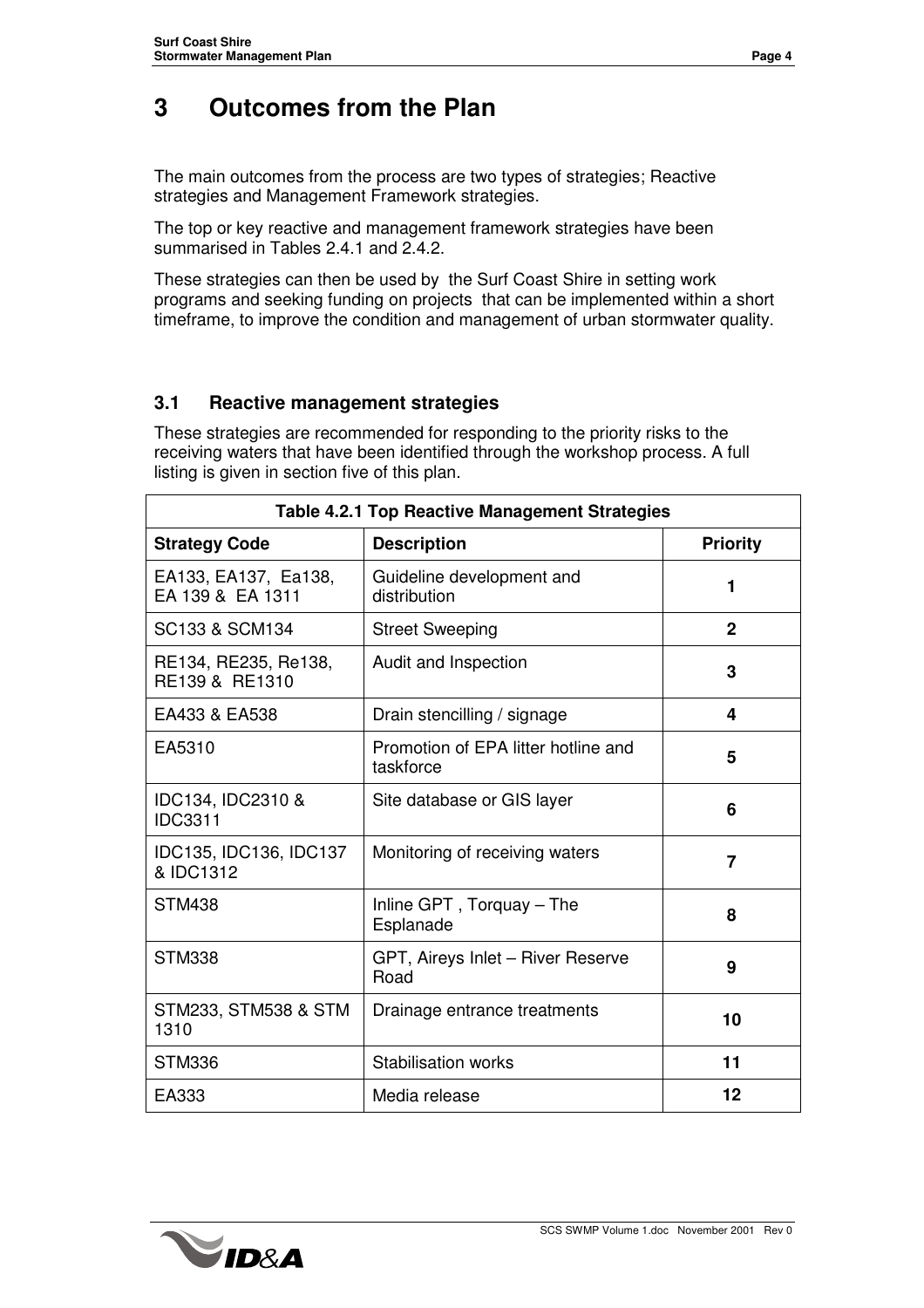#### **3.2 Management Framework Strategies**

These strategies are recommended for improving the management and planning activities of the Council in stormwater quality. These strategies will reduce stormwater pollution effects across all parts of the urban area.

| <b>Table 4.2.1 Top Ten Management Framework Strategies</b> |                                                                                                   |                 |  |  |  |  |  |
|------------------------------------------------------------|---------------------------------------------------------------------------------------------------|-----------------|--|--|--|--|--|
| <b>Strategy Code</b>                                       | <b>Description</b>                                                                                | <b>Priority</b> |  |  |  |  |  |
| P <sub>10</sub> , E <sub>4</sub> , 110 &<br>O9             | Staff training                                                                                    |                 |  |  |  |  |  |
| P3 & EA4                                                   | Encourage water sensitive urban<br>design                                                         | $\mathbf{2}$    |  |  |  |  |  |
| P <sub>1</sub>                                             | Additions to the Municipal Strategic<br>Statement                                                 | 3               |  |  |  |  |  |
| P9, EA9, E2,<br><b>O8 &amp; RC8</b>                        | Extra staff and resources                                                                         | 4               |  |  |  |  |  |
| EA10 & RC9                                                 | Educative material                                                                                | 5               |  |  |  |  |  |
| E <sub>8</sub>                                             | Create a local laws information sheet                                                             | 6               |  |  |  |  |  |
|                                                            | Feasibility investigations                                                                        | 7               |  |  |  |  |  |
| P7, E9 & I7                                                | Develop and Maintain a database,<br>GIS layer and registration listing<br>relative to stormwater. | 8               |  |  |  |  |  |
| O1                                                         | Develop and introduce operating<br>procedures                                                     | 9               |  |  |  |  |  |
| O10                                                        | Implement operating procedures                                                                    | 10              |  |  |  |  |  |

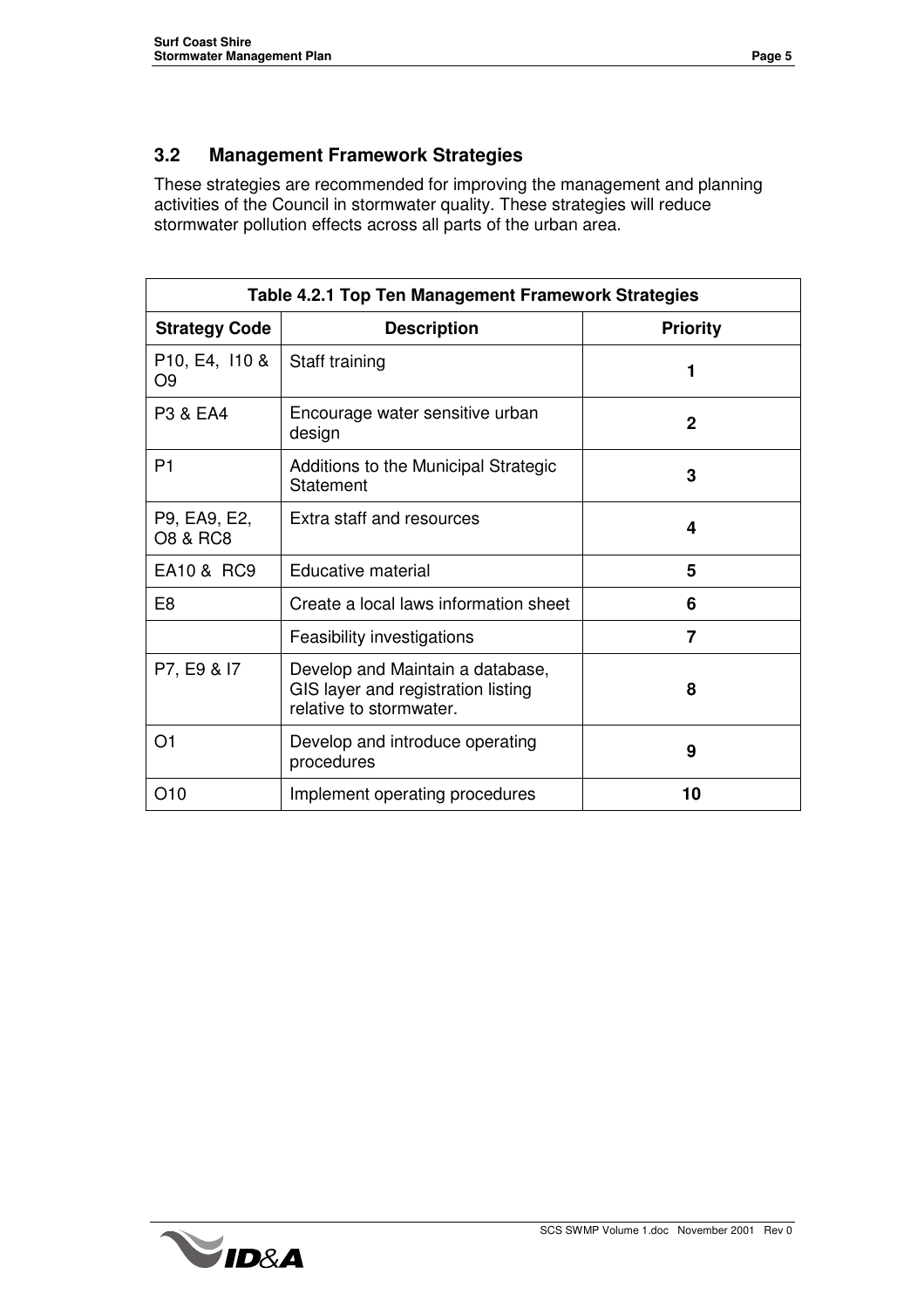### **4 Surf Coast Shire Locality, Characteristics and Subcatchments**

#### **4.1 Surf Coast Shire Location**

The Surf Coast Shire is situated on one of the nation's most prominent coastlines at the gateway to the Great Ocean Road in Southwestern Victoria. The Surf Coast Shire covers an area of over 1500 square kilometres with its boundaries extending from the Barwon River in the north to along Victoria's southwest coast from Thompson's Creek at Breamlea, down the Great Ocean Road through Torquay, Anglesea, Aireys Inlet to the Cumberland River, west of Lorne (see Figure below). The Shire contains many waterways; the most renowned of these include the Barwon River, Thompson Creek, Spring Creek, Anglesea River, Painkalac Creek, Erskine River and the Cumberland River.

#### **4.2 Surf Coast Shire Characteristics**

The Surf Coast area is characterised by the unique coastal townships of Torquay, Anglesea, Aireys Inlet, Fairhaven and Lorne situated along the Great Ocean Road; prime agriculture land at the Otway foothills; the Barwon River and open broad-acre farmlands to the north of Princes Highway centred around the township of Winchelsea.

The Shire is a significant destination for international and domestic visitors and accommodates a regional influx of weekend visitors. The Shire also boasts a diverse range of attractions, from popular surf and protected beaches to diverse hinterland features in scenic rural and forested environments.

The Surf Coast Shires natural landscape diversity and its many recreational opportunities has attracted many people to the region. Over the past 12 years the Shire's population has grown by an average of 3.2% p.a. When this figure is compared to Victoria's state average of only 0.62%, the Shire's growth rate is over 450% higher. Currently permanent population of the Surf Coast Shire is estimated at 19,200, which doubles at holiday times. This growing population creates a range of catchment and land management problems and issues, which require a range of solutions. One of the most significant problems identified in the region includes degradation of waterways, wetlands and estuaries, and in some cases the eutrophication of these water bodies. Poor urban stormwater runoff quality is expected to be contributing to the evident degradation of the regions receiving water environments.

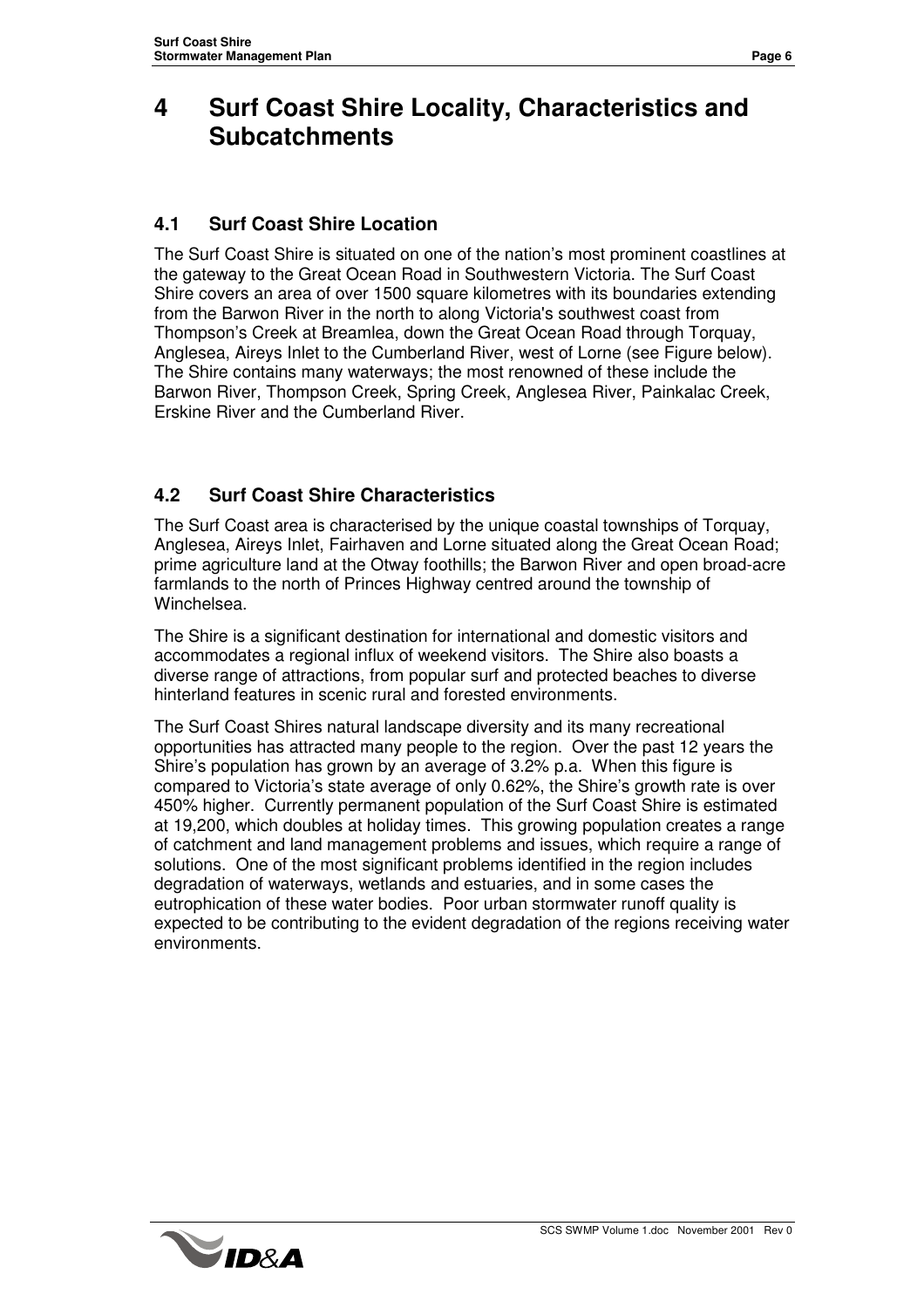#### **4.3 Surf Coast Shire Subcatchments**

For the purposes of the Stormwater Management Plan, the Surf Coast Shire has been divided into 6 townships to form the basis of identifying threats and values and formulating management strategies. Sixteen (16) sub-catchments within these 6 townships have been identified on the basis of Landuse patterns, receiving environments and hydrological boundaries where possible. The townships are:

- **1. Torquay – Jan Juc**
- **2. Anglesea**
- **3. Lorne**
- **4. Winchelsea**
- **5. Aireys Inlet-Fairhaven**
- **6. Moriac**

The locations of these townships are shown on Figure 1 below.





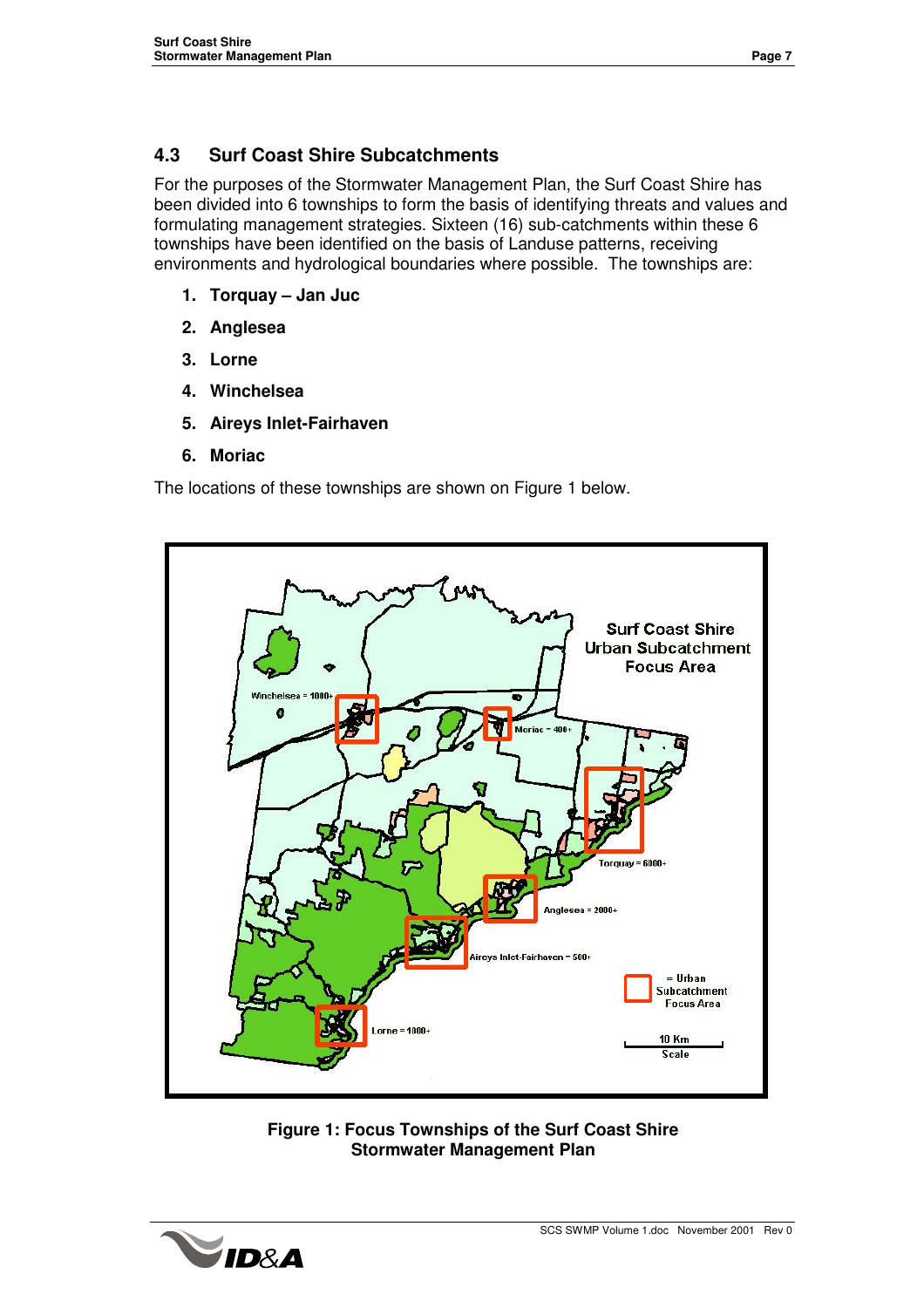### **5 Stormwater Management Issues in the Surf Coast Shire**

#### **5.1 Values to be protected**

The purpose of the Plan is to protect the values of the receiving waters from any impacts of polluted stormwater. The waterways have a range of values and beneficial uses for people as well as other environmental values. These values can be adversely affected by polluted stormwater.

| <b>Environment</b> | In stream habitat                    |
|--------------------|--------------------------------------|
|                    | Riparian flora and fauna<br>$\circ$  |
| Heritage           | European<br>$\Omega$                 |
|                    | Indigenous<br>$\Omega$               |
| <b>Amenity</b>     | Recreation<br>$\Omega$               |
|                    | Aesthetics and Landscape<br>$\Omega$ |
| <b>Stormwater</b>  | Flood conveyance<br>$\Omega$         |
|                    | Water quality treatment<br>$\circ$   |
| Economic           | Property values<br>$\circ$           |
|                    | Other values, - eg, tourism          |

The values were categorised under the following headings:

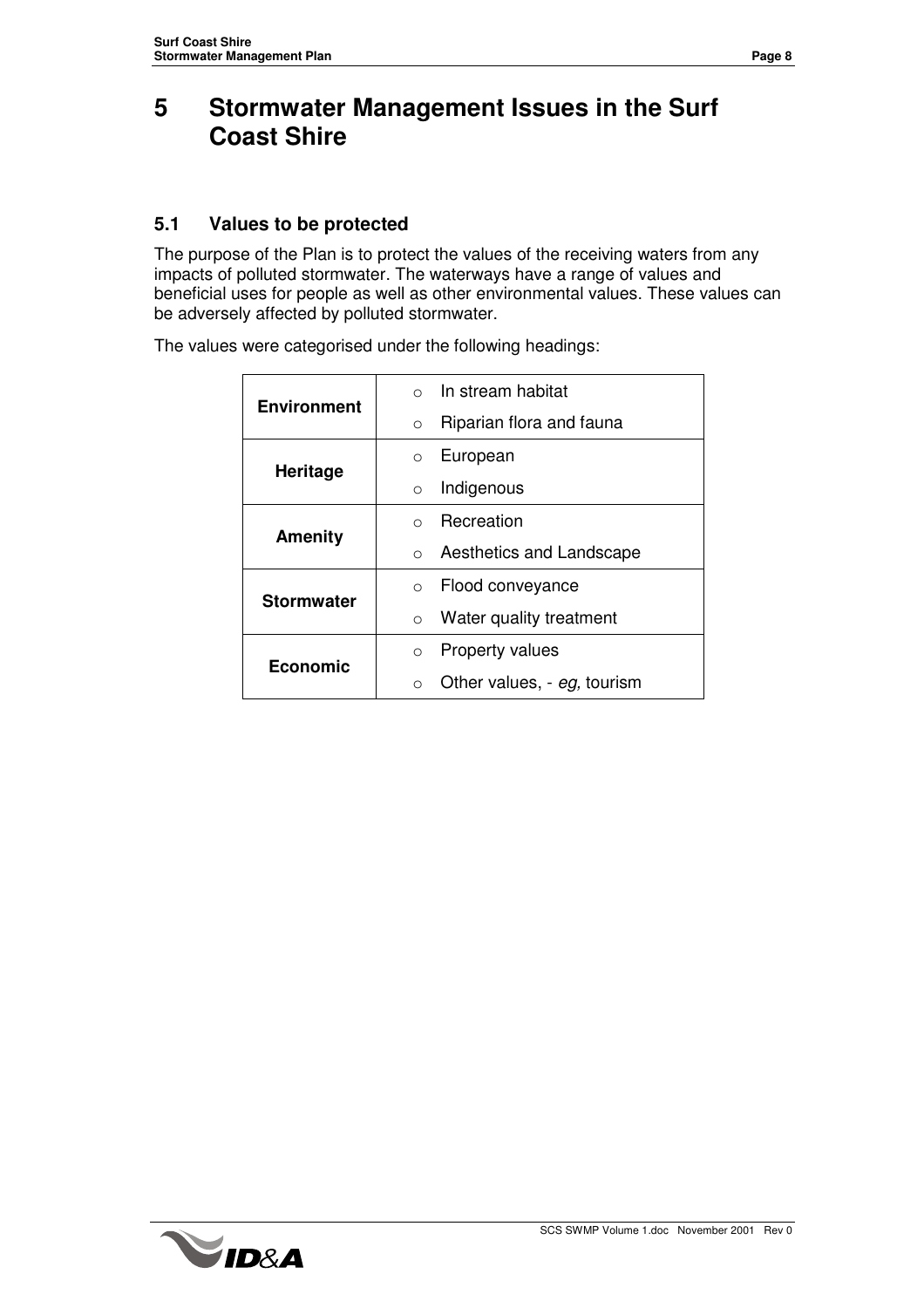#### **5.2 Receiving Waters And Values**

The values of receiving waters are shown in Tables 5.2.1 and 5.2.2 for each of the respective towns and sub-catchments. Codes used to rank the **values** are: Very High (VH), High (H), Moderate (M) or Low (L).

|               | Table 5.2.1 Values of receiving waters in Lorne, Winchelsea, Anglesea and |  |
|---------------|---------------------------------------------------------------------------|--|
| <b>Moriac</b> |                                                                           |  |

| <b>VALUES OF</b><br><b>RECEIVING WATERS</b> |                                          |                              |                             | <b>LORNE</b> |                               | WINCH-<br><b>ELSEA</b>        | <b>ANGLESEA</b>              |                              | <b>MORIAC</b>                       |
|---------------------------------------------|------------------------------------------|------------------------------|-----------------------------|--------------|-------------------------------|-------------------------------|------------------------------|------------------------------|-------------------------------------|
|                                             |                                          | <b>Bass</b><br><b>Strait</b> | Erskin<br>e<br><b>River</b> | Cherry       | <b>Stoney</b><br><b>Creek</b> | <b>Barwon</b><br><b>River</b> | <b>Bass</b><br><b>Strait</b> | Anglese<br>a<br><b>River</b> | <b>Thompso</b><br>n<br><b>Creek</b> |
| <b>CATEGORY</b>                             | <b>VALUE TYPE</b>                        |                              |                             |              |                               |                               |                              |                              |                                     |
| <b>ENVIRON-</b><br><b>MENTAL</b>            | In-stream Habitat                        | VH                           | M                           | М            | VH                            | L                             | VH                           | L-M                          | L-M                                 |
|                                             | Coastal/Marine<br>Riparian<br>Vegetation | VH                           | M                           | м            | VH                            | M                             | <b>VH</b>                    | L-M                          | L                                   |
| <b>AMENITY</b>                              | Recreational                             | VH                           | <b>VH</b>                   | L            | M                             | H                             | VH                           | VH                           | L                                   |
|                                             | Visual Landscape                         | VH                           | VH                          | L            | M                             | Н                             | <b>VH</b>                    | <b>VH</b>                    | L                                   |
| <b>CULTURAL</b>                             | European Heritage                        | H                            | H                           | H            | Н                             | Н                             | H                            | Н                            | L                                   |
|                                             | Indigenous<br>Heritage                   | H                            | H                           | H            | H                             | H                             | H                            | H                            | L                                   |
| STORM-<br><b>WATER</b>                      | Flood &<br>Conveyance                    | L                            | L                           | L            |                               | L                             | L                            | L                            | L                                   |
|                                             | <b>Water Quality</b>                     | L                            | L                           | L            | L                             | L                             | L                            | L                            | L-M                                 |
| <b>ECONOMIC</b>                             | Property                                 | VH                           | <b>VH</b>                   | H            | н                             | H                             | VH                           | VH                           | L                                   |
|                                             | Tourism & Other                          | VH                           | <b>VH</b>                   | H            | н                             | L                             | VH                           | <b>VH</b>                    | L                                   |

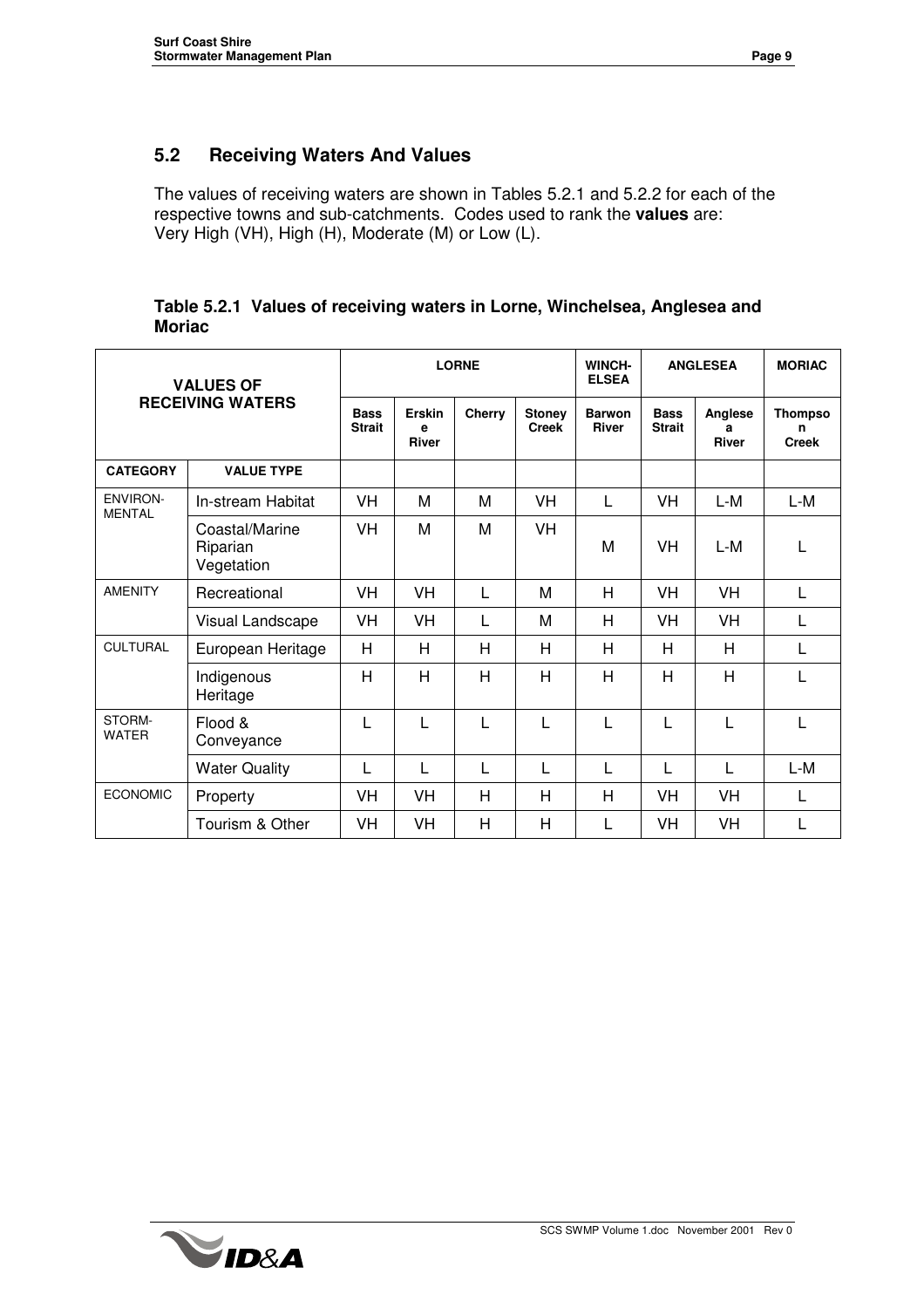| <b>VALUES OF</b>        |                                          |                               |                      | <b>TORQUAY</b>                  | <b>AIREYS INLET</b>       |                              |                              |    |
|-------------------------|------------------------------------------|-------------------------------|----------------------|---------------------------------|---------------------------|------------------------------|------------------------------|----|
| <b>RECEIVING WATERS</b> | <b>Bass</b><br><b>Strait</b>             | <b>Spring</b><br><b>Creek</b> | Deep<br><b>Creek</b> | <b>Thompson</b><br><b>Creek</b> | Painkalac<br><b>Creek</b> | <b>Noble</b><br><b>Creek</b> | <b>Moggs</b><br><b>Creek</b> |    |
| <b>CATEGORY</b>         | <b>VALUE TYPE</b>                        |                               |                      |                                 |                           |                              |                              |    |
| ENVIRONMENTAL           | In-stream Habitat                        | Н                             | М                    | М                               | Н                         | Н                            | Н                            | H  |
|                         | Coastal/Marine<br>Riparian<br>Vegetation | Н                             | H                    | H                               | M-H                       | Н                            | н                            | H  |
| <b>AMENITY</b>          | Recreational                             | <b>VH</b>                     | H                    | Н                               | H                         | H                            | M                            | M  |
|                         | Visual/Landscape                         | VH                            | H                    | H                               | H                         | VH                           | VH                           | M  |
| <b>CULTURAL</b>         | European<br>Heritage                     | Н                             | H                    | H                               | H                         | H                            | H                            | H  |
|                         | Indigenous<br>Heritage                   | Н                             | H                    | H                               | VH                        | H                            | H                            | H  |
| <b>STORMWATER</b>       | Flood &<br>Conveyance                    | L                             | M                    | L                               | M                         | L                            | L                            | L  |
|                         | <b>Water Quality</b>                     | L                             | H                    | L                               | L                         | L                            | L                            | L  |
| <b>ECONOMIC</b>         | Property                                 | <b>VH</b>                     | H                    | VH                              | м                         | <b>VH</b>                    | VH                           | VH |
|                         | Tourism & Others                         | VH                            | M                    | М                               | M                         | VH                           | H                            | H  |

#### **5.2.2 Values of receiving waters in Torquay and Aireys Inlet**

#### **5.3 Threats to Stormwater Quality**

Activities undertaken in each of the subcatchments were reviewed to assess the potential threats to stormwater quality. The threats were generally categorised under the main types of land use, eg commercial area runoff.

A range of pollutants can be generated from the various catchment activities, and these are detailed in Volume 2. As with most towns, there is very little data or recorded information on the sources and extents of stormwater pollution within the urban area. Therefore, the assessment of threats relies on local knowledge and observations, combined with the general understanding from many urban areas of the typical pollutants carried by urban runoff.

The study team and the Project Working Group determined the levels of the threats, and decided on the more severe threats. Tables 5.3.1 and 5.3.2 summarize the main threats to stormwater quality for each of the subcatchments.

Codes used to rank the **threats** are Very High (VH), High (H), Moderate (M) or Low (L).

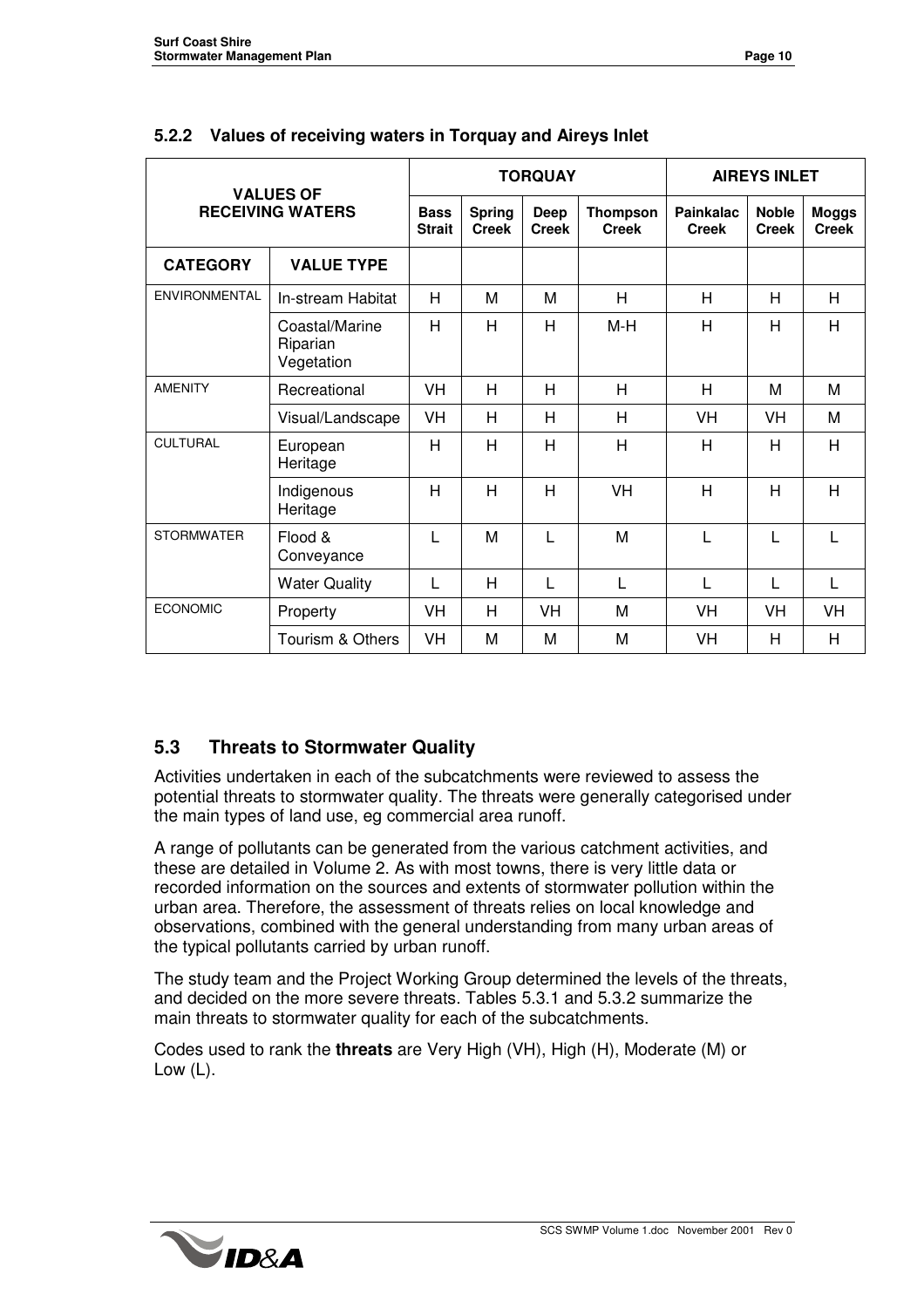|                                | <b>ANGLESEA</b>              |                              | <b>WINCHELSEA</b>             | <b>AIREYS INLET</b>       | <b>MORIAC</b>  |                              |                          |                          |
|--------------------------------|------------------------------|------------------------------|-------------------------------|---------------------------|----------------|------------------------------|--------------------------|--------------------------|
| <b>THREAT</b>                  | <b>Bass</b><br><b>Strait</b> | Anglese<br>a<br><b>River</b> | <b>Barwon</b><br><b>River</b> | Painkalac<br><b>Creek</b> | <b>Noble</b>   | <b>Moggs</b><br><b>Creek</b> | U/S                      | <b>Thompsons</b>         |
| <b>Animal Waste</b>            | M                            | M                            | M                             | M                         | M              | M                            | M                        | M                        |
| <b>Building Site</b>           | H                            | H                            | L                             | H                         | H              | H                            | H                        | H                        |
| Car Parks                      | VH                           | VH                           | M                             | H                         | Н              | H                            | H                        | L                        |
| <b>Caravan Parks</b>           | VH                           | VH                           | L                             | L                         | L              | L                            | H                        | $\overline{\phantom{0}}$ |
| <b>Commercial Zone</b>         | L                            | VH                           | H                             | H                         | L              | L                            | L                        | M                        |
| Council Maintenance            | H                            | H                            | $\overline{H}$                | H                         | H              | H                            | H                        | M                        |
| Litter                         | H                            | H                            | $M-H$                         | H                         | L              | L                            | M                        | L                        |
| Major Road Run-off             | VH                           | VH                           | H                             | H                         | $\overline{H}$ | L                            | L                        | M                        |
| Open Space Run-off             | H                            | H                            | M                             | L-M                       | L              | L                            | L                        | L                        |
| <b>Residential Land Use</b>    | Н                            | VH                           | Н                             | Н                         | Н              | H                            | H                        | VH                       |
| Sewer Leakage                  | $L-M$                        | VH                           | M                             | H                         | L              | L                            | L                        | $\overline{\phantom{0}}$ |
| <b>Industrial Zone</b>         | L-M                          | VH                           | M                             | Г                         | L              | L                            | L                        | $\overline{\phantom{0}}$ |
| <b>Service Stations</b>        | $L-M$                        | VH                           | H                             | M                         | L              | L                            | M                        | M                        |
| <b>Power Stations</b>          | L                            | H                            | $\blacksquare$                | $\overline{a}$            | $\blacksquare$ |                              | $\overline{\phantom{a}}$ |                          |
| <b>Residential Development</b> | M                            | VH                           | L                             | VH                        | VH             | VH                           | VH                       | VH                       |
| Railways                       |                              |                              | M                             |                           | $\blacksquare$ |                              |                          | M                        |
| <b>Rural Residential</b>       | L                            | L                            | H                             | M                         | L              | L                            | L                        | H                        |
| Flooding                       | L                            | H                            | M                             | VH                        | VH             | VH                           | VH                       | H                        |
| <b>Contaminated Land</b>       | L                            | VH                           | L                             |                           | $\blacksquare$ |                              | $\overline{\phantom{a}}$ | $\overline{a}$           |
| Recreation                     |                              |                              |                               | Н                         | L              | L                            | L                        | L                        |
| U/S Roads                      | VH                           | VH                           | $H-M$                         | VH                        | <b>VH</b>      | <b>VH</b>                    | <b>VH</b>                | L                        |
| Septics                        | $\overline{a}$               | $\overline{\phantom{a}}$     |                               |                           |                |                              |                          |                          |
| <b>Swimming Pools</b>          | $\overline{\phantom{0}}$     | $\blacksquare$               | VH                            | H                         | L              | H                            | L                        | VH                       |

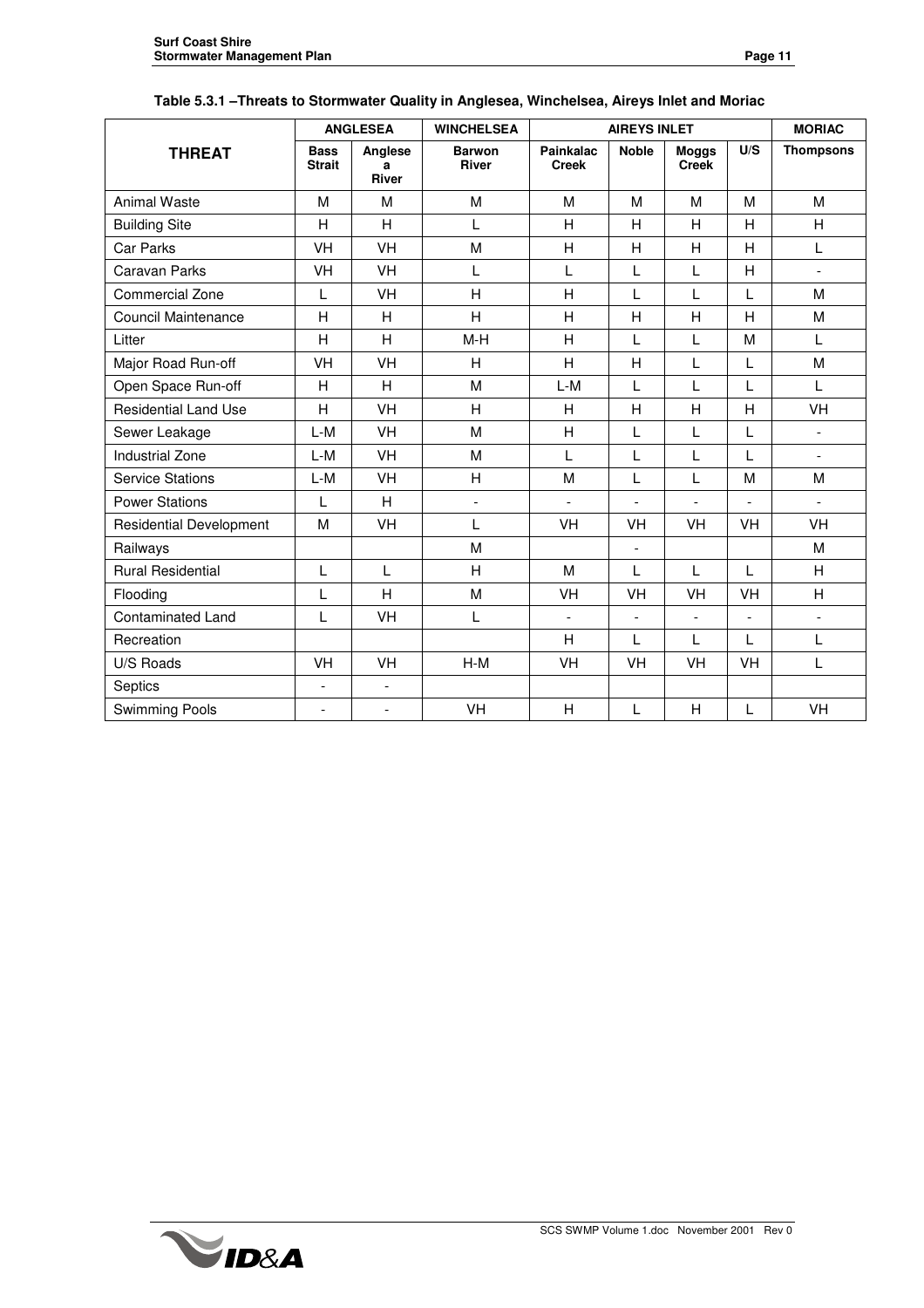|                                        |                              |                               | <b>TORQUAY</b> |                    | <b>LORNE</b>                 |                                |                               |                                                |
|----------------------------------------|------------------------------|-------------------------------|----------------|--------------------|------------------------------|--------------------------------|-------------------------------|------------------------------------------------|
| <b>THREAT</b>                          | <b>Bass</b><br><b>Strait</b> | <b>Spring</b><br><b>Creek</b> | Deep           | T/<br><b>Creek</b> | <b>Bass</b><br><b>Strait</b> | <b>Erskine</b><br><b>River</b> | <b>Stoney</b><br><b>Creek</b> | <b>St George</b><br>River / CT<br><b>Creek</b> |
| <b>Animal Waste</b>                    | M                            | M                             | M              |                    | H                            | H                              | M                             | M                                              |
| <b>Building Site Run-off</b>           | VH                           | <b>VH</b>                     | <b>VH</b>      | <b>VH</b>          | <b>VH</b>                    | VH                             | <b>VH</b>                     | H                                              |
| <b>Car Parks</b>                       | H                            | $M-H$                         | M              | M                  | <b>VH</b>                    | VH                             | M                             |                                                |
| Caravan Parks & Camping<br>Grounds     | H                            | H                             | VH             | H                  | M                            | VH                             | L                             | L                                              |
| <b>Commercial Zone</b>                 | <b>VH</b>                    | H                             | H              | $\mathsf{L}$       | <b>VH</b>                    | H                              | $\mathsf{L}$                  | L                                              |
| <b>Council Maintenance</b>             | H                            | H                             | H              | H                  | H                            | H                              | H                             | VH                                             |
| Litter                                 | H                            | H                             | H              |                    | H                            | H                              | L                             | L                                              |
| Major Road Run-off                     | <b>VH</b>                    | VH                            | <b>VH</b>      | <b>VH</b>          | H                            | H                              | M                             | M                                              |
| Open Space<br>Run-off/Recreation       | H                            | H                             | M              | M                  | H                            | H                              | L                             | L                                              |
| <b>Residential Land Use</b><br>Run-off | VH                           | VH                            | VH             | VH                 | VH                           | VH                             | VH                            | H                                              |
| Sewer Leakage                          | M                            | <b>VH</b>                     | L              | <b>VH</b>          | <b>VH</b>                    | VH                             | VH                            | <b>VH</b>                                      |
| <b>Industrial Zone</b>                 | VH                           | VH                            | $\mathsf L$    | L                  | L                            | Г                              | L                             | VH                                             |
| <b>Service Stations</b>                | VH                           | VH                            | $\mathsf{L}$   | L                  | H                            | H                              | L                             | L                                              |
| <b>Power Stations</b>                  | $\overline{a}$               | $\overline{a}$                | $\overline{a}$ | $\overline{a}$     | $\overline{a}$               | $\overline{a}$                 |                               | $\overline{a}$                                 |
| <b>Residential Development</b>         | VH                           | VH                            | VH             | VH                 | VH                           | VH                             | VH                            | VH                                             |
| Railways                               |                              |                               |                |                    |                              |                                |                               |                                                |
| Unsealed Roads - U/S                   | H                            | H                             | H              | H                  | <b>VH</b>                    | VH                             | L                             | VH                                             |
| U/S Inflows                            | $\mathsf{L}$                 | $\overline{H}$                | $\overline{H}$ | M                  | L                            | H                              | L                             | H                                              |
| <b>Rural Residential</b>               | L                            | H                             | H              | H                  | L                            | M                              | M                             | M                                              |
| Flooding                               | L                            | L                             | $\overline{H}$ | H                  | L                            | H                              | H                             | L                                              |
| <b>Contaminated Land</b>               | L                            | L                             | L              | H                  | L                            | Η                              | H                             | L                                              |

**Table 5.3.2 –Threats to Stormwater Quality in Lorne and Torquay**

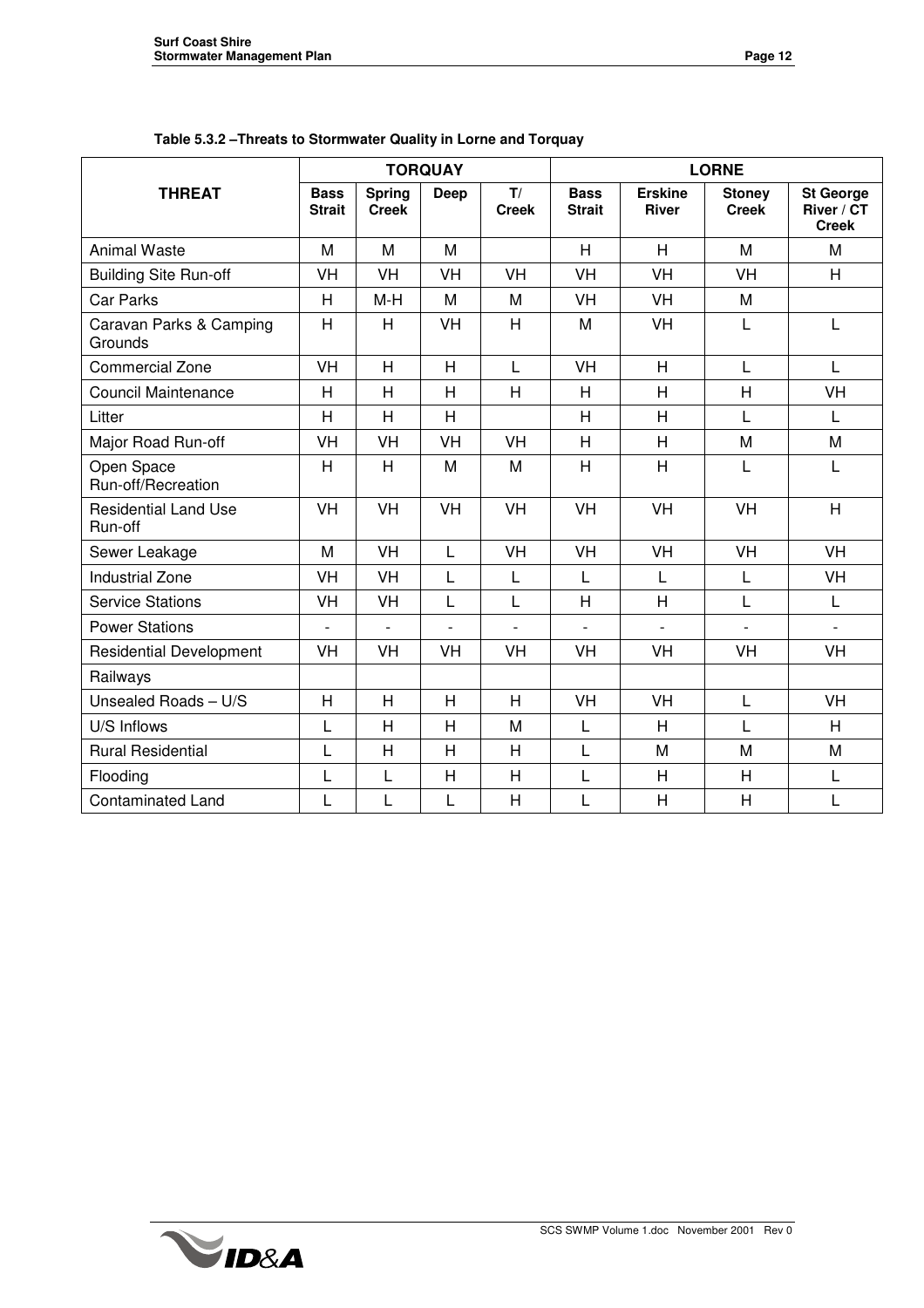#### **5.4 Priority Stormwater Risks**

The priority risks were determined using the risk assessment method described previously. This involved allocating scores to the values of the receiving waters and to the threats from the urban catchment land uses. Scores were also allocated for the sensitivity of the receiving waters to each particular threat.

All risk combinations were then compared and the highest scores indicated the priority stormwater risks to the receiving waters. The results for the top ten priorities are listed in order in the following table.

| <b>Threat</b><br>Ranking | <b>Stormwater Threat</b>    | No. Of Sub-Catchments in<br>which Threat Occurs |
|--------------------------|-----------------------------|-------------------------------------------------|
|                          | Residential land use runoff | 14                                              |
| 2                        | <b>Land Development</b>     | 14                                              |
| 3                        | Sewer leakage               | 8                                               |
| 4                        | Road runoff                 | 6                                               |
| 5                        | Commercial zone management  | 5                                               |
| 6                        | Litter                      | 5                                               |
|                          | Industrial zone             | 5                                               |
| 8                        | Septic leaks                | 5                                               |
| 9                        | <b>Service Stations</b>     |                                                 |
| 10                       | <b>Building Site Runoff</b> |                                                 |

|  |  | <b>Table 3: Priority Risk Issues</b> |
|--|--|--------------------------------------|
|  |  |                                      |

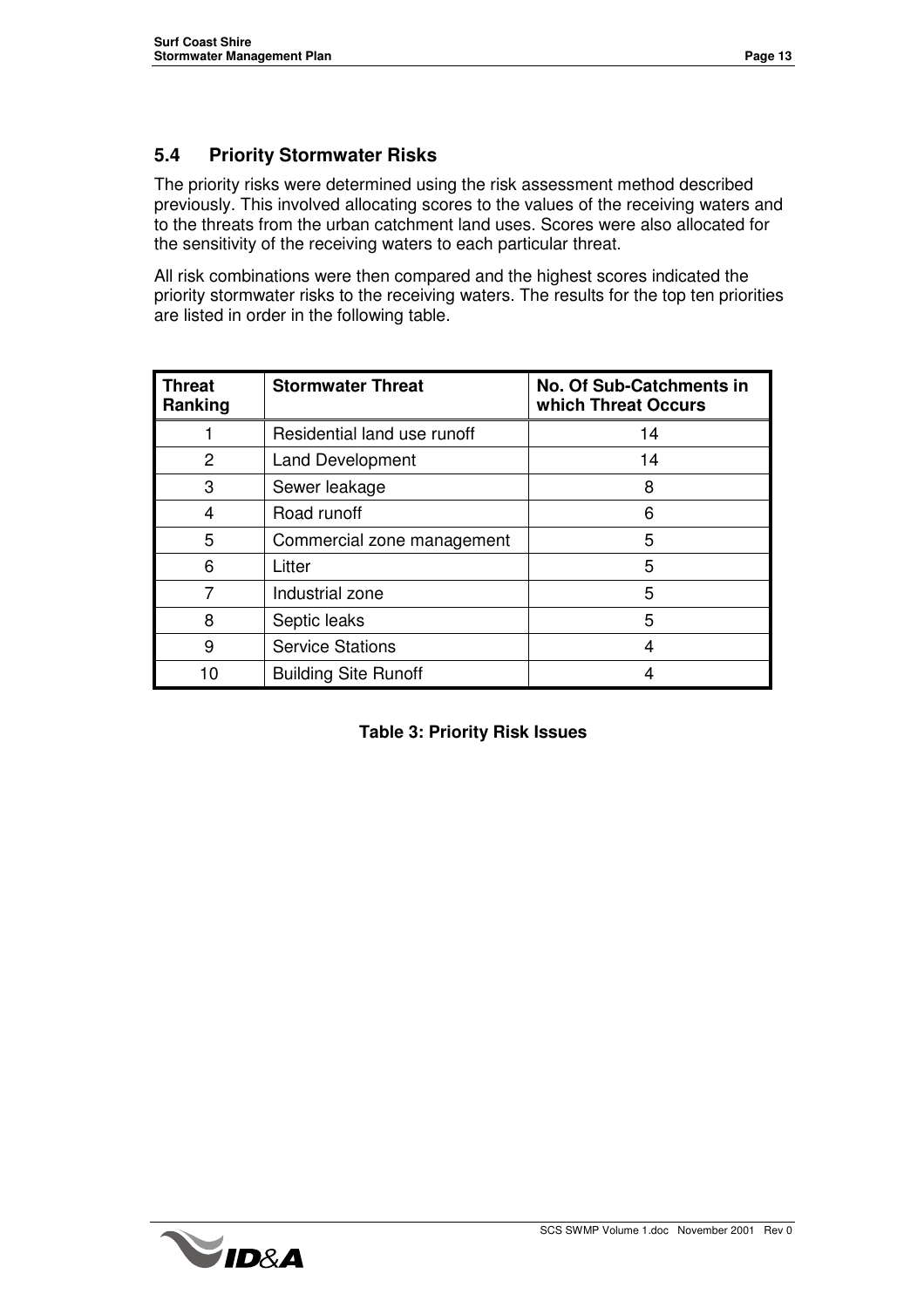### **6 Reactive Management Strategies**

Reactive management strategies have been developed to respond to the priority risks determined through the risk assessment process (identified previously).

Several methods of selection and assessment were undertaken to arrive at the strategies, and this is explained in greater detail in Volume 2.

Initially, prescribed lists of potential actions were screened to remove those that were clearly not applicable to managing the risk. Then a more detailed assessment was made of potential actions, considering a number of factors including cost, effectiveness and feasibility. The most effective actions were then selected to form part of the strategies.

The reactive management strategies are presented below for each of the 10 priority risks. Each strategy has a balance of structural and non-structural actions. The list of strategies includes a description of each action, estimated cost allowances and the authority responsible for implementing the action. Finally, it is indicated whether the action applies to a specific location or whether it is effective across all the relevant subcatchments.

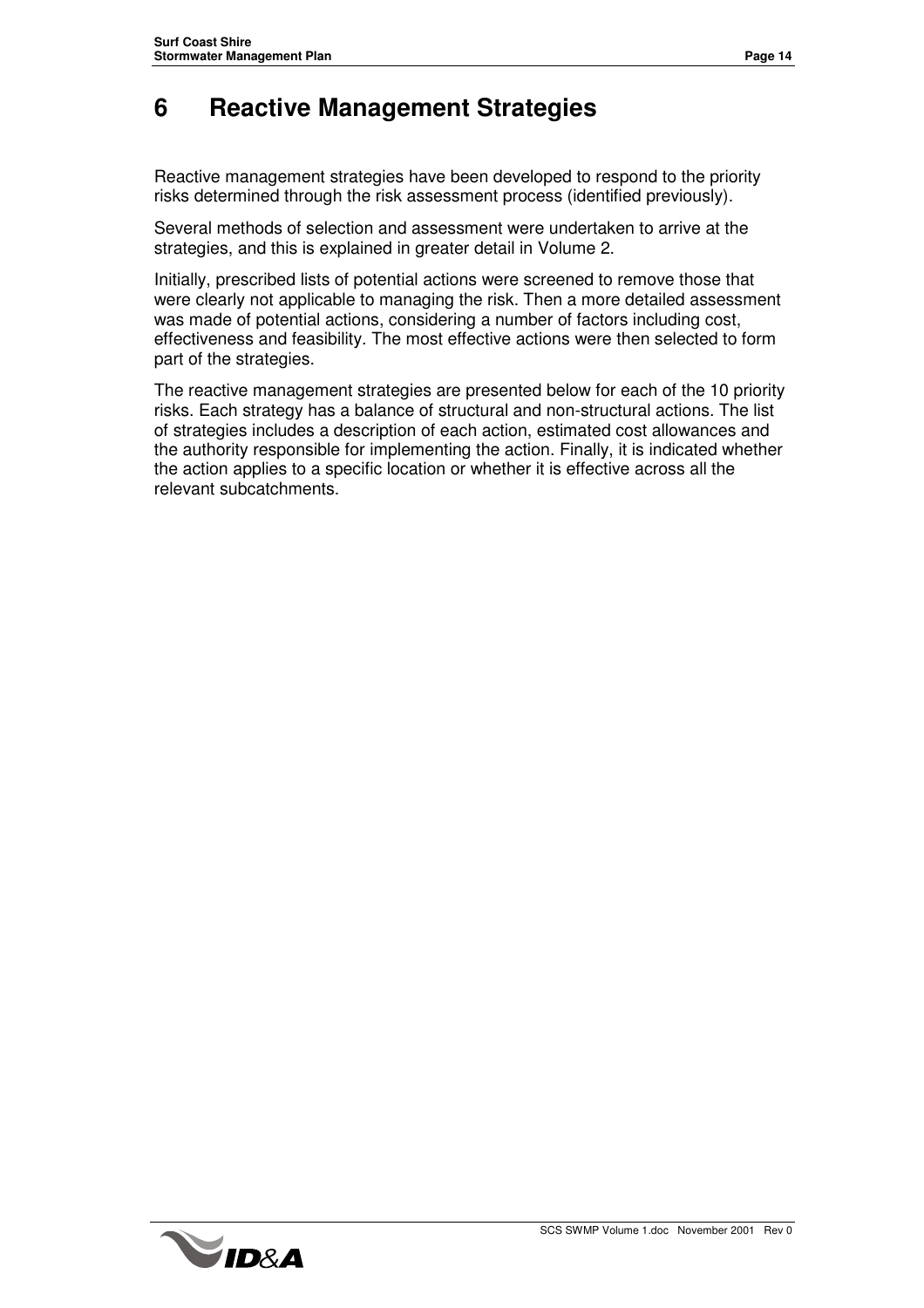| Table 4.1 Reactive Management Strategy 1 – Residential Land Use Runoff |  |
|------------------------------------------------------------------------|--|
|------------------------------------------------------------------------|--|

□ Key Pollutants: Increased flow, sediment, nutrients, litter, oxygen depleting material, hydrocarbons, pathogens, trace metals, pesticides surfactants

 $\Box$ Key Threats: Deposition from traffic, washing cars, fertiliser application, poor waste management (domestic refuse), lawn clippings and vegetation.

 $\Box$ **K <sup>e</sup> y V <sup>a</sup> lu <sup>e</sup> <sup>s</sup> :** E <sup>n</sup> <sup>v</sup> iro <sup>n</sup> <sup>m</sup> <sup>e</sup> <sup>n</sup> ta l, A <sup>m</sup> <sup>e</sup> <sup>n</sup> ity <sup>a</sup> <sup>n</sup> d E <sup>c</sup> <sup>o</sup> <sup>n</sup> <sup>o</sup> <sup>m</sup> ic

 $\Box$ Key Subcatchments and Receiving Environments Affected Prioritised:

**1**1. *Torquay* (Jan-Juc Creek), L*orne* (Bass Strait, Stoney Creek) *Winchelsea* (Barwon River)

**2 .** *T*Torquay (Bass Strait Deep and Spring Creek) Lorne (Erskine River), Aireys Inlet (Noble Creek), Moriac (Thompson's Creek) Anglesea (Anglesea River)

**33.** *Lorne* **(S**aint George River), *Aireys Inlet* **(P**ainkalac Creek) **Torquay (**Deep and Thompson's Creek)

This strategy has been developed to mitigate potential impacts of residential land use runoff on the receiving environments surrounding residential land use (listed above). The strategy includes the top five structural and non-structural measures as determined by the reactive strategy screening process. Non-structural measures were found to be ranked highest due to the lower costs associated with th e m .

| <b>Threats</b>            | Value                               | Action #                | <b>Action Code</b>                   | Management<br>Action                                        | <b>Management Action Description</b>                                                                                                                                                                                                                                                    |          | Cost     | Responsibility                                                   |
|---------------------------|-------------------------------------|-------------------------|--------------------------------------|-------------------------------------------------------------|-----------------------------------------------------------------------------------------------------------------------------------------------------------------------------------------------------------------------------------------------------------------------------------------|----------|----------|------------------------------------------------------------------|
|                           |                                     |                         |                                      |                                                             |                                                                                                                                                                                                                                                                                         | Capital  | Ongoing  |                                                                  |
|                           |                                     |                         |                                      | Non Structural Treatment Measures                           |                                                                                                                                                                                                                                                                                         |          |          |                                                                  |
|                           |                                     |                         | EA133                                | Guideline<br>Development &<br>Distribution                  | Encourage development of information brochures or use<br>existing information for households regarding best practices<br>for storm water issues. Distribute in residential areas.                                                                                                       | \$15,000 | \$1,000  | State Government,<br>Shire                                       |
|                           |                                     | $\overline{2}$          | EA333                                | Media Release                                               | Use local newspapers to run a number of articles on the<br>SWMP and its outcomes, including best practices for<br>householders. Involve BRW MG and the EPA                                                                                                                              | \$3,000  | \$1,000  | Shire (Education)                                                |
|                           |                                     | 3                       | EA433                                |                                                             | Drain Stencilling Stencilling of drain pits surrounding residential areas.                                                                                                                                                                                                              | \$5,000  | \$1,000  | Shire<br>(Infrastructure/Educati<br>on) / CCMA / Barwon<br>Water |
| <b>Residential Runoff</b> |                                     | 4                       | <b>RE133</b>                         | Litter Audits                                               | Monitoring litter quantities and locations in the Surf Coast<br>Shire, by Shire staff, litter taskforce or community volunhteers.<br>This could assist in prioritising areas for future management.                                                                                     | \$3,000  | \$3,000  | Shire / LPTF/ BRW MG                                             |
|                           |                                     | 5                       | SC133                                |                                                             | Street Sweeping Regularly review existing street sweeping programs and<br>increase frequencies at hotspot areas within the Shire.                                                                                                                                                       | \$5,000  | \$10,000 | Shire (Operations)                                               |
|                           |                                     |                         | <b>Structural Treatment Measures</b> |                                                             |                                                                                                                                                                                                                                                                                         |          |          |                                                                  |
|                           | Environmental, Amenity and Economic | $\mathbf{1}$            | <b>STM233</b>                        | Drainage<br>Entrance<br>Treatments                          | Investigate, Assess and install side entry pits, Litter baskets or<br>other devices in high to moderate priority residential areas<br>lacking such infrastructure and monitor, especially during<br>peak/holiday times.                                                                 | \$5,000  | \$5,000  | Shire (Infrastructure)                                           |
|                           |                                     | $\mathbf{2}$            | <b>STM333</b>                        | Sediment Traps                                              | Investigate, and assess the potential to install sediment traps,<br>or other devices in high priority residential area drainage<br>outlets lacking such infrastructure                                                                                                                  | \$10,000 | \$5,000  | Shire (Infrastructure)                                           |
|                           |                                     | $\overline{\mathbf{3}}$ | <b>STM533</b>                        | Inline GPT The<br>Esplanade<br>Torquay (Bass<br>Strait)     | Design and install a Gross pollutant trap, in this high priority<br>residential area drainage outlet (Subcatchment 2, Drainage<br>outlet number 4) which is lacking such infrastructure. Doing<br>so would reduce the amount of gross pollutants and<br>sediments entering Bass strait. | \$40,000 | \$5,000  | Shire (Infrastructure)                                           |
|                           |                                     | Δ                       | SC 233                               |                                                             | Rainwater Tanks Encourage the installation of tanks for the use of roof water.<br>Shire could offer a rebate for residents installing tanks. Shire<br>should apporoach Barwon Water to discuss possible financial<br>incentives.                                                        | \$5,000  | \$20,000 | Shire / Residents/<br>Barwon Water                               |
|                           |                                     | 5                       | <b>STM533</b>                        | Inline GPT<br>Hopkins Street<br>Winchelsea<br>Barwon River) | Design and install Gross pollutant traps in a high priority<br>residential area drainage outlet in Winchelsea (Subcatchment<br>1, Drainage outlet, Number 8) which lacks such infrastructure                                                                                            | \$30,000 | \$5,000  | Shire (Infrastructure)                                           |

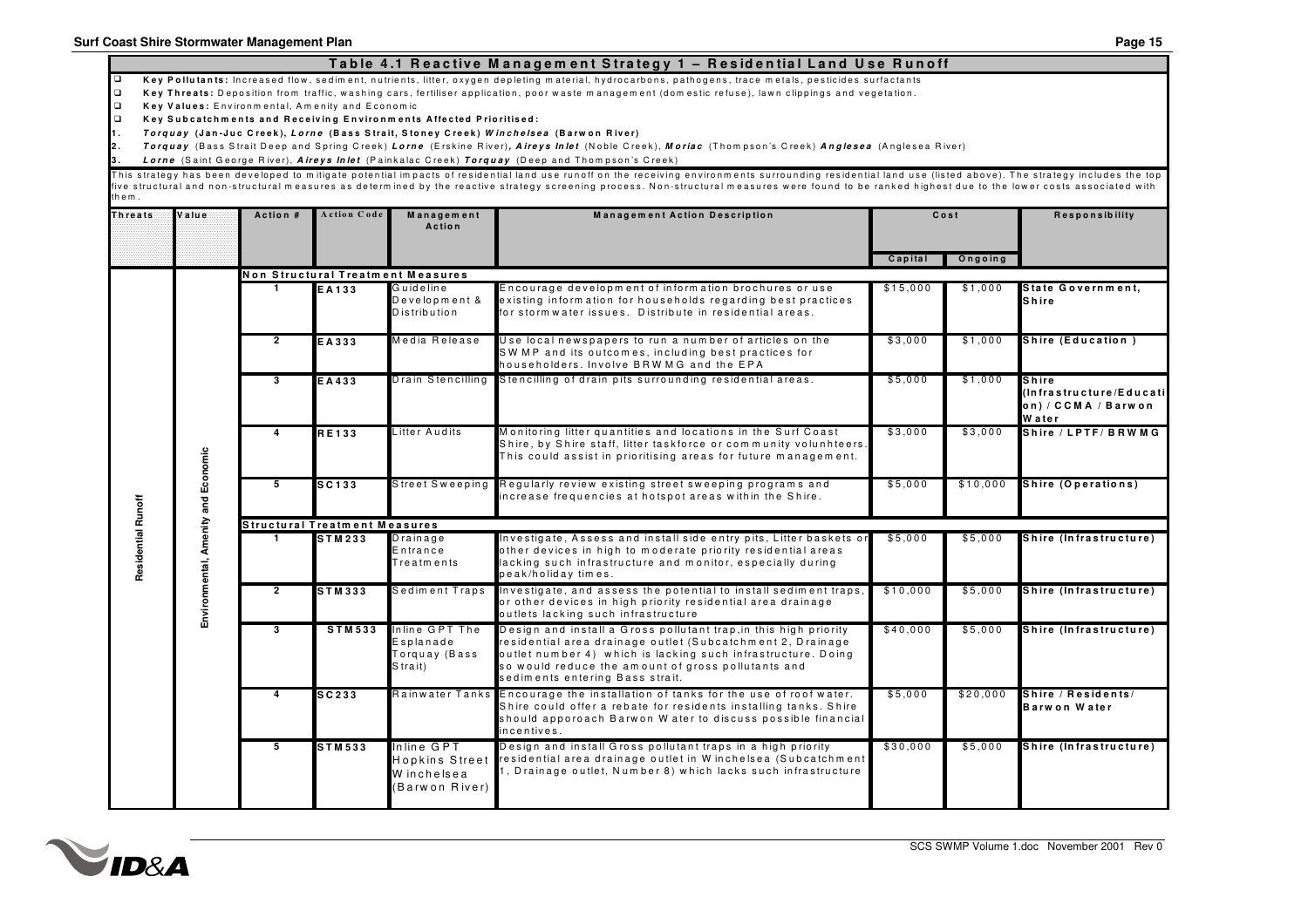#### **Table 4.2 Reactive Management Strategy 2 – Land Development**

 $\Box$ Key Pollutants: Sediments, nutrients

 $\Box$ Key Threats: Poor sediment and erosion control, uncontrolled wash down of equipment, deposition of sediments vehicles and spills from construction process (eg. concreting).

 $\Box$ Key Values: Environmental, Amenity and Economic

 $\Box$ Prioritised Key Subcatchments and Receiving Environments Affected:

**1.**. Lorne (Bass Strait, Erskine River, Stoney Creek) *Torquay* (Bass Strait, Spring Creek, Deep Creek) Aireys Inlet (Painkalac, Moggs, Noble Thompson's creek), *Moriac* (Thompson's Creek)

structural measures as determined by the reactive strategy screening process. Non-structural measures were found to be ranked highest due to the lower costs associated with them.

| <b>Threats</b>                                          | Value | Action #                                 | <b>Action Code</b> | Management<br><b>Action</b>                | <b>Management Action Description</b>                                                                                                                                                                                                                 |          | Cost     | <b>Responsibility</b>                                          |  |  |
|---------------------------------------------------------|-------|------------------------------------------|--------------------|--------------------------------------------|------------------------------------------------------------------------------------------------------------------------------------------------------------------------------------------------------------------------------------------------------|----------|----------|----------------------------------------------------------------|--|--|
|                                                         |       |                                          |                    |                                            |                                                                                                                                                                                                                                                      | Capital  | Ongoing  |                                                                |  |  |
|                                                         |       | <b>Non Structural Treatment Measures</b> |                    |                                            |                                                                                                                                                                                                                                                      |          |          |                                                                |  |  |
|                                                         |       |                                          | EA334              | Demonstration<br><b>Best Practice</b>      | Develop and implement regional field demonstrations with<br>Projects showing groups of developers, consultants and contractors to<br>promote best practice stormwater management and<br>Water sensitive urban design methods.                        | \$5,000  | \$1,000  | Shire / EPA / CCMA / Barwon Water /<br><b>State Government</b> |  |  |
| Environmental, Amenity and Economic<br>Land development |       | $\overline{2}$                           | <b>EA134</b>       | Guideline<br>Development &<br>Distribution | Encourage the development of statewide information<br>brochures for new home builders/owners, developers,<br>contractors and subcontractors associated with Building<br>sites regarding best practices for stormwater issues.                        | \$5,000  | \$1,000  | Shire (Education, Planning,<br>Infrastructure)                 |  |  |
|                                                         |       | 3                                        | <b>RE134</b>       | Audit & Inspection                         | Increase audit and inspections of land development site<br>locations in the Surf Coast Shire by Shire staff. A<br>constantly updated list of land developmenmt sites would<br>facilitate inspections.                                                | \$3,000  | \$3,000  | <b>Shire (Local Laws)</b>                                      |  |  |
|                                                         |       |                                          | <b>SCM134</b>      | <b>Street Sweeping</b>                     | Target Street Sweeping activities to focus onland<br>development sites as identified from the GIS or Land<br>development inspector assessments. Sites with sediment<br>spills should be targeted                                                     | \$5,000  | \$10,000 | <b>Shire (Operations)</b>                                      |  |  |
|                                                         |       | 5                                        | <b>IDC134</b>      | Site Database or<br><b>GIS Layer</b>       | Develop a databse or GIS layer for Land development<br>sites and update regularly to improve Shire auditing and<br>management.                                                                                                                       | \$3,000  | \$5,000  | Shire (Tech Services, GIS)                                     |  |  |
|                                                         |       | <b>Structural Treatment Measures</b>     |                    |                                            |                                                                                                                                                                                                                                                      |          |          |                                                                |  |  |
|                                                         |       |                                          | <b>STM134</b>      | Vegetative                                 | Encourage the use of temporary sediment filtration<br>Filtration Devices devices within land development sites and new<br>subdivisions.                                                                                                              | \$10,000 | \$1,000  | Shire (Infrastructure)                                         |  |  |
|                                                         |       | $\mathbf{2}$                             | <b>STM234</b>      |                                            | Sediment Traps Investigate, Assess and install sediment traps, or other<br>devices in high to moderate priority Land development<br>areas lacking such infrastructure and identified during<br>planning proposal and Database/GIS Layer development. | \$10,000 | \$8,000  | Shire (Infrastructure)                                         |  |  |

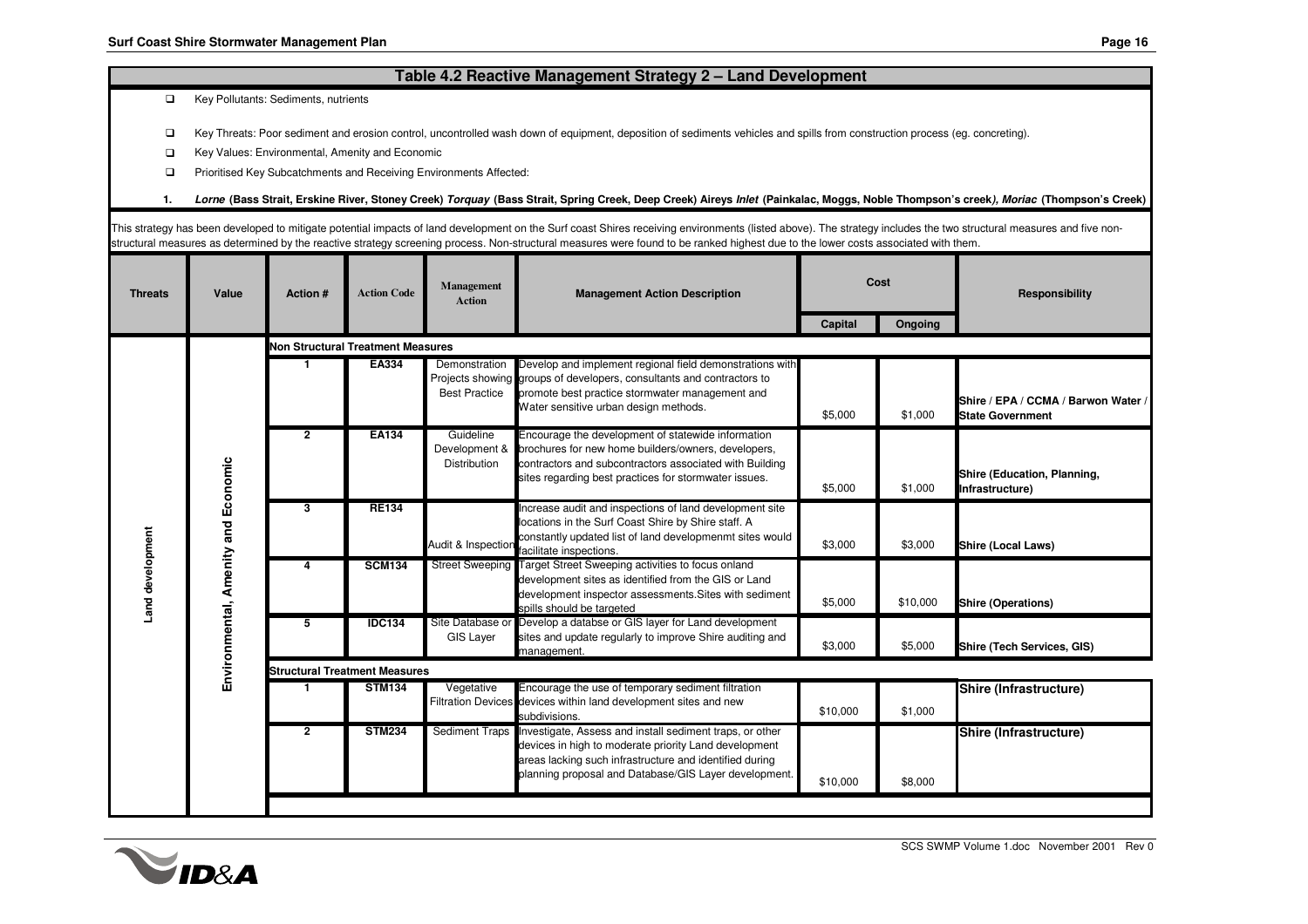#### **Capital Ongoing 1 EA135** Individual / Organisation **Consultation** Meet with Barwon Water to discuss management improvements, priorities, funding and implementation. \$200 \$600 **Shire / BarwonWater / EPA2 IDC135** Monitoring of Receiving W aters Monitoring of water quality and biology of receiving environments. This could assist in prioritising areas for future management. \$7,000 \$5,000 **Shire / Barwon Water / EPA 3 SCM135** Spill Prevention & Containment conjunction with Barwon Water and the EPA. PlansAssist in the development of an emergency response plan for sewer overflows. In \$7,000 \$7,000 **Shire / BarwonWater / EPA4 RE235** Audit & Inspection Inspection of stormwater drains to detect illegal connections and notify EPA of any pollution incidents. Advise properties owners of illegal connections.\$20,000 \$10,000 **Shire ( EnvironmentalHealth), Barwon Water5 RE135** Infringement Notification &FinesPrepare schedule of inspectioon, and develop infringement notices and fine structures and cooperate with other stakeholders to address illegal stormwater connections \$5,000 \$12,000 **Shire (Local Laws) Se w a g e l ea k s Env i r o n me n t a l , A me n i t ya n d E c o n o mi cNon Structural Treatment Measures** This strategy has been developed to mitigate potential impacts of Sewage Leaks on the Surf Coasts receiving environments. The strategy includes the top five nonstructural measures as determined by the reactive strategy screening process. Only non-structural measures were found to be relevant for this particular priority risk issue. **Threats Value Action # Management Action Description Management Action Code Action CostResponsibility**  $\Box$  **Key Subcatchments and Receiving Environments Affected Prioritised: 1.** *Aireys Inlet* **(Painkalac Creek)** *Lorne* **(Erskine River Stoney Creek Saint George River)** *Winchelsea* **(Barwon River) Table 4.3 Reactive Management Strategy 3 – Sewage Leaks**  $\Box$  **Key Pollutants:** Oxygen depleting material, pathogens and nutrients.  $\Box$  **Key Threats:** Infiltration and overflow from sewerage systems  $\Box$ **Key Values:** Environmental, Recreational, Amenity and Economic

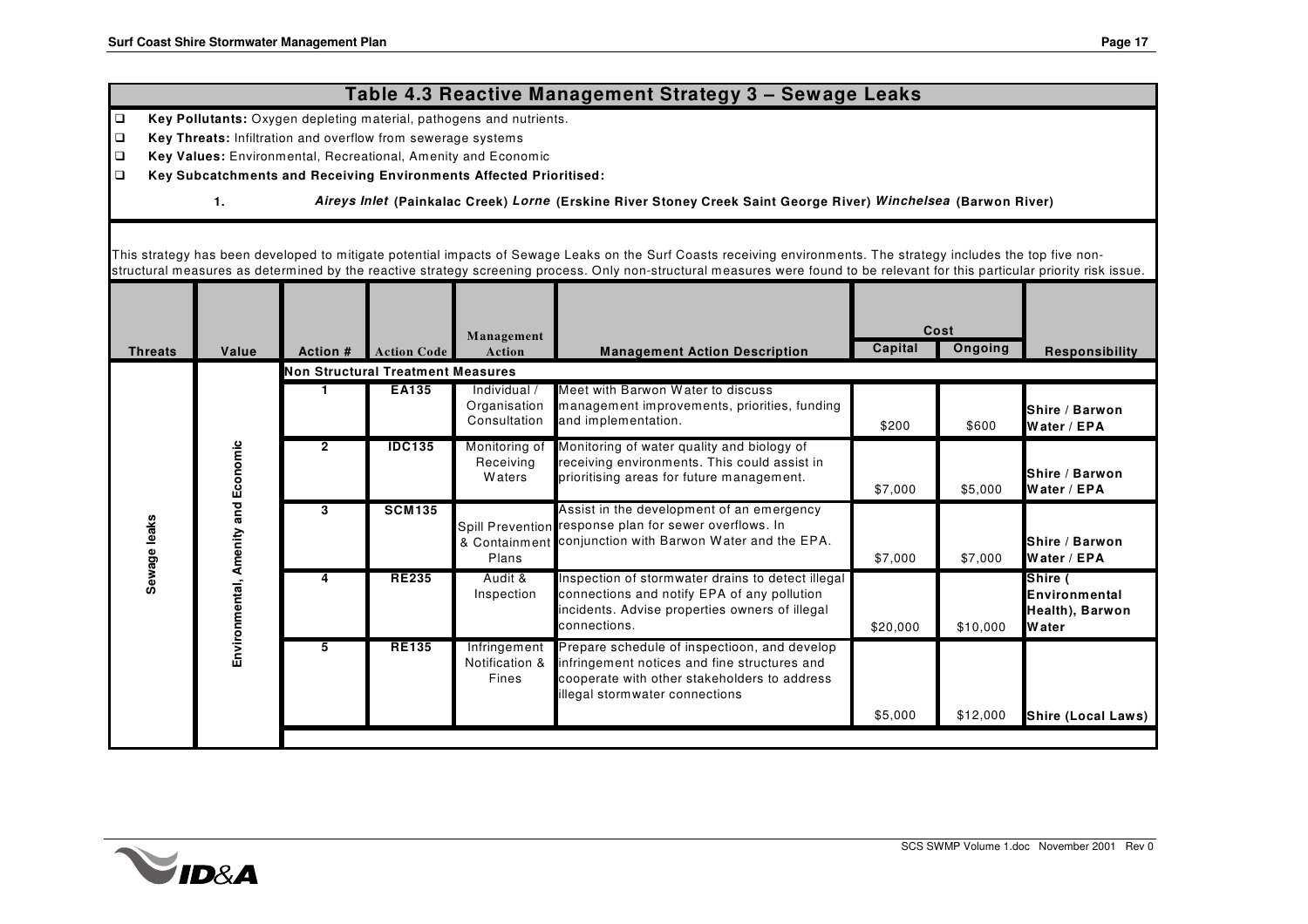|                                                    |       |                 |                                                                    |                                                                                                                                                                                                                              | Table 4.4 Reactive Management Strategy 4 - Road Runoff                                                                                                                                                                                                                                                                                                                                                  |          |                        |                                          |  |  |  |
|----------------------------------------------------|-------|-----------------|--------------------------------------------------------------------|------------------------------------------------------------------------------------------------------------------------------------------------------------------------------------------------------------------------------|---------------------------------------------------------------------------------------------------------------------------------------------------------------------------------------------------------------------------------------------------------------------------------------------------------------------------------------------------------------------------------------------------------|----------|------------------------|------------------------------------------|--|--|--|
| $\Box$                                             |       |                 |                                                                    |                                                                                                                                                                                                                              | Key Pollutants: Increased flow, sediment, litter, oils, toxicants, hydrocarbons, trace metals, surfactants                                                                                                                                                                                                                                                                                              |          |                        |                                          |  |  |  |
| $\Box$                                             |       |                 |                                                                    | Key Threats: Unsealed roads, Road works, vehicle rashes and leaks, toxicants and oils                                                                                                                                        |                                                                                                                                                                                                                                                                                                                                                                                                         |          |                        |                                          |  |  |  |
| $\Box$                                             |       |                 | Key Values: Environmental, Amenity and Economic                    |                                                                                                                                                                                                                              |                                                                                                                                                                                                                                                                                                                                                                                                         |          |                        |                                          |  |  |  |
| $\Box$                                             |       |                 | Prioritised Key Subcatchments and Receiving Environments Affected: |                                                                                                                                                                                                                              |                                                                                                                                                                                                                                                                                                                                                                                                         |          |                        |                                          |  |  |  |
|                                                    | 1.    |                 |                                                                    |                                                                                                                                                                                                                              | Anglesea (Bass Strait, Anglesea River), Lorne (Bass strait, Erskine River) Torquay (Jan Juc, Spring and Deep Creek)                                                                                                                                                                                                                                                                                     |          |                        |                                          |  |  |  |
|                                                    |       |                 |                                                                    |                                                                                                                                                                                                                              | This strategy has been developed to mitigate potential impacts of road runoff on the Surf Coasts receiving environments. The strategy includes the top three structural and non-structural measures as<br>determined by the reactive strategy screening process. Non-structural measures were found to be ranked highest due to the lower costs associated with them and the nature of road management. |          |                        |                                          |  |  |  |
| <b>Threats</b>                                     | Value | <b>Action #</b> | <b>Action Code</b>                                                 | <b>Management Action</b>                                                                                                                                                                                                     | <b>Management Action Description</b>                                                                                                                                                                                                                                                                                                                                                                    |          | Cost                   | <b>Responsibility</b>                    |  |  |  |
|                                                    |       |                 |                                                                    |                                                                                                                                                                                                                              |                                                                                                                                                                                                                                                                                                                                                                                                         | Capital  | Ongoing                |                                          |  |  |  |
|                                                    |       |                 | <b>Non Structural Treatment Measures</b>                           |                                                                                                                                                                                                                              |                                                                                                                                                                                                                                                                                                                                                                                                         |          |                        |                                          |  |  |  |
|                                                    |       |                 | EA336                                                              | <b>Demonstration Projects</b><br>showing Best Practice                                                                                                                                                                       | Field demonstrations with plant operators to promote best<br>practice road management, construction, temporary<br>sediment and filtration devices and maintenance techniques<br>to minimise impact upon stormwater                                                                                                                                                                                      | \$5,000  | \$5,000                | Shire / VicRoads /<br>Contractors / Sub- |  |  |  |
|                                                    |       | $\overline{2}$  | EA136                                                              | Individual / Organisation<br>Consultation                                                                                                                                                                                    | Liase with Vic Roads to ensure Stormwater managemnt<br>practices are complimentary                                                                                                                                                                                                                                                                                                                      |          |                        |                                          |  |  |  |
|                                                    |       |                 |                                                                    |                                                                                                                                                                                                                              |                                                                                                                                                                                                                                                                                                                                                                                                         | \$200    | \$500                  | Shire / VicRoads                         |  |  |  |
| Environmental, Amenity and Economic<br>Road Runoff | 3     | <b>IDC136</b>   | Monitoring of Receiving<br><b>Waters</b>                           | Monitoring of water quality and biology of reciving<br>environments surrounding roads. This could assist in<br>prioritising areas for future management.                                                                     | \$7,000                                                                                                                                                                                                                                                                                                                                                                                                 | \$7,000  | <b>Shire</b>           |                                          |  |  |  |
|                                                    | 4     | <b>EA137</b>    | Guideline Development &<br>Distribution                            | Encourage state and regional cooperation in the<br>development and evaluation of existing guidelines for plant<br>operators, road crews, developers, and others involved with<br>oad management within the Surf Coast Shire. | \$8,000                                                                                                                                                                                                                                                                                                                                                                                                 | \$1,000  | Shire / EPA / VicRoads |                                          |  |  |  |
|                                                    |       | 5               | EA236                                                              | Stormwater Management<br><b>Education Workshops</b>                                                                                                                                                                          | Hold an annual meeting involving Shire staff, Vic Roads<br>staff, developers, contractors and sub-contractors<br>associated with road development and maintenance within<br>the Surf Coast Shire to promote best practices and discuss<br>improvements                                                                                                                                                  | \$200    | \$500                  | Shire / VicRoads /<br>Developers /       |  |  |  |
|                                                    |       |                 | <b>Structural Treatment Measures</b>                               |                                                                                                                                                                                                                              |                                                                                                                                                                                                                                                                                                                                                                                                         |          |                        |                                          |  |  |  |
|                                                    |       | 1               | <b>STM136</b>                                                      | <b>Vegetative Filtration</b><br>Devices                                                                                                                                                                                      | Temporary sediment filtration devices surrounding road<br>construction and maintenance sites.                                                                                                                                                                                                                                                                                                           | \$10,000 | \$1,000                | Shire (Infrastructure)                   |  |  |  |
|                                                    |       | $\overline{2}$  | <b>STM236</b>                                                      | <b>Sediment Traps</b>                                                                                                                                                                                                        | Investigate and asess the potential to install sediment traps,<br>or other devices along unsurfaced roads in particuliar Aireys<br>nlet, Point Roadknight, Fairhaven and Moggs Creek.                                                                                                                                                                                                                   | \$10,000 | \$3,000                | Shire (Infrastructure)                   |  |  |  |
|                                                    |       | 3               | <b>STM336</b>                                                      | <b>Stabilisation Works</b>                                                                                                                                                                                                   | Investigate, design and install stabilisation works on table<br>drains particuliarly those located at Aireys Inlet, Point<br>Roadknight Fairhaven Moriac and Winchelsea                                                                                                                                                                                                                                 | \$40,000 | \$10,000               | Shire (Infrastructure)                   |  |  |  |

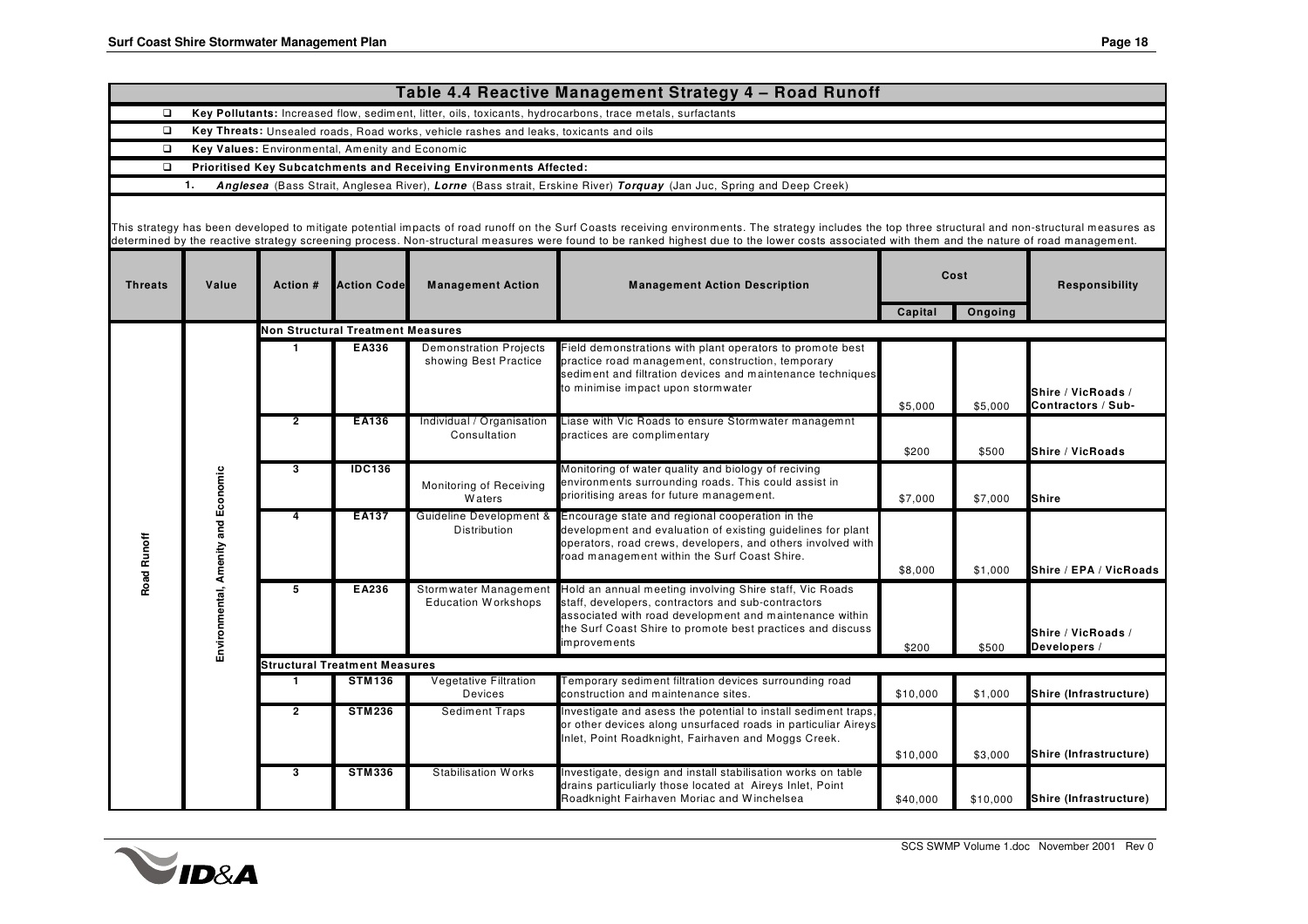#### Table 4.5 Reactive Management Strategy 5 – Industrial Runoff

- $\boxed{1}$ Key Pollutants: Increased flow, sediment, litter, oils, toxicants, hydrocarbons, trace metals, surfactants
- $\Box$ **K ey Thre ats:** U nse aled road <sup>s</sup> , R oad <sup>w</sup> ork <sup>s</sup> , vehic le rashes and le ak <sup>s</sup> , toxicants and oils
- $\Box$ **Key Values:** Environmental, Amenity and Economic
- $\Box$  **P rio ritised K ey Sub catchm ents and R ece iving En viro nm ents Affected :**
	- **1.** *A*Anglesea (Anglesea River), Lorne (Bass strait, Saint George River) Torquay (Bass Strait Spring Creek)
	- **2.***W inch elsea* (B arw on R iver)

This strategy has been developed to mitigate potential impacts of industrial runoff on the receiving environments. The strategy includes one structural and five non-structural measures as determined by the reactive strategy screening process. Non-structural measures were found to be ranked highest due to the lower costs associated with them and the nature of industrial runoff.

| Non Structural Treatment Measures<br>Individual &<br>EA237<br>dentify industries with the potential to contaminate<br>Shire / EPA /<br>Organisation<br>stormwater and audit practices, providing advice<br>Consultation<br>on improvements<br>\$12,000<br>\$2,000<br>$\overline{2}$<br><b>EA137</b><br>Encourage the development of statewide<br>Guideline<br>Development &<br>quidelines for industries regarding the storage and<br>Distribution<br>control of chemicals, wastes and other materials<br>that could pollute storm water.<br>Shire / EPA /<br>\$8,000<br>\$1,000<br><b>SCM237</b><br>Encourage development of procedures for<br>3<br>Environmental, Amenity and Economic<br>industries to manage wastes. Involves<br><b>W</b> aste<br>identification of and consultation with industries<br>Management<br>with the potential to contaminate stormwater.<br>Program<br>Water/Shire /<br>Development<br>\$15,000<br>\$5,000<br>Industrial Runoff<br><b>SCM337</b><br>Spill Prevention<br>Encourage the development of spill prevention<br>4<br>& Containment<br>control plans by high risk industries and develop<br>Shire / EPA /<br>Plans<br>\$7.000<br>\$7.000<br>response plans.<br>Monitoring of water quality and biology of the<br><b>IDC137</b><br>Monitoring of<br>5<br>receiving environments surrounding industrial<br>Receiving<br>areas. This could assist in prioritising areas for<br>W aters<br>Shire / EPA /<br>future management.<br>\$7.000<br><b>Waterwatch</b><br>\$7,000<br><b>Structural Treatment Measures</b><br>Sediment Traps Investigate, Assess and install sediment traps, or<br><b>STM137</b><br>other devices along unsurfaced roads in particuliar<br>Baines Cresent(Sub2, DO12), Anglesea (Sub1<br>DO6), Lorne (Sub 2, DO14) and Winchelsea (Sub<br>, DO7)<br>\$10,000<br>\$3,000<br>Oil and Grease<br>nvestigate, Assess and install Oil and grease<br><b>STM238</b><br>$\overline{2}$<br><b>Baffles</b><br>Baffles, or other devices surrounding Industrial<br>areas in particuliar Anglesea (Sub1 DO6) and | <b>Threats</b> | Value | Action # | Action Code | Management<br>Action | <b>Management Action Description</b> | Cost<br>Capital | Ongoing | <b>Responsibility</b>                        |  |
|---------------------------------------------------------------------------------------------------------------------------------------------------------------------------------------------------------------------------------------------------------------------------------------------------------------------------------------------------------------------------------------------------------------------------------------------------------------------------------------------------------------------------------------------------------------------------------------------------------------------------------------------------------------------------------------------------------------------------------------------------------------------------------------------------------------------------------------------------------------------------------------------------------------------------------------------------------------------------------------------------------------------------------------------------------------------------------------------------------------------------------------------------------------------------------------------------------------------------------------------------------------------------------------------------------------------------------------------------------------------------------------------------------------------------------------------------------------------------------------------------------------------------------------------------------------------------------------------------------------------------------------------------------------------------------------------------------------------------------------------------------------------------------------------------------------------------------------------------------------------------------------------------------------------------------------------------------------------------------------------------------------------------------------------------------------|----------------|-------|----------|-------------|----------------------|--------------------------------------|-----------------|---------|----------------------------------------------|--|
|                                                                                                                                                                                                                                                                                                                                                                                                                                                                                                                                                                                                                                                                                                                                                                                                                                                                                                                                                                                                                                                                                                                                                                                                                                                                                                                                                                                                                                                                                                                                                                                                                                                                                                                                                                                                                                                                                                                                                                                                                                                               |                |       |          |             |                      |                                      |                 |         |                                              |  |
|                                                                                                                                                                                                                                                                                                                                                                                                                                                                                                                                                                                                                                                                                                                                                                                                                                                                                                                                                                                                                                                                                                                                                                                                                                                                                                                                                                                                                                                                                                                                                                                                                                                                                                                                                                                                                                                                                                                                                                                                                                                               |                |       |          |             |                      |                                      |                 |         | Individual Industries                        |  |
|                                                                                                                                                                                                                                                                                                                                                                                                                                                                                                                                                                                                                                                                                                                                                                                                                                                                                                                                                                                                                                                                                                                                                                                                                                                                                                                                                                                                                                                                                                                                                                                                                                                                                                                                                                                                                                                                                                                                                                                                                                                               |                |       |          |             |                      |                                      |                 |         | State Government/<br>Individual Industries   |  |
|                                                                                                                                                                                                                                                                                                                                                                                                                                                                                                                                                                                                                                                                                                                                                                                                                                                                                                                                                                                                                                                                                                                                                                                                                                                                                                                                                                                                                                                                                                                                                                                                                                                                                                                                                                                                                                                                                                                                                                                                                                                               |                |       |          |             |                      |                                      |                 |         | <b>BRWMG/Barwon</b><br>Individual Industries |  |
|                                                                                                                                                                                                                                                                                                                                                                                                                                                                                                                                                                                                                                                                                                                                                                                                                                                                                                                                                                                                                                                                                                                                                                                                                                                                                                                                                                                                                                                                                                                                                                                                                                                                                                                                                                                                                                                                                                                                                                                                                                                               |                |       |          |             |                      |                                      |                 |         | Individual Industries                        |  |
|                                                                                                                                                                                                                                                                                                                                                                                                                                                                                                                                                                                                                                                                                                                                                                                                                                                                                                                                                                                                                                                                                                                                                                                                                                                                                                                                                                                                                                                                                                                                                                                                                                                                                                                                                                                                                                                                                                                                                                                                                                                               |                |       |          |             |                      |                                      |                 |         |                                              |  |
|                                                                                                                                                                                                                                                                                                                                                                                                                                                                                                                                                                                                                                                                                                                                                                                                                                                                                                                                                                                                                                                                                                                                                                                                                                                                                                                                                                                                                                                                                                                                                                                                                                                                                                                                                                                                                                                                                                                                                                                                                                                               |                |       |          |             |                      |                                      |                 |         |                                              |  |
|                                                                                                                                                                                                                                                                                                                                                                                                                                                                                                                                                                                                                                                                                                                                                                                                                                                                                                                                                                                                                                                                                                                                                                                                                                                                                                                                                                                                                                                                                                                                                                                                                                                                                                                                                                                                                                                                                                                                                                                                                                                               |                |       |          |             |                      |                                      |                 |         | Shire (Infrastructure)                       |  |
| \$10,000<br>\$3,000                                                                                                                                                                                                                                                                                                                                                                                                                                                                                                                                                                                                                                                                                                                                                                                                                                                                                                                                                                                                                                                                                                                                                                                                                                                                                                                                                                                                                                                                                                                                                                                                                                                                                                                                                                                                                                                                                                                                                                                                                                           |                |       |          |             |                      | Winchelsea (Sub 1, DO7)              |                 |         | Shire (Infrastructure)                       |  |

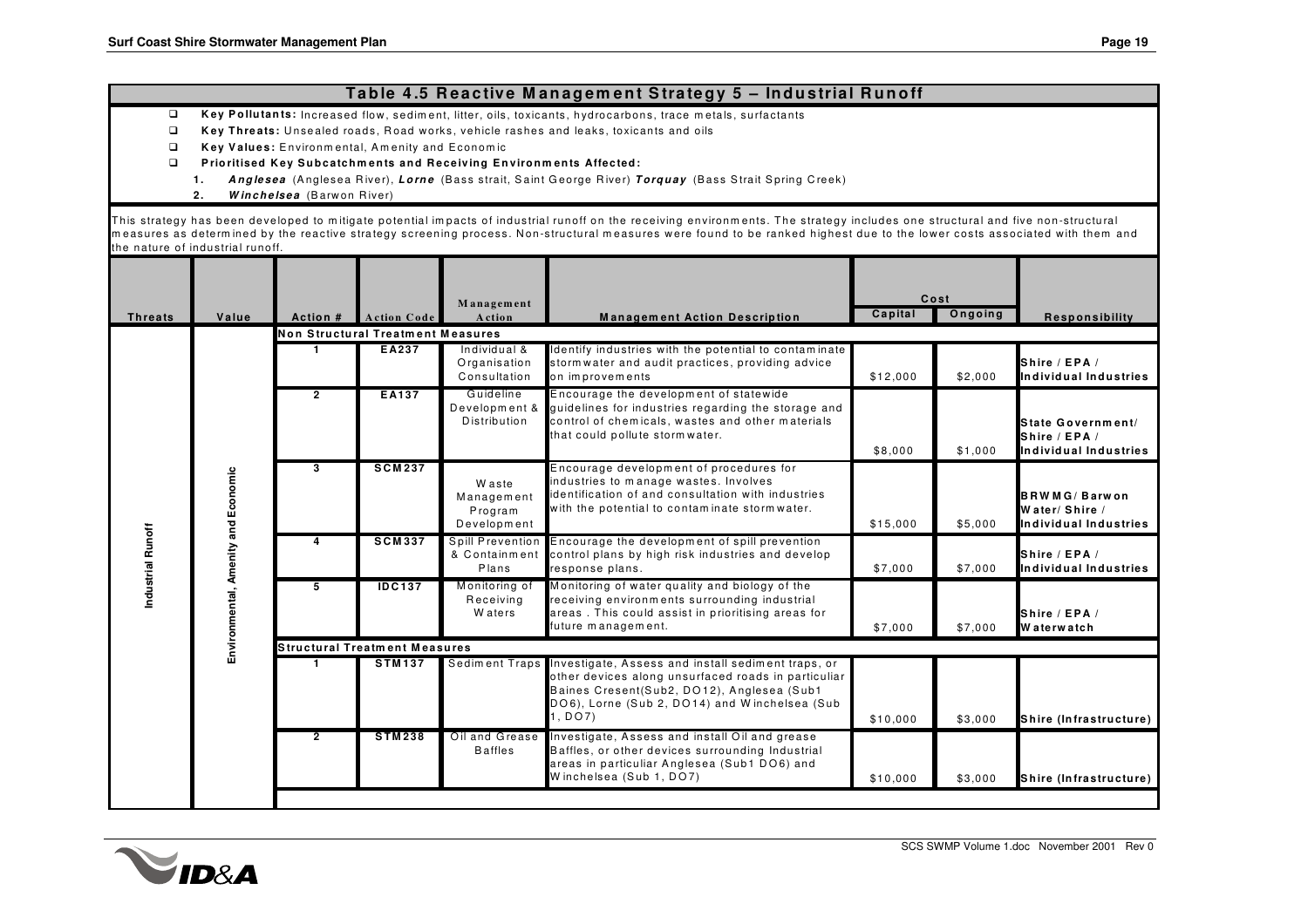|                   |                                     |                                                 |                                      |                                                                    | Table 4.6 Reactive Management Strategy 6 - Commercial Runoff                                                                                                                                                                                                                                                                                                                             |                |         |                                                 |
|-------------------|-------------------------------------|-------------------------------------------------|--------------------------------------|--------------------------------------------------------------------|------------------------------------------------------------------------------------------------------------------------------------------------------------------------------------------------------------------------------------------------------------------------------------------------------------------------------------------------------------------------------------------|----------------|---------|-------------------------------------------------|
| $\Box$            |                                     |                                                 |                                      |                                                                    | Key Pollutants: Increased flow, sediment, nutrients, litter, oxygen depleting material, hydrocarbons, pathogens, trace metals, surfactants                                                                                                                                                                                                                                               |                |         |                                                 |
| $\Box$            |                                     |                                                 |                                      |                                                                    | Key Threats: Atmospheric deposition and build-up from traffic, litter, poor waste management practices.                                                                                                                                                                                                                                                                                  |                |         |                                                 |
| $\Box$            |                                     | Key Values: Environmental, Amenity and Economic |                                      |                                                                    |                                                                                                                                                                                                                                                                                                                                                                                          |                |         |                                                 |
| $\Box$            |                                     |                                                 |                                      | Prioritised Key Subcatchments and Receiving Environments Affected: |                                                                                                                                                                                                                                                                                                                                                                                          |                |         |                                                 |
|                   | 1.                                  |                                                 |                                      |                                                                    | Anglesea (Anglesea River), Lorne (Bass strait) Torquay (Bass Strait, Spring Creek) Aireys Inlet (Painkalac Creek) Winchelsea (Barwon river)                                                                                                                                                                                                                                              |                |         |                                                 |
|                   |                                     |                                                 |                                      |                                                                    |                                                                                                                                                                                                                                                                                                                                                                                          |                |         |                                                 |
|                   |                                     |                                                 |                                      |                                                                    | This strategy has been developed to mitigate the potential impacts of Commercial land use runoff on the Surf Coasts receiving environments. The strategy includes the top five structural and non-<br>structural measures as determined by the reactive strategy screening process. Non-structural measures were found to be ranked highest due to the lower costs associated with them. |                |         |                                                 |
|                   |                                     |                                                 |                                      |                                                                    |                                                                                                                                                                                                                                                                                                                                                                                          | <b>Capital</b> | Ongoing |                                                 |
|                   |                                     | <b>Non Structural Treatment Measures</b>        |                                      |                                                                    |                                                                                                                                                                                                                                                                                                                                                                                          |                |         |                                                 |
|                   |                                     | 1                                               | <b>RE138</b>                         | Audit & Inspection                                                 | Inspection of shop sites to ensure<br>correctcontainment of solid wastes.                                                                                                                                                                                                                                                                                                                | \$15.000       | \$5,000 | Shire (Local Laws), LPTF                        |
|                   |                                     | $\mathbf{2}$                                    | EA438                                | Signage                                                            | No littering signs at commercial centres and<br>hotspots                                                                                                                                                                                                                                                                                                                                 | \$20,000       | \$100   | Shire / BRWMG                                   |
|                   |                                     | 3                                               | EA138                                | Guideline Development &                                            | Encourage the development of guidelines for<br>shopkeepers regarding the storage and disposal of<br>wastes that could pollute stormwater.                                                                                                                                                                                                                                                |                |         |                                                 |
|                   |                                     |                                                 |                                      | Distribution                                                       |                                                                                                                                                                                                                                                                                                                                                                                          | \$15,000       | \$1,000 | Shire / BRWMG                                   |
|                   |                                     | 4                                               | <b>EA538</b>                         | <b>Drain Stencilling</b>                                           | Stencilling of drain pits within the Commercial areas                                                                                                                                                                                                                                                                                                                                    | \$10,000       | \$5,000 | Shire / BRWMG / EPA                             |
|                   |                                     | 5                                               | <b>SC238</b>                         | Solid Waste & Refuse<br>Collection                                 | Provision of additional bins and butt out bins for<br>commercial centre litter                                                                                                                                                                                                                                                                                                           | \$7,000        | \$7,000 | <b>Shire (Operations)</b><br><b>Contractors</b> |
|                   |                                     |                                                 | <b>Structural Treatment Measures</b> |                                                                    |                                                                                                                                                                                                                                                                                                                                                                                          |                |         |                                                 |
| Commercial Runoff |                                     | 1                                               | <b>STM538</b>                        | <b>Drainage Entrance</b><br>Treatments                             | Investigate and assess the potential to install side<br>entry pits, or other devices in the identified priority<br>commercial areas (above) lacking such<br>infrastructure                                                                                                                                                                                                               | \$7,000        | \$5,000 | Shire (Infrastructure)                          |
|                   | Environmental, Amenity and Economic | $\overline{2}$                                  | <b>STM238</b>                        | GPT Main Street -<br>Winchelsea                                    | Investigate, design and install Gross pollutant traps<br>in Winchelsea's Main Street commercial area<br>lacking such infrastructure (Subcatchment 2,<br>Drainage outlet 5)                                                                                                                                                                                                               | \$25,000       | \$5,000 | Shire (Infrastructure)                          |
|                   |                                     | 3                                               | <b>STM138</b>                        | GPT Main Street (Grove<br>Road)- Lorne                             | Investigate, design and install Gross pollutant trap<br>in Lornes Grove Road commercial area drainage<br>outlet which lacks such<br>infrastructure (Subcatchment 2, Drainage outlet 10)                                                                                                                                                                                                  | \$30,000       | \$5,000 | Shire (Infrastructure)                          |
|                   |                                     |                                                 | <b>STM338</b>                        | <b>GPT River Reserve Road</b><br>- Airey's Inlet                   | Investigate, design and install Gross pollutant traps<br>on Aireys Inlets priority commercial area drainage<br>outlets lacking such infrastructure (Subcatchment 1.<br>Drainage outlet number 8)                                                                                                                                                                                         | \$10,000       | \$5,000 | Shire (Infrastructure)                          |
|                   |                                     | 5                                               | <b>STM 438</b>                       | Inline GPT 900mm<br>orquay - The esplanade<br>Bass strait          | Investigate design and install a Gross pollutant<br>trap on Torquays priority commercial area drainage<br>outlet lacking such infrastructure (Subcatchment 2,<br>Drainage outlet number 4)                                                                                                                                                                                               | \$40,000       | \$5,000 | Shire (Infrastructure)                          |



SCS SWMP Volume 1.doc November 2001 Rev 0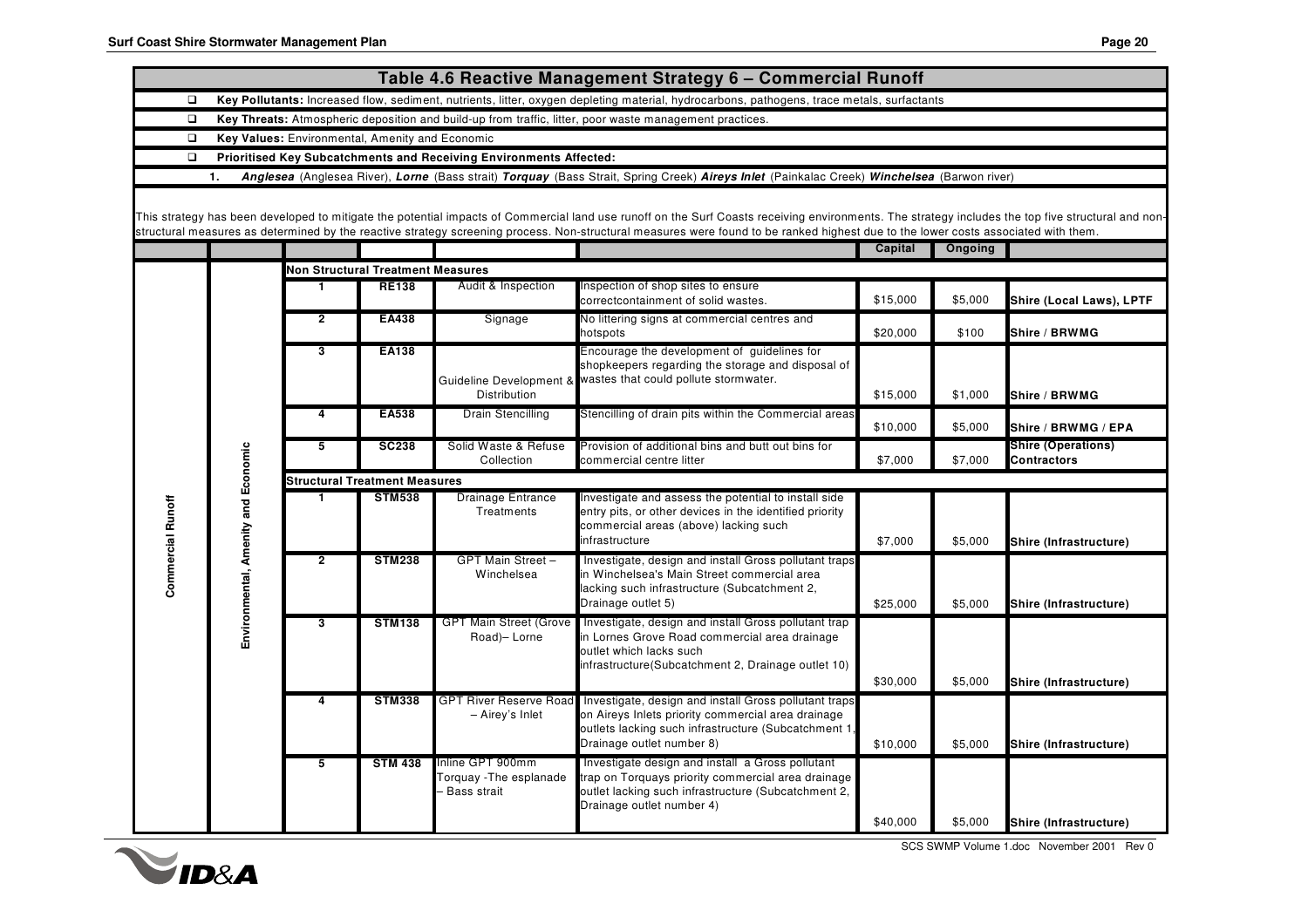| ֚֘֝                                                                                          |
|----------------------------------------------------------------------------------------------|
|                                                                                              |
|                                                                                              |
|                                                                                              |
|                                                                                              |
|                                                                                              |
|                                                                                              |
|                                                                                              |
|                                                                                              |
|                                                                                              |
|                                                                                              |
|                                                                                              |
|                                                                                              |
|                                                                                              |
|                                                                                              |
|                                                                                              |
|                                                                                              |
|                                                                                              |
|                                                                                              |
|                                                                                              |
|                                                                                              |
|                                                                                              |
|                                                                                              |
|                                                                                              |
|                                                                                              |
|                                                                                              |
|                                                                                              |
|                                                                                              |
|                                                                                              |
|                                                                                              |
|                                                                                              |
|                                                                                              |
|                                                                                              |
|                                                                                              |
|                                                                                              |
|                                                                                              |
|                                                                                              |
|                                                                                              |
|                                                                                              |
|                                                                                              |
|                                                                                              |
|                                                                                              |
|                                                                                              |
|                                                                                              |
|                                                                                              |
|                                                                                              |
|                                                                                              |
|                                                                                              |
|                                                                                              |
|                                                                                              |
|                                                                                              |
|                                                                                              |
|                                                                                              |
|                                                                                              |
|                                                                                              |
|                                                                                              |
|                                                                                              |
| ŗ<br>5                                                                                       |
| j<br>l                                                                                       |
| ֘֒                                                                                           |
|                                                                                              |
|                                                                                              |
| Í<br>י<br>֠<br>į                                                                             |
|                                                                                              |
|                                                                                              |
| $\overline{1}$<br>֖֖֧ׅ֧֧֧֧֧֧֧֧֚֚֚֚֚֚֚֚֚֚֚֚֚֚֚֚֚֚֚֚֚֚֚֚֚֚֚֚֚֬֝֝֓֝֓֞֝֓֝֬֝֬֝֬֝֬֝                |
| i                                                                                            |
| ֚֚֬                                                                                          |
|                                                                                              |
| Ő                                                                                            |
| $\vdots$                                                                                     |
| i                                                                                            |
|                                                                                              |
| ֧֦֦֦֧֪֪ׅ֧֪֪ׅ֧֚֚֚֚֚֚֚֚֚֚֚֚֚֚֚֚֡֓֡֓֡֓֡֓֡֓֡֓֡֬֝֬֓֓֡֓֬֓֓֬֓֓֓֡֬֓֓֓֞֓֡֓֬֓֓֞֬֓֓֬֓֓֡֬֝֓֬֝֬֓֓֝֬֓<br>i |
|                                                                                              |
|                                                                                              |
| I                                                                                            |
| Ę                                                                                            |
| 7<br>Ó                                                                                       |

|                |                                     |                   |                                                                  | Table 4.7                                    | Reactive Management Strategy 7 - Septic Leaks                                                                                                                                                                                                                             |                 |         |                                                                       |
|----------------|-------------------------------------|-------------------|------------------------------------------------------------------|----------------------------------------------|---------------------------------------------------------------------------------------------------------------------------------------------------------------------------------------------------------------------------------------------------------------------------|-----------------|---------|-----------------------------------------------------------------------|
|                |                                     |                   | Key Pollutants: Oxygen depleting material, pathogens and         | nutrients.                                   |                                                                                                                                                                                                                                                                           |                 |         |                                                                       |
|                |                                     |                   | Key Threats: Infiltration and overflow from septic systems       |                                              |                                                                                                                                                                                                                                                                           |                 |         |                                                                       |
| $\Box$         |                                     |                   | Key Values: Environmental, Recreational, Ameni                   | ty and Economic                              |                                                                                                                                                                                                                                                                           |                 |         |                                                                       |
| $\Box$         |                                     |                   | Prioritised Key Subcatchments and Receiving                      |                                              | Environments Affected:                                                                                                                                                                                                                                                    |                 |         |                                                                       |
|                | ÷                                   |                   | Torquay (Spring and Thompson's Creek)                            |                                              | Aireys Inlet (Noble and Moggs Creek) Moriac (Thompson's Creek)                                                                                                                                                                                                            |                 |         |                                                                       |
|                |                                     |                   | his strategy has been developed to mitigate potential impacts of |                                              | septic system leakages on the Surf coasts receiving environments. The strategy includes the top five non-structural<br>measures as determined by the reactive strategy screening process. Only non-structural measures were found to be applicable to this priority risk. |                 |         |                                                                       |
| <b>Threats</b> | Value                               | Action #          | <b>Action Code</b>                                               | <b>Management</b><br>Action                  | <b>Management Action Description</b>                                                                                                                                                                                                                                      | Cost<br>Capital | Ongoing | Responsibility                                                        |
|                |                                     |                   | Non Structural Treatment Measures                                |                                              |                                                                                                                                                                                                                                                                           |                 |         |                                                                       |
|                |                                     |                   | RE139                                                            | Audi & Inspection                            | Inspection of septic systems to ensure correct<br>disposal of sewage and system function.                                                                                                                                                                                 | \$10,000        | \$7,000 | Shire (Environmental Health,<br>Residents, Contractors<br>Local Laws) |
|                | Environmental, Amenity and Economic | $\mathbf{\Omega}$ | RE239                                                            | Notification & Fines<br>ngement<br>lmini     | property owner regarding appropriate action to rectify<br>Notify EPA and septic system owner of any pollution<br>incidents or inappropriate systems and Advise                                                                                                            | \$10,000        | \$5,000 | Shire (Local Laws)                                                    |
| Septic Leaks   |                                     | ო                 | <b>IDC139</b>                                                    | Database or GIS<br>Septic System<br>ayer     | Develop a databse or GIS layer for existing septic<br>systems and update regularly to improve Shire<br>auditing and management of septic tanks.                                                                                                                           | \$10,000        | \$5,000 | Shire (Tech services / GIS)                                           |
|                |                                     | 4                 | EA <sub>139</sub>                                                | Development &<br>Distribution<br>Guideline   | Encourage the development or use existing septic<br>system material for Shire households regarding<br>management of septic tanks.                                                                                                                                         | \$5,000         | \$1,000 | Shire (Education and<br><b>Awareness</b>                              |
|                |                                     | 5                 | EA239                                                            | Organisation &<br>Consultation<br>Individual | Meet with residentsowning septic systems to discuss<br>management improvements.                                                                                                                                                                                           | \$8,000         | \$1,000 | Shire                                                                 |
|                |                                     |                   |                                                                  |                                              |                                                                                                                                                                                                                                                                           |                 |         |                                                                       |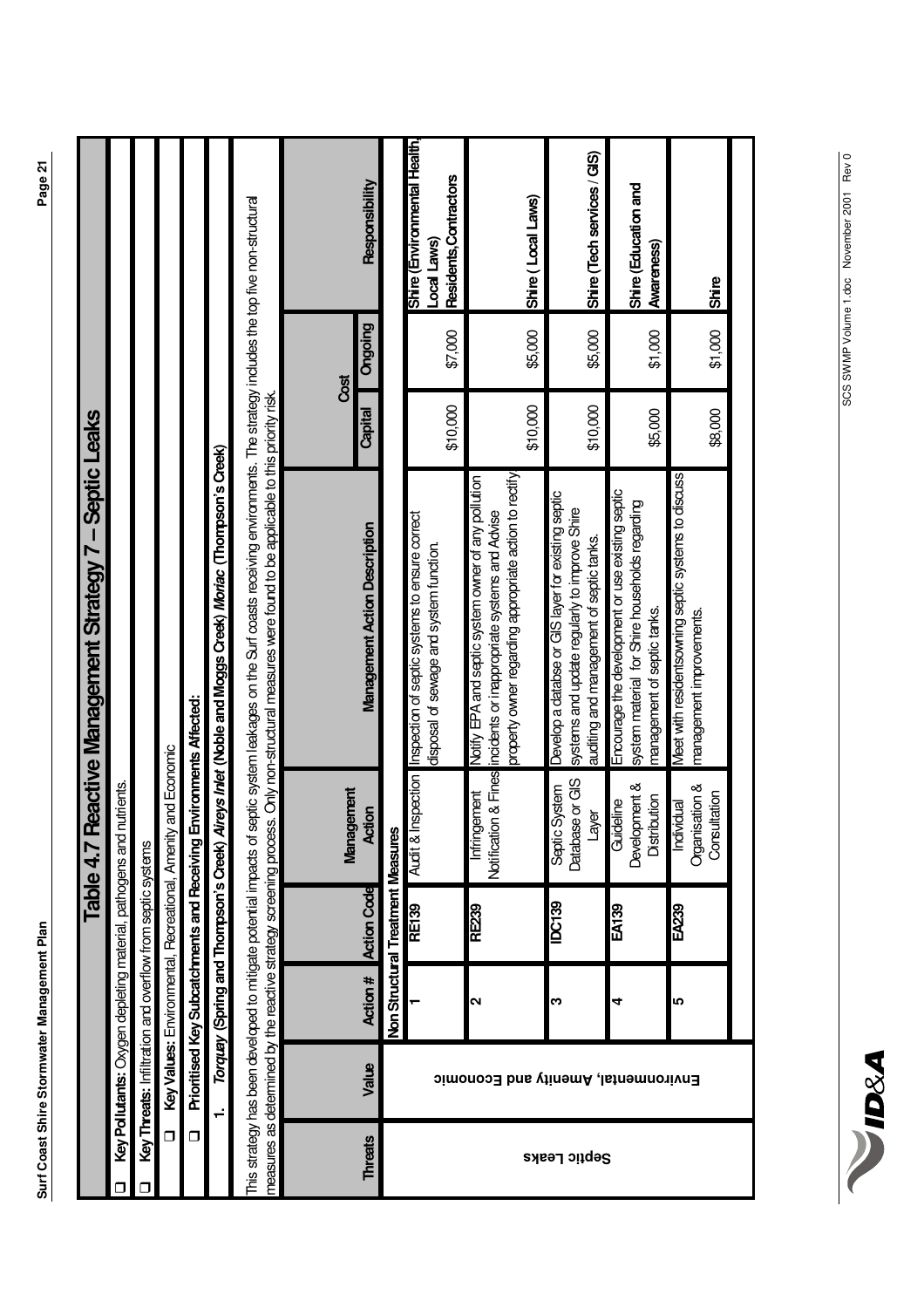|                                               |                  |                |                                                 |                                                                                   | Table 4.8 Reactive Management Strategy 8 - Litter                                                                                                                                                                                                                                                                                                   |          |          |                                                                                                                                                                                                            |          |          |                           |
|-----------------------------------------------|------------------|----------------|-------------------------------------------------|-----------------------------------------------------------------------------------|-----------------------------------------------------------------------------------------------------------------------------------------------------------------------------------------------------------------------------------------------------------------------------------------------------------------------------------------------------|----------|----------|------------------------------------------------------------------------------------------------------------------------------------------------------------------------------------------------------------|----------|----------|---------------------------|
| $\Box$                                        |                  |                |                                                 | Key Pollutants: Plastic, paper, cigarette butts, fibres, organic                  |                                                                                                                                                                                                                                                                                                                                                     |          |          |                                                                                                                                                                                                            |          |          |                           |
| $\Box$                                        |                  |                |                                                 |                                                                                   | Key Threats: Deposition from traffic, washing cars, fertiliser application, poor waste management (domestic refuse), lawn clippings and vegetation.                                                                                                                                                                                                 |          |          |                                                                                                                                                                                                            |          |          |                           |
| $\Box$                                        |                  |                | Key Values: Environmental, Amenity and Economic |                                                                                   |                                                                                                                                                                                                                                                                                                                                                     |          |          |                                                                                                                                                                                                            |          |          |                           |
| $\Box$                                        |                  |                |                                                 | Key Subcatchments and Receiving Environments Affected Prioritised:                |                                                                                                                                                                                                                                                                                                                                                     |          |          |                                                                                                                                                                                                            |          |          |                           |
|                                               | $\overline{1}$ . |                |                                                 | Anglesea (Bass Strait, Anglesea River), Lorne (Bass strait) Torquay (Bass Strait) |                                                                                                                                                                                                                                                                                                                                                     |          |          |                                                                                                                                                                                                            |          |          |                           |
|                                               | 2.               |                |                                                 | Aireys Inlet (Painkalac Creek) Winchelsea (Barwon River)                          |                                                                                                                                                                                                                                                                                                                                                     |          |          |                                                                                                                                                                                                            |          |          |                           |
|                                               |                  |                |                                                 |                                                                                   | This strategy has been developed to mitigate potential impacts of litter on the receiving environments. The strategy includes the top five structural and non-structural measures as<br>determined by the reactive strategy screening process. Non-structural measures were found to be ranked highest due to the lower costs associated with them. |          |          |                                                                                                                                                                                                            |          |          |                           |
| <b>Threats</b>                                | Value            | Action #       | <b>Action Code</b>                              | <b>Management Actions</b>                                                         | <b>Management Action Description</b>                                                                                                                                                                                                                                                                                                                |          | Cost     | Responsibility                                                                                                                                                                                             |          |          |                           |
|                                               |                  |                |                                                 |                                                                                   |                                                                                                                                                                                                                                                                                                                                                     | Capital  | Ongoing  |                                                                                                                                                                                                            |          |          |                           |
|                                               |                  |                | <b>Non Structural Treatment Measures</b>        |                                                                                   |                                                                                                                                                                                                                                                                                                                                                     |          |          |                                                                                                                                                                                                            |          |          |                           |
|                                               |                  |                | EA5310                                          | Promotion of EPA Litter<br>Hotline & Taskforce                                    | Promotion of litter hotline and litter prevention<br>askforce                                                                                                                                                                                                                                                                                       | \$300    | \$300    | Shire / EPA                                                                                                                                                                                                |          |          |                           |
|                                               |                  | $\overline{2}$ | EA3310                                          | Signage                                                                           | No littering signs at Litter hotspots, fishing areas.<br>High recreational use areas                                                                                                                                                                                                                                                                | \$10,000 | \$100    | Shire (Operations)                                                                                                                                                                                         |          |          |                           |
|                                               |                  | 3              | SC1310                                          | Waste Storage Strategey                                                           | Prepare a litter management strategy for high use<br>ecreational areas.                                                                                                                                                                                                                                                                             | \$5,000  | \$2,000  | Shire                                                                                                                                                                                                      |          |          |                           |
|                                               |                  | 4              | <b>IDC2310</b>                                  | Litter Hotspot Database or<br>GIS Laver                                           | Develop a database or GIS layer for litter hotspots<br>and update regularly to improve Shire auditing and<br>management of litter                                                                                                                                                                                                                   | \$3,000  | \$3,000  | <b>Shire</b>                                                                                                                                                                                               |          |          |                           |
|                                               |                  | 5              | RE1310                                          | Audit & Inspection                                                                | Review of hot spot sites and areas addressed by the<br>strategy, review should be undertaken by the Shire<br>by Litter Prevention Taskforce, Shire staff or GIS<br>sites to ensure correct waste management practices.                                                                                                                              | \$15,000 | \$5,000  | Shire                                                                                                                                                                                                      |          |          |                           |
|                                               |                  |                | <b>Structural Treatment Measures</b>            |                                                                                   |                                                                                                                                                                                                                                                                                                                                                     |          |          |                                                                                                                                                                                                            |          |          |                           |
|                                               |                  |                | <b>STM2310</b>                                  | Release Nets - Painkalac                                                          |                                                                                                                                                                                                                                                                                                                                                     |          |          |                                                                                                                                                                                                            |          |          |                           |
| Environmental, Amenity and Economic<br>Litter |                  |                |                                                 | Creek                                                                             | Installation of drainage outlet release nets to catch<br>large to moderate sized gross pollutants from Aireys<br>Inlets commercial zone (Sub 1, DO 7& 8)                                                                                                                                                                                            | \$6,000  | \$3,000  | <b>Shire</b><br>(Infrastructure)                                                                                                                                                                           |          |          |                           |
|                                               |                  | $\overline{2}$ | <b>STM1310</b>                                  | Drainage Entrance<br><b>Treatments</b>                                            | Investigate and assess the potential to install side<br>entry pits, baskets or other devices in areas identified<br>by the litter strategy.                                                                                                                                                                                                         | \$7,000  | \$7,000  | Shire<br>(Infrastructure)                                                                                                                                                                                  |          |          |                           |
|                                               |                  | 3              | <b>STM4310</b>                                  | Release Nets - Anglesea                                                           |                                                                                                                                                                                                                                                                                                                                                     |          |          |                                                                                                                                                                                                            |          |          |                           |
|                                               |                  |                |                                                 |                                                                                   |                                                                                                                                                                                                                                                                                                                                                     |          | River    | Installation of drainage outlet release nets to catch<br>large to moderate sized gross pollutants from<br>Angleseas Residential and Commercial zone<br>drainage outlets.(Sub 1, DO 1 to 11, Sub 2 DO 1-11) | \$22,000 | \$11,000 | Shire<br>(Infrastructure) |
|                                               |                  | 4              | <b>STM5310</b>                                  | Release Nets - Barwon<br>River                                                    | Installation of drainage outlet release nets Along the<br>Barwon River at Winchelsea to catch large to<br>moderate sized gross pollutants (Sub 1, DO 6,7,8<br>Sub 2 DO 1-5)                                                                                                                                                                         | \$14,000 | \$7,000  | <b>Shire</b><br>(Infrastructure)                                                                                                                                                                           |          |          |                           |
|                                               |                  | 5              | <b>STM3310</b>                                  | Release Nets: Bass Strait -<br>Lorne                                              | Installation release nets on outlets draining high use<br>commercial and residential areas to catch large to<br>moderate sized gross pollutants (Sub 1, DO 1-18<br>Sub 2 DO 8-11, Sub 3 DO 1-4)                                                                                                                                                     | \$27,000 | \$15,000 | <b>Shire</b><br>(Infrastructure)                                                                                                                                                                           |          |          |                           |

**Surf Coast Shire Stormwater Management Plan Page 22**

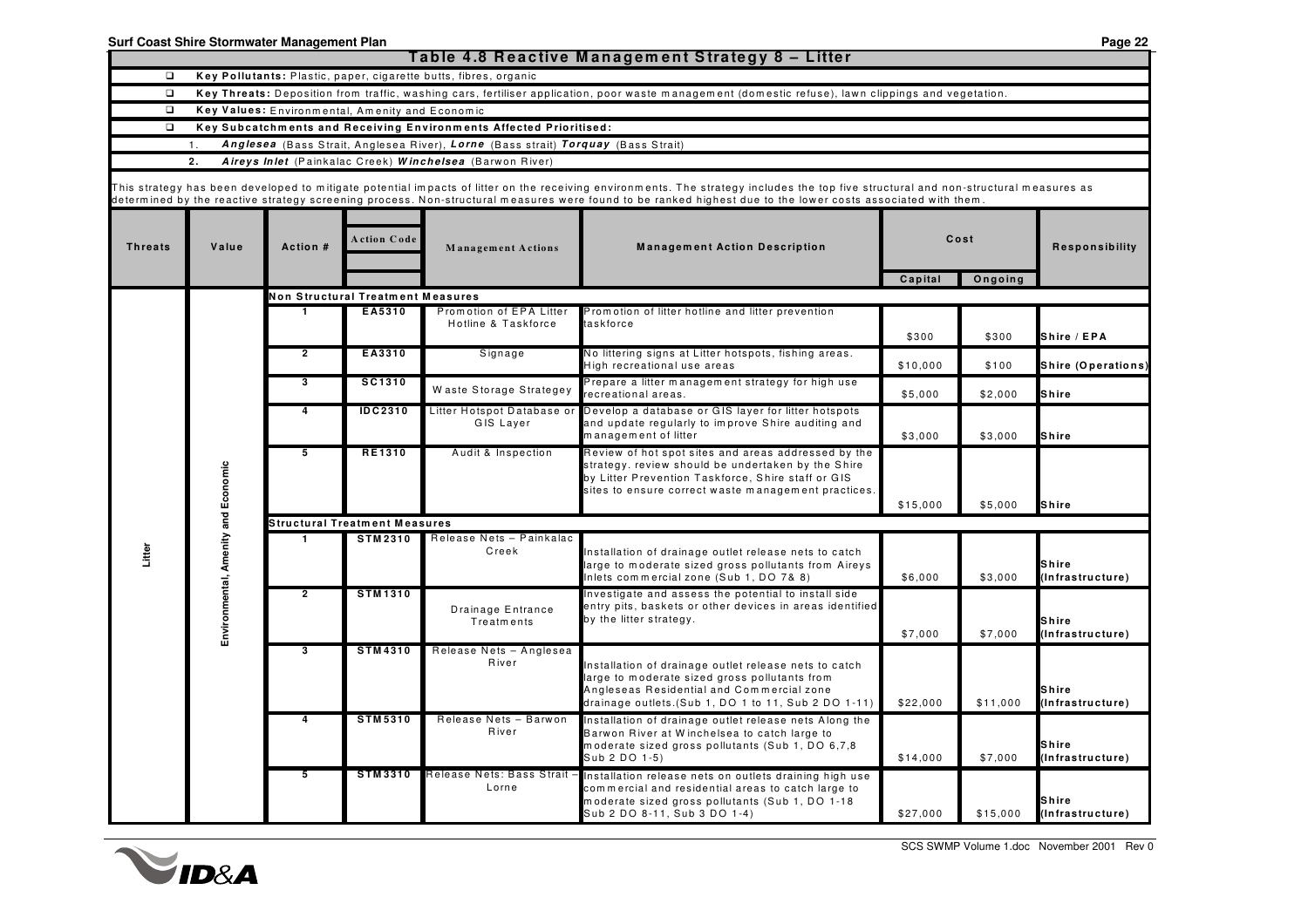#### Table 4.9 Reactive Management Strategy 9 – Building Site Runoff

 $\Box$ **K <sup>e</sup> y P <sup>o</sup> llu t <sup>a</sup> <sup>n</sup> t <sup>s</sup> :** S <sup>e</sup> d im <sup>e</sup> <sup>n</sup> t <sup>s</sup> , <sup>n</sup> <sup>u</sup> trie <sup>n</sup> t <sup>s</sup> , litt <sup>e</sup> r, p <sup>a</sup> t h <sup>o</sup> g <sup>e</sup> <sup>n</sup> <sup>s</sup>

- $\Box$ Key Threats: Poor sediment and erosion control, uncontrolled wash down of equipment, deposition of sediments vehicles, spills from construction process (eg concreting), onsite toilets, litter from builders, plastics and building materials blown off site.
- $\Box$ **K <sup>e</sup> y V <sup>a</sup> lu <sup>e</sup> <sup>s</sup> :** E <sup>n</sup> <sup>v</sup> ir <sup>o</sup> <sup>n</sup> <sup>m</sup> <sup>e</sup> <sup>n</sup> ta l, A <sup>m</sup> <sup>e</sup> <sup>n</sup> it y <sup>a</sup> <sup>n</sup> d E <sup>c</sup> <sup>o</sup> <sup>n</sup> <sup>o</sup> <sup>m</sup> ic
- $\Box$ Prioritised Key Subcatchments and Receiving Environments Affected:
	- 1 . *L <sup>o</sup> <sup>r</sup> <sup>n</sup> <sup>e</sup>* (B <sup>a</sup> <sup>s</sup> <sup>s</sup> S tr <sup>a</sup> it , S t <sup>o</sup> <sup>n</sup> <sup>e</sup> y C <sup>r</sup> <sup>e</sup> <sup>e</sup> k )
	- 2 . *T <sup>o</sup> <sup>r</sup> q <sup>u</sup> <sup>a</sup> y* (B <sup>a</sup> <sup>s</sup> <sup>s</sup> S tr <sup>a</sup> it , S p rin g C <sup>r</sup> <sup>e</sup> <sup>e</sup> k , D <sup>e</sup> <sup>e</sup> p C <sup>r</sup> <sup>e</sup> <sup>e</sup> k )
	- **3 .** *AAireys Inlet* (Noble Creek), *Moriac* (Thompson's Creek)

This strategy has been developed to mitigate potential impacts of building site runoff on the Surf Coasts receiving environments. The strategy includes two structural and five non-structural measures as determined by the reactive strategy screening process. Non-structural measures were found to be ranked highest due to the lower costs associated with them.

|                             |                                     |                | Action Code                       | Management Action                            |                                                                                                                                                                                                                                                                                                             |          | Cost    |                                      |
|-----------------------------|-------------------------------------|----------------|-----------------------------------|----------------------------------------------|-------------------------------------------------------------------------------------------------------------------------------------------------------------------------------------------------------------------------------------------------------------------------------------------------------------|----------|---------|--------------------------------------|
| <b>Threats</b>              | Value                               | Action #       |                                   |                                              | Management Action Description                                                                                                                                                                                                                                                                               | Capital  | Ongoing | Responsibility                       |
|                             |                                     |                | Non Structural Treatment Measures |                                              |                                                                                                                                                                                                                                                                                                             |          |         |                                      |
|                             |                                     | $\mathbf{1}$   | EA3311                            | Demonstration<br>Practice                    | Field demonstrations to promote best<br>Projects showing Best practice site management for builders and<br>subcontractors.                                                                                                                                                                                  | \$5.000  | \$1.000 | Shire / EPA / CCMA /<br>Barwon Water |
|                             |                                     | $\overline{2}$ | SC <sub>1311</sub>                | Streetsweeping                               | Development and implementation of a<br>scheduling process for street sweeping<br>programs to focus on building site hotspot<br>areas as determined by onground<br>maintenance staff.and Building site<br>Database/GIS layer.                                                                                |          |         |                                      |
|                             |                                     |                |                                   |                                              |                                                                                                                                                                                                                                                                                                             | \$5.000  | \$2.500 | Shire (Operations)                   |
| <b>Building Site Runoff</b> |                                     | з              | EA1311                            | Guideline<br>Development &<br>D is tribution | Encourage the development of statewide<br>inform ation brochures for new home<br>builders/owners, developers, contractors<br>and subcontractors associated with Building<br>sites regarding best practices for storm water<br>issues. Distributrion should occur at planning<br>stage prior to development. |          |         |                                      |
|                             |                                     |                |                                   |                                              |                                                                                                                                                                                                                                                                                                             | \$15,000 | \$1,000 | Shire (Education and<br>Awareness)   |
|                             | Environmental, Amenity and Economic |                | EA4311                            | Individual<br>organisation<br>consultation   | Advise builders and subcontractors of onsite<br>consultations with builders to advise of best<br>practice building site management                                                                                                                                                                          | \$2,500  | \$1,000 | Shire (Education and<br>Awareness)   |
|                             |                                     |                | <b>IDC3311</b>                    | Building Site<br>Database or GIS<br>Layer    | Develop a databse or GIS layer for existing<br>building Sites and update regularly to<br>improve Shire auditing and management                                                                                                                                                                              | \$3.000  | \$3,000 | Shire (Tech Services/<br>G IS)       |
|                             |                                     |                | Structural Treatment Measures     |                                              |                                                                                                                                                                                                                                                                                                             |          |         |                                      |
|                             |                                     | $\mathbf{1}$   | <b>STM2311</b>                    | Sediment Traps                               | Investigate and assess the potential to<br>install tem porary sedim ent traps, or other<br>devices in identified priority land<br>development areas lacking such<br>infrastructure as determined by on site<br>inspections and the Building Site database /<br>GIS layer.                                   | \$25,000 | \$5,000 | Shire linfrastructure)               |
|                             |                                     | $\overline{2}$ | <b>STM1311</b>                    | Vegetative Filtration<br>Devices             | Investigate and assess the potential for<br>Tem porary vegetative filtration devices<br>surrounding building site / land development<br>areas                                                                                                                                                               | \$5.000  | \$2,500 | Shire, Developer                     |

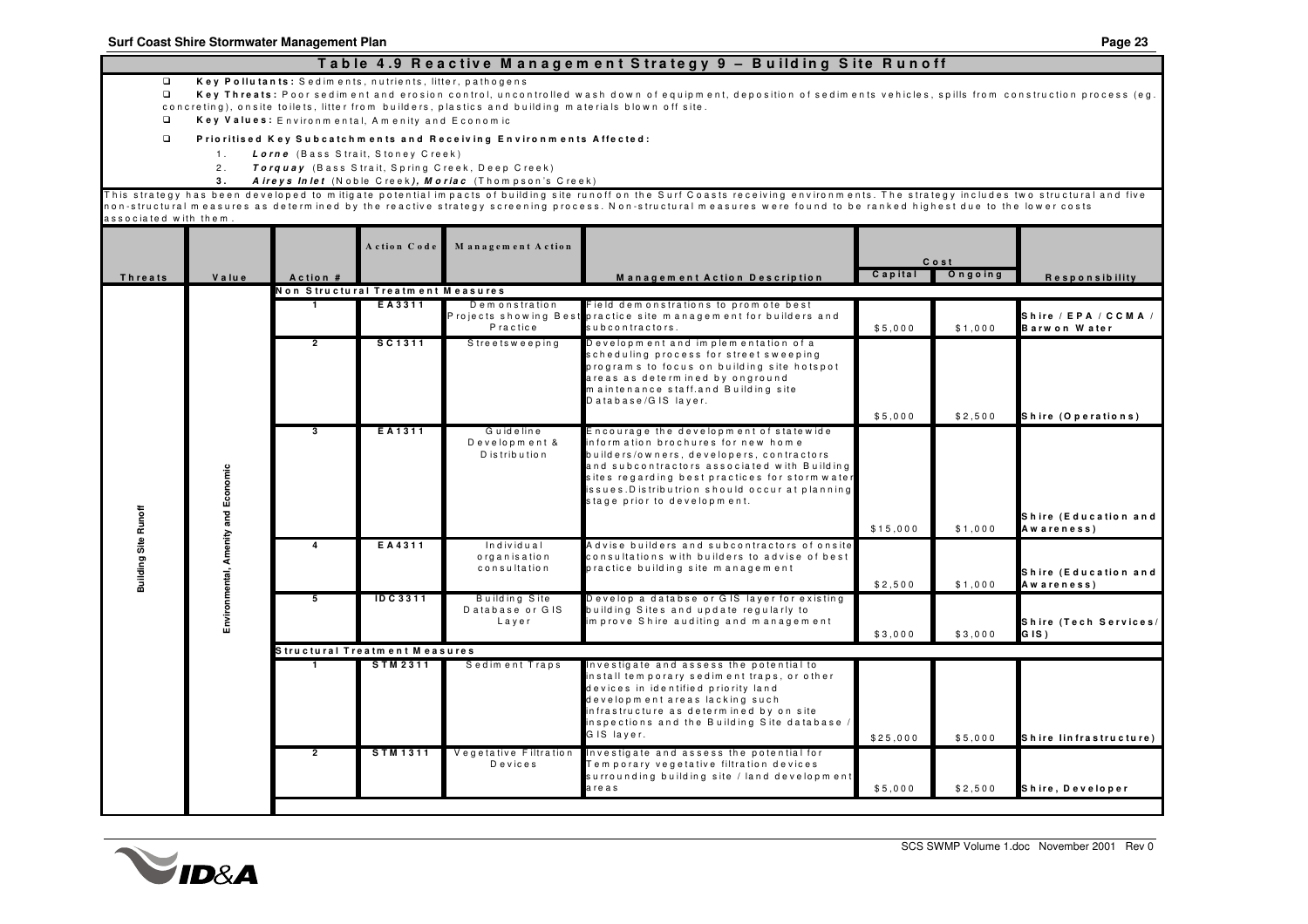|                  |                                     |          | Table 4.10                                      |                                                               | Service<br>Reactive Management Strategy 10 -                                                                                                                                                                                                                                                                                                     | <b>Stations</b> |         |                                             |
|------------------|-------------------------------------|----------|-------------------------------------------------|---------------------------------------------------------------|--------------------------------------------------------------------------------------------------------------------------------------------------------------------------------------------------------------------------------------------------------------------------------------------------------------------------------------------------|-----------------|---------|---------------------------------------------|
| ⊓                |                                     |          | Key Pollutants: Sediments, Fuel, hydrocarbons,  |                                                               | oils and greases, trace metals, surfactants and toxic substances                                                                                                                                                                                                                                                                                 |                 |         |                                             |
| σ                |                                     |          |                                                 |                                                               | Key Threats: Deposition from traffic, washing cars, poor waste management, fuel spills,                                                                                                                                                                                                                                                          |                 |         |                                             |
| $\Box$           |                                     |          | Key Values: Environmental, Amenity and Economic |                                                               |                                                                                                                                                                                                                                                                                                                                                  |                 |         |                                             |
| $\Box$           |                                     |          | Key Subcatchments and Receiving Environm        | ents Affected:                                                |                                                                                                                                                                                                                                                                                                                                                  |                 |         |                                             |
|                  |                                     |          |                                                 | Anglesea (Anglesea River), Lorne (Bass Strait, Erskine River) |                                                                                                                                                                                                                                                                                                                                                  |                 |         |                                             |
|                  | $\mathbf{a}$                        | Torquay  | (Spring Creek) Winchelsea                       | Barwon River)                                                 |                                                                                                                                                                                                                                                                                                                                                  |                 |         |                                             |
|                  |                                     |          |                                                 |                                                               | This strategy has been developed to mitigate potential impacts of Service station runoff on the Surf coasts receiving environments. The strategy includes the top five non-structural<br>measures as determined by the reactive strategy screening process. Only Non-structural measures were found to be applicable to this priority risk issue |                 |         |                                             |
| <b>Threats</b>   | Value                               | Action # | <b>Action Code</b>                              | Management Action                                             | <b>Management Action Description</b>                                                                                                                                                                                                                                                                                                             | Cost            |         | Responsibility                              |
|                  |                                     |          |                                                 |                                                               |                                                                                                                                                                                                                                                                                                                                                  | Capital         | Ongoing |                                             |
|                  |                                     |          | Non Structural Treatment Measur                 | 8ĝ                                                            |                                                                                                                                                                                                                                                                                                                                                  |                 |         |                                             |
|                  |                                     |          | EA2312                                          | Organisation<br>Consultation<br>Individual                    | Encourage Service station operators to review<br>practices and make improvements to onsite<br>stormwater                                                                                                                                                                                                                                         | \$3,000         | \$2,000 | Service Station<br>EPA/Shire<br>Operators   |
|                  | Environmental, Amenity and Economic | 2        | <b>EA1312</b>                                   | Development &<br>Distribution<br>Guideline                    | Encourage the development of statewide guidelines or<br>chemicals, wastes and other materials that could<br>send existing EPA guidelines to service station<br>pollute stormwater to ensure best practice and<br>operators regarding the storage and control of                                                                                  | \$5,000         | \$1,000 | government/<br>Shire / EPA<br>State         |
| Service Stations |                                     | w        | EA3312                                          | Committees<br>Stakeholder<br>Groups &<br><b>Business</b>      | Arrange meeting of Service station operators to<br>discuss stormwater management                                                                                                                                                                                                                                                                 | \$500           | \$3,000 | Shire (Education<br>and Awareness)          |
|                  |                                     | 4        | IDC1312                                         | Receiving Waters<br>Monitoring of                             | environments. This could assist in prioritising areas for<br>Monitoring of water quality and biology of receiving<br>future management.                                                                                                                                                                                                          | \$7,000         | \$5,000 | Water(Environme<br>Shire / Barwon<br>î,     |
|                  |                                     | 5        | <b>SC1312</b>                                   | Development<br>Management<br>Program<br>Naste                 | Encourage the development of procedures for Service<br>station operators to manage solid and liquid wastes.<br>Involves consultation with Service station operators,<br>EPA Shire staff and inspections of sites.                                                                                                                                | \$30,000        | \$2,000 | <b>Station Operators</b><br>Shire / Service |

**NUDRA**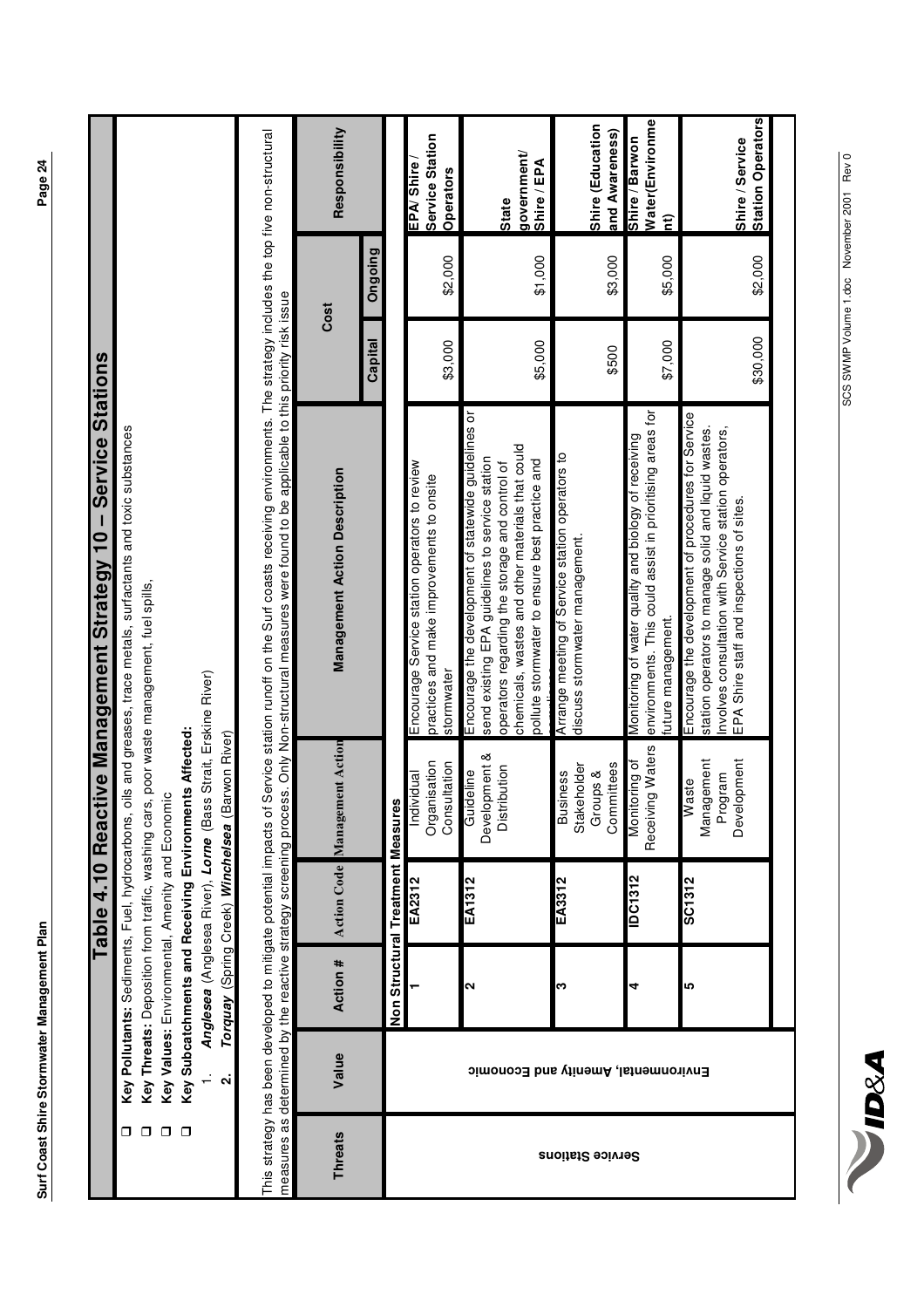### **7 Management Framework Review**

This section reviews the Shire's management framework and management practices currently undertaken by the Surf Coast Shire that impact upon stormwater quality. Management practices are seen to be those activities, which are governed, by the documents and procedures existing within the Shire's management framework.

The Management framework review has been categorised into six main areas: A summary of the review is provided in this paper for each of the following areas of Shire activities.

**Planning** – Activities involved in the planning of land use and development within the Surf Coast Shire of Surf Coast Shire.

**Education** – Informing, empowering, training and co-opting residents, staff and contractors about stormwater and stormwater management.

**Enforcement** – Ensuring correct practices, local laws and regulations are followed by residents and visitors to the Surf Coast Shire of Surf Coast Shire.

**Infrastructure** – The provision of physical assets built to perform a function in relation to stormwater.

**Operations** – The servicing and maintenance procedures performed by Shire staff and contractors.

**Resourcing and coordination** – The ability, expertise, coordination and communication of staff and how they are resourced and managed within the Surf Coast Shire of Surf Coast Shire

In this section of the paper, current council practices in stormwater management are reviewed and compared with best management practices. The latter are described in the Urban Stormwater Best Practice Environmental Management Guidelines (CSIRO 1999).

Emphasis on the management of stormwater quality has only become an issue in recent years. Prior to this, the emphasis has been on conveying stormwater rapidly away from houses and streets to the local waterways often through gutters, pipes and other hard surface infrastructure. Therefore, it is to be expected that current council practices will, in many cases, be below best practice standards. The comparison aims to identify opportunities for improvements towards best practice.

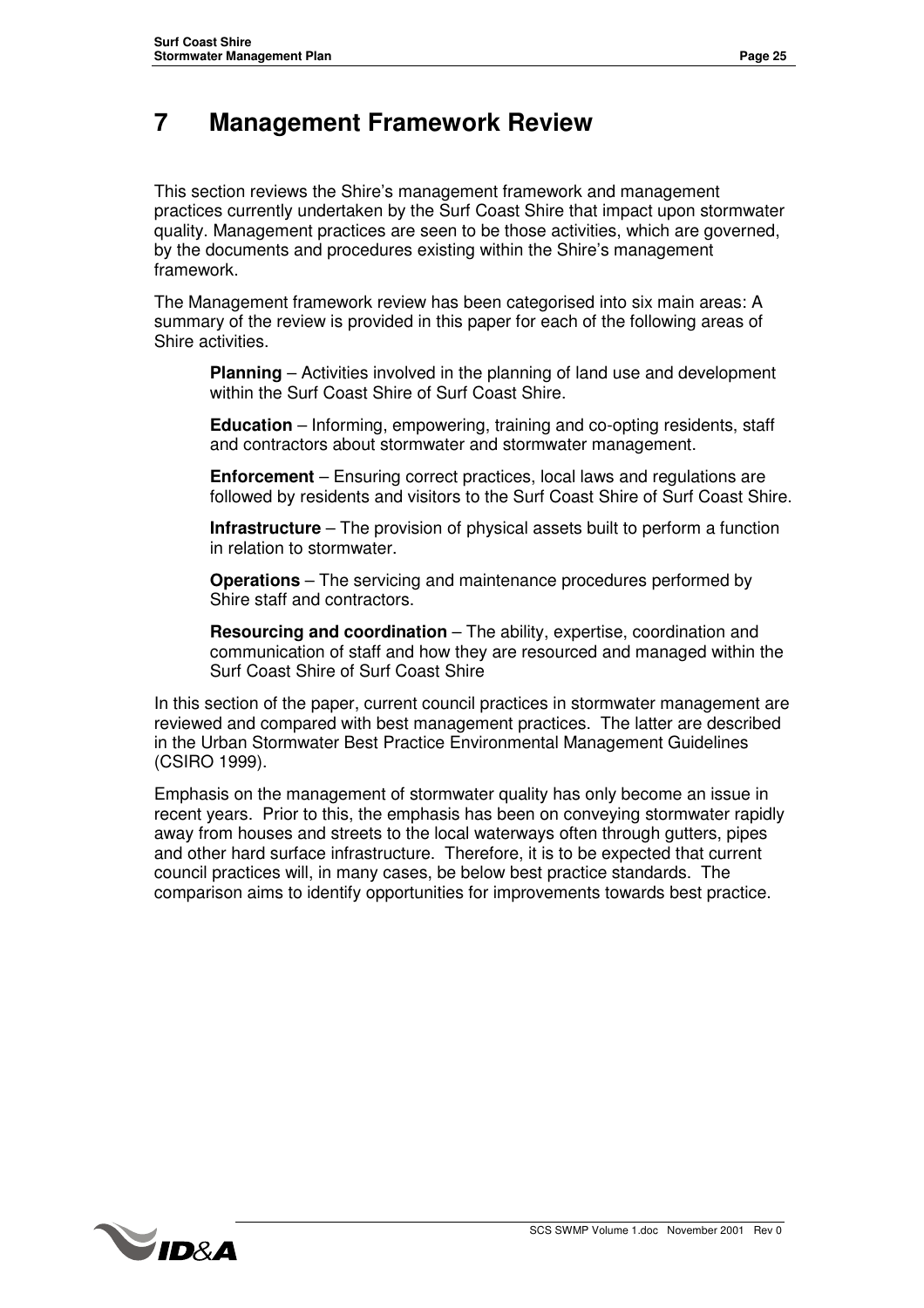#### **7.1 Planning**

Activities involved in planning the land uses and development in Surf Coast Shire have been placed under the planning category.

The Surf Coast Planning Scheme provides the statutory basis for improving stormwater quality arising from land use and land development. There is room for improvement in the implementation process by ensuring that stormwater quality issues are assessed consistently in planning applications. The provisions of the Surf coast's Planning Scheme provide the Shire with an instrument to control many aspects of the use and development of land in the Surf Coast Shire. Key parts of the Surf Coast Planning Scheme are the State Planning Policy Framework, which is common across all Victorian municipalities, and the Local Planning Policy Framework, which contains local policies, zones and overlays specific to the Surf Coast Shire. The planning scheme represents a means of improving stormwater management processes and outcomes for the Surf Coast Shire.

#### • **State Planning Policy Framework (SPPF)**

The goal of the *State Planning Policy Framework* (*SPPF*) is to foster the objectives of planning in Victoria as set out in Section 4 of the *Planning and Environment Act* 1987. These objectives incorporate environmental, social and economic considerations and provide support for principles of ecologically sustainable development; protection of biodiversity; and intergenerational equity.

The *SPPF* sets out principles of land use and development planning under seven headings – Settlement, Environment, Management of Resources, Infrastructure, Economic Well-being, Social Needs and Regional Co-operation.

Stormwater management is considered by the SPPF in the context of wider water quality and catchment issues, with specific objectives and strategies for improving water quality and management of water resources being found within the 'Environment' and 'Infrastructure' clauses.

#### • **Local Planning Policy Framework (LPPF)**

Each municipality has its own unique *Local Planning Policy Framework* (*LPPF*), which affects all of the land within the municipality. The *LPPF* consists of two parts:

#### **Municipal Strategic Statement (MSS);**

The Surf Coast Shire's Municipal Strategic Statement sets out a framework of strategic planning policies and objectives to guide land use, development over the next 15-20 years and resource management. It sets clear directions and priorities for land use having recognized the opportunities and constraints that exist.

The Municipal Strategic Statement provides a context and rationale for the land use and development provisions in the Surf Coast Planning Scheme. Furthermore, it details complementary actions, which Shire and other parties such as the State and Commonwealth Governments can undertake to achieve the Surf Coast Shire's objectives. Council, Shire officers, the community and developers, must take the policies and objectives contained in the Municipal Strategic Statement into account when planning applications and planning scheme amendments are being prepared and considered. Currently the MSS makes moderate reference to stormwater and stormwater management within the Surf Coast Shire.

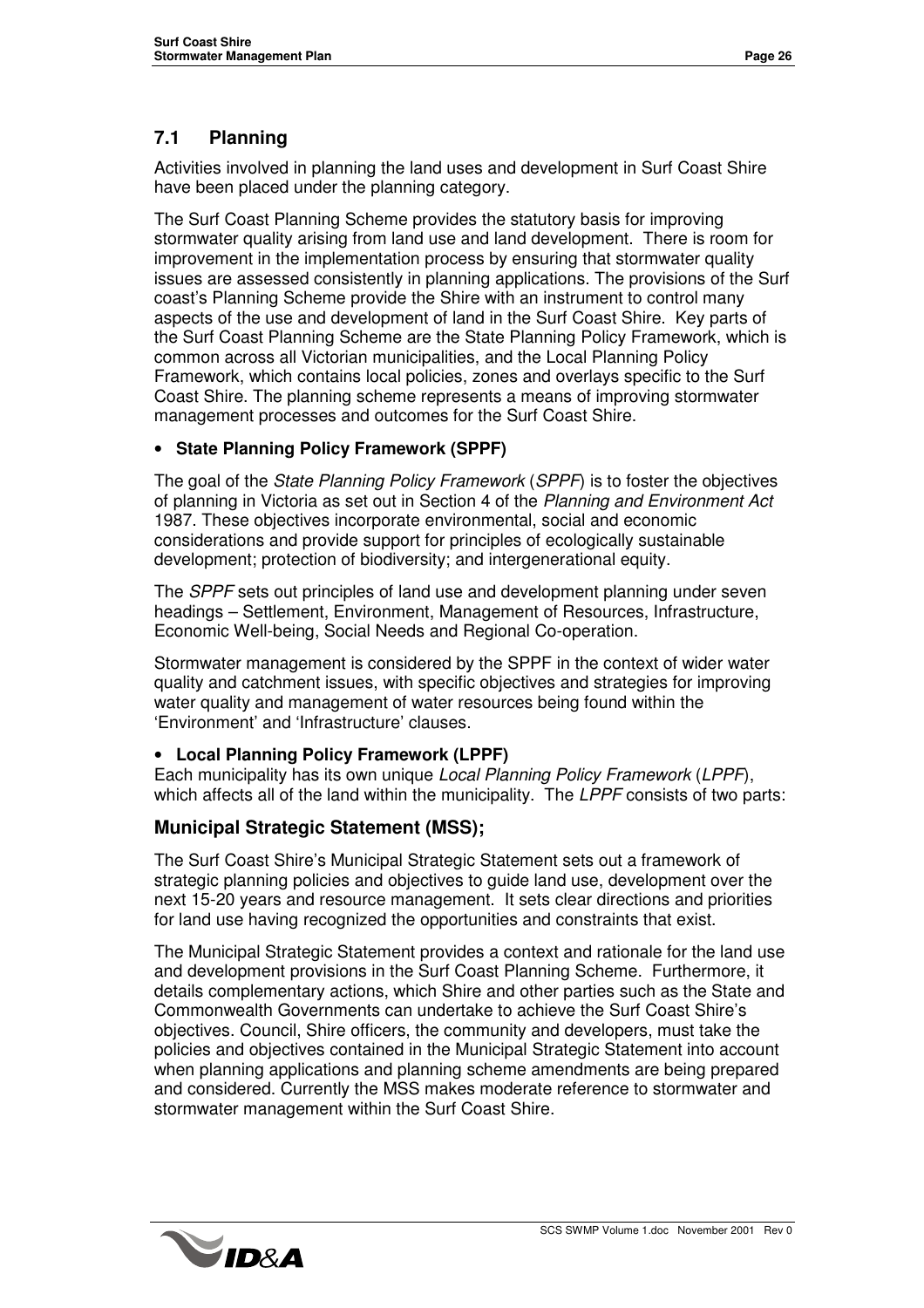#### **Local planning policies**

Local planning policies are intended to provide guidance for decision-making where a zone or overlay provision requires the exercise of discretion by the planning or responsible authority. A policy must have its origins in the *MSS* and be linked to the application of a zone or overlay.

The Surf Coast Planning Scheme contains several local planning policies relating to stormwater. Currently, however fairly general reference is made to stormwater management and its impact on wider catchment issues within the Municipal Strategic Statement and Local planning policies*.* There are a number of specific local policies, zones and overlays which make reference to stormwater, however these focus more on broader water quality and catchment objectives and strategies, tending to be fragmented across various clauses and therefore are difficult to implement in a holistic manner.

#### **Planning Process**

The following section lists other facets of the planning scheme and process relevant to the management of stormwater.

#### **Zones and Overlays**

The Victorian Planning Provisions include a variety of standard zones and overlays, which may be applied in order to implement the responsible authority's strategic objectives. Local issues and priorities are addressed through the selection of appropriate zones or overlays and, where applicable, the adoption of schedules which may modify the operation of the standard control in order to suit local conditions.

Zones provide the underlying control over land use, development and subdivision; overlays provide more specific controls with respect to development and, in some cases, subdivision. Both forms of control include decision-making guidelines, which require reference to the *SPPF*, the *MSS* and any relevant local policies.

#### **Permit Applications**

Several clauses within the Surf coast Shire's Local Planning Policy framework require planning permit applications to include details relating to stormwater run-off and treatment and require the responsible authority to take into account water quality issues when assessing permit applications. However the Surf Coast Shire should develop further conditions to include in all permit applications.

#### **Internal referrals process**

The Internal referrals process relates to the way in which Shire staff refers specific issues relating to general enquiries, complaints or planning permit applications by the public, to other staff within the Surf Coast Shire. Currently there is no formal referrals process, adopted by the Surf Coast Shire. The Shire Engineering department usually informally addresses Stormwater issues. Developing and implementing an appropriate referrals process would improve coordination and management of stormwater.

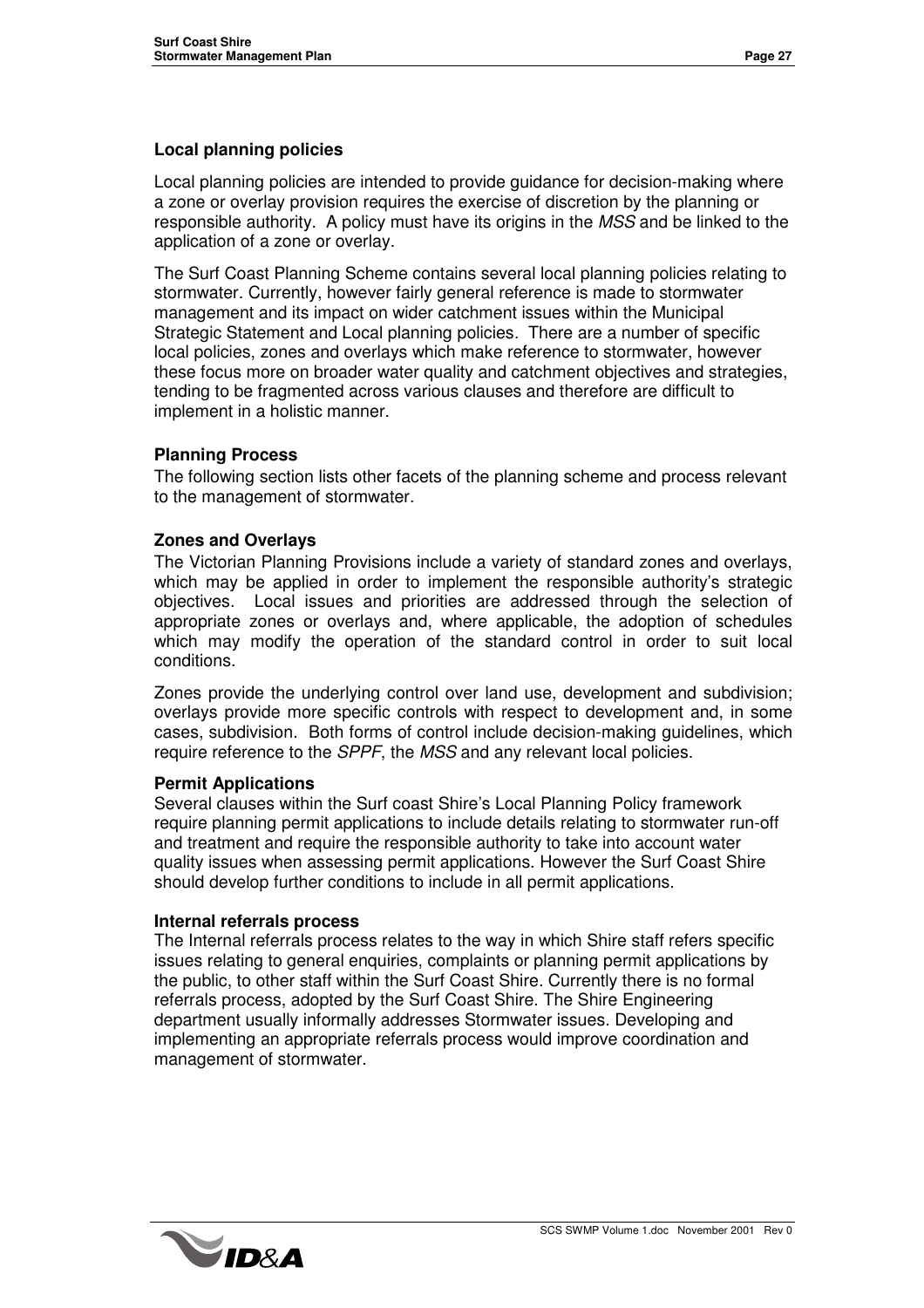#### **External referrals**

External referrals process relates to the way in which Shire staff refer specific issues relating to general enquiries, complaints or planning permit applications by the public, to other statutory or management bodies. The process is regulated formally by requirements in the scheme generally found in the various provisions. Reviewing existing controls and referral processes, to ensure stormwater issues are being appropriately addressed would improve coordination and management of stormwater.

#### **Permit conditions**

Planning permit conditions within the Surf Coast Shire are dependant on the type of landuse or development, the location of the proposed development, the relevant planning controls and the surrounding land use. Permits are assessed on a case basis with appropriate conditions being applied. Currently there are minimal permit conditions and requirements relating to stormwater and stormwater management.

#### **Integrated Approach**

The Surf Coast Shire has many management associations with both government and non-government organisations. Many of these associations are well managed and coordination and communication are sufficient to achieve and maintain day-today management of the Surf Coast Shire. Workings to improve integration in both inter and intra organisational coordination and communication will be beneficial in achieving and integrated approach to management of Stormwater. Achieving a totally integrated approach between land use planning and other operational activities is also essential in improving best practice management of stormwater.

#### **7.2 Education**

Surf Coast Shire Surf Coast Shire has several staff with responsibilities for improving knowledge and community responses and cooperation in relation to Stormwater, litter, waste and other issues.

Several management committees also exist that are committed to protecting the environmental values of the Surf Coast Shire

Stormwater education activities occurring within the Surf Coast Shire of Surf Coast Shire are listed below;

Provision of funding for "drains to the bay" stencilling for schools

Waste & Environmental Education Officer available to visit schools, community groups to discuss waste and litter reduction initiatives

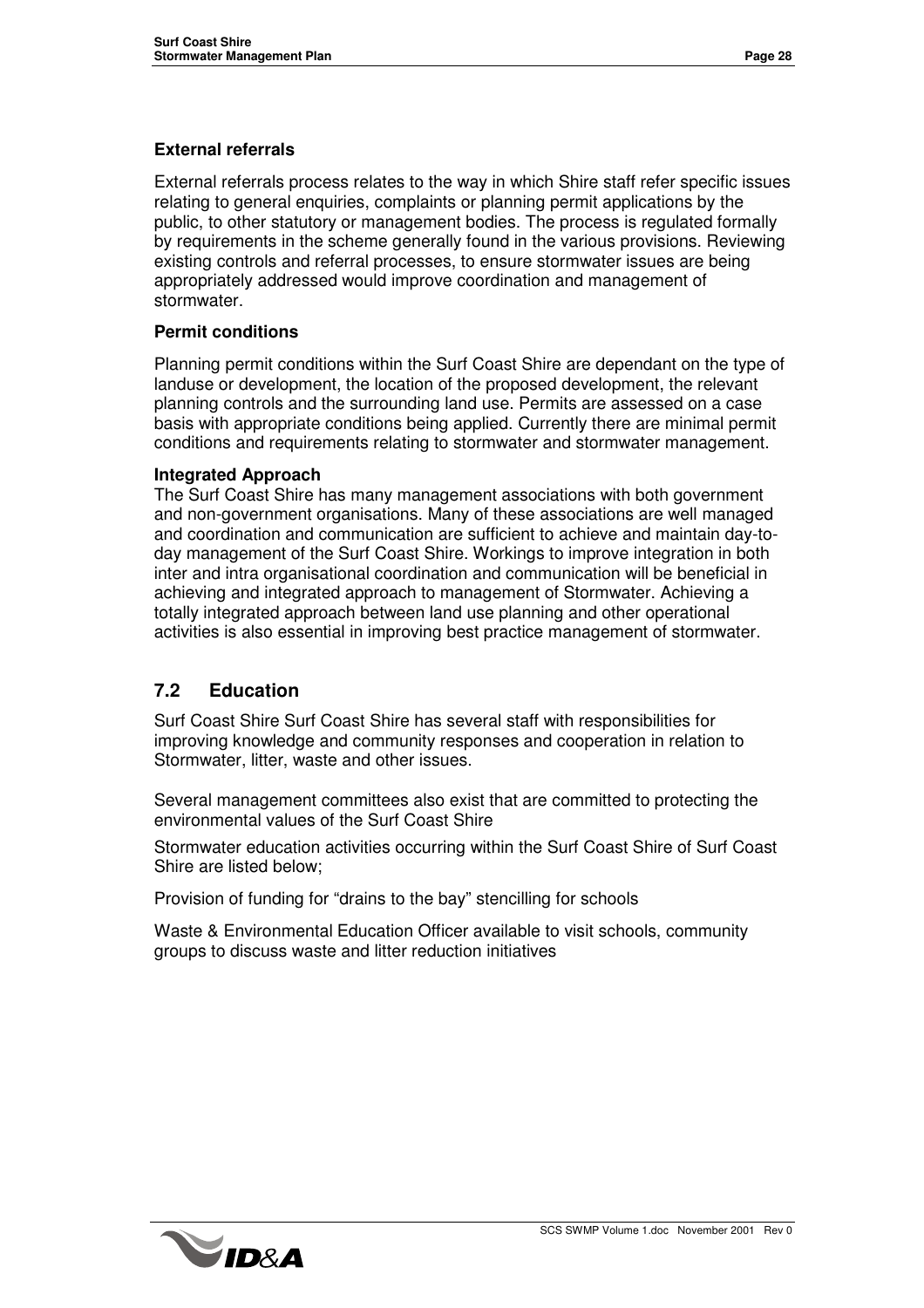Literature and Guidelines existing within the Surf Coast Shires management framework;

- Shire information booklet "Building in Surf Coast Shire"
- Shire pamphlet on car washing in residential areas
- Promotion of green waste collection service
- Shire pamphlet on education of dog owners

The Surf Coast Shire has an extensive community based Environment Education Program. It is considered that this level of education, including stormwater quality issues, should at least be maintained and the effectiveness of the program assessed on a regular basis.

#### **7.3 Enforcement**

Enforcement activities in the Surf Coast Shire relating to Stormwater are undertaken in relation to several local laws to varying degrees. A local laws Officer is also employed to ensure these local laws are abided by. Enforcement of local laws is at an appropriate level however there is scope to increase and improve these measures.

Enforcement also relates the conditions and specifications nominated under the planning approvals process. Currently there is minimal enforcement or monitoring of these specific conditions.

Surf Coast Shire Surf Coast Shire has powers to enforce the control of littering and other potentially polluting activities. Relevant laws include the State Litter Act and many different Local Laws. These local laws are included in Appendix A. Enforcement of State and local laws, and inspections of building and construction sites is limited by the available resources. Increasing enforcement and amending local laws to include stormwater management controls could avoid a great deal of stormwater threats in the future.

#### **7.4 Infrastructure**

The Surf Coast Shire of Surf Coast Shire provides a range of infrastructure that improves stormwater quality. There are over 273 public litter and recycle bins in Surf Coast Shire from which approximately 1145m<sup>3</sup> of material is collected per year. There are also 20 dog dropping bins at "dog off- leash" areas and surrounding reserves.

The Surf Coast Shire Surf Coast Shire maintains approximately 53 square kilometres of piped drainage system, which possesses many drainage entry pits of differing types (eg. side entry pits). The Surf Coast Shire owns and maintains all of these drains. The remaining sewerage and water drains are owned and managed by Barwon Water.

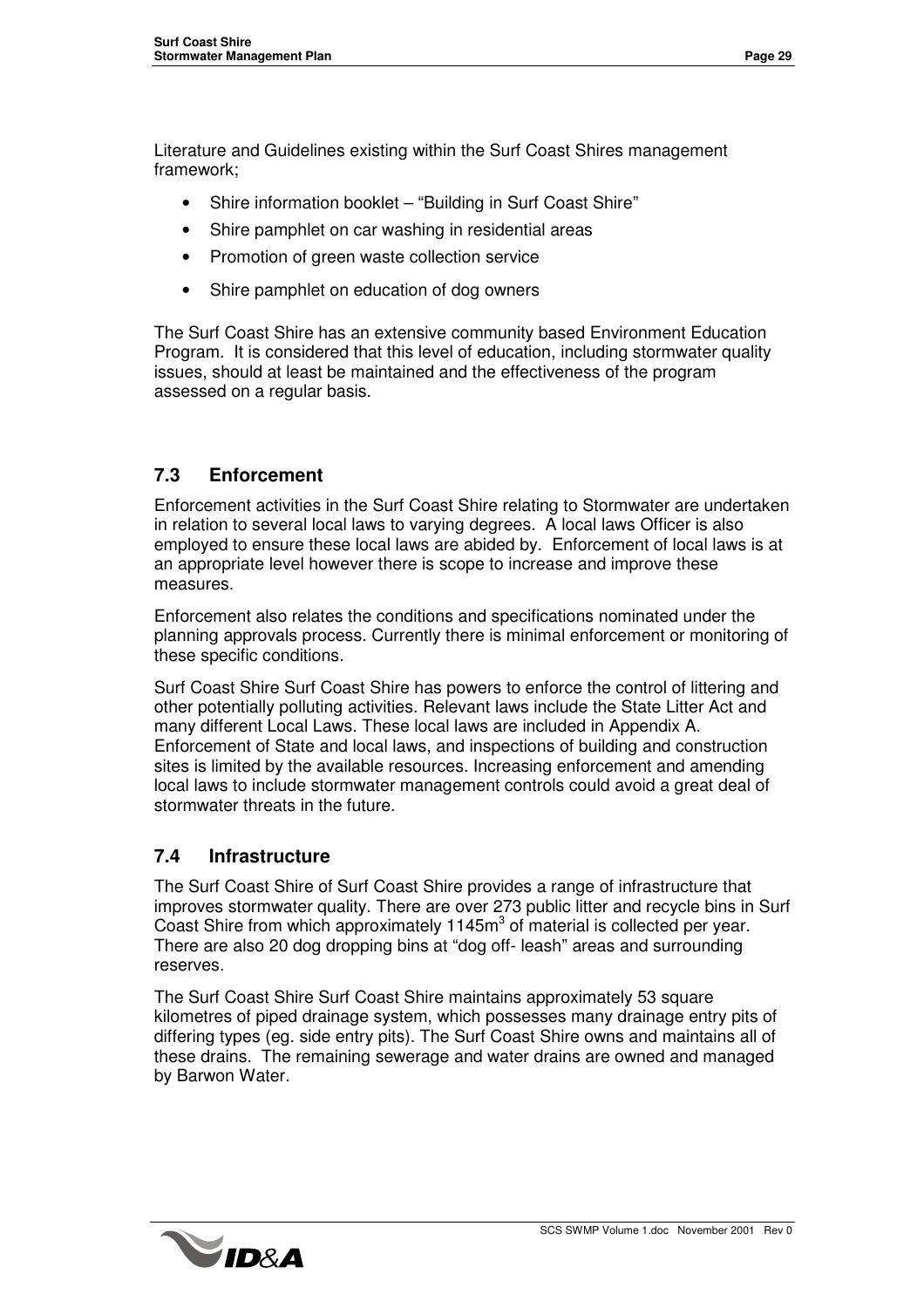Drainage entry pits provide opportunities for the entry of stormwater pollutants across the Surf Coast Shire and should be targeted in reducing the impacts of stormwater pollutants to Surf Coast Shire's receiving environments. Over 100 drain outlets exist within the drainage system and release stormwater into Surf Coast Shire's main stormwater receiving environments. Currently there are hundreds of side entry pit traps and eight Gross Pollutant Traps designed to improve stormwater quality within the Surf Coast Shire. Some parts of the Surf Coast Shire have open channel drains, rather than pipe drains, and by default these may provide some stormwater quality treatment.

#### **7.5 Operations**

The Surf Coast Shire manages several cleaning contractors to control litter and waste in commercial, residential and foreshore areas.

Street sweeping of the Surf Coast Shires commercial and residential zones occurs in varying degrees ranging from 1 to 3 times per week to four times per year. Approximately 200 tonnes of litter is collected each year, during regular street sweeping activities. Over 100 kilometres of kerb and channel are cleaned in contracts controlled by the Surf Coast Shire.

Manual cleaning of Footpaths, roadside kerbs and drains is also conducted regularly, with the majority of litter per year is collected from the footpaths, gutters and car parks surrounding commercial centres and car parks. Cleaning contractors also control and collect litter and waste in foreshore and adjacent reserve areas.

#### **Waste Collection**

Several waste management contractors manage kerbside waste and recyclable collection services in the Surf Coast Shire. Domestic waste is collected weekly in 120 litre bins. Recyclable materials (55 litre crate and Paper) are also collected weekly whilst paper and cardboard are collected on a monthly basis. Shire also provides collections of hard and green waste on specified collection dates. Services for the collection and disposal of domestic toxicants are also provided. These services reduce the potential for stockpiling of waste on properties that could lead to pollution.

The Surf Coast Shire has a continuous program of cleaning operations that greatly reduce the litter and other pollutants that could otherwise enter the drainage system. Shire maintains parks and open spaces in the Surf Coast Shire and staff are trained in the correct use of fertilisers, chemicals and other potential environmental pollutants.

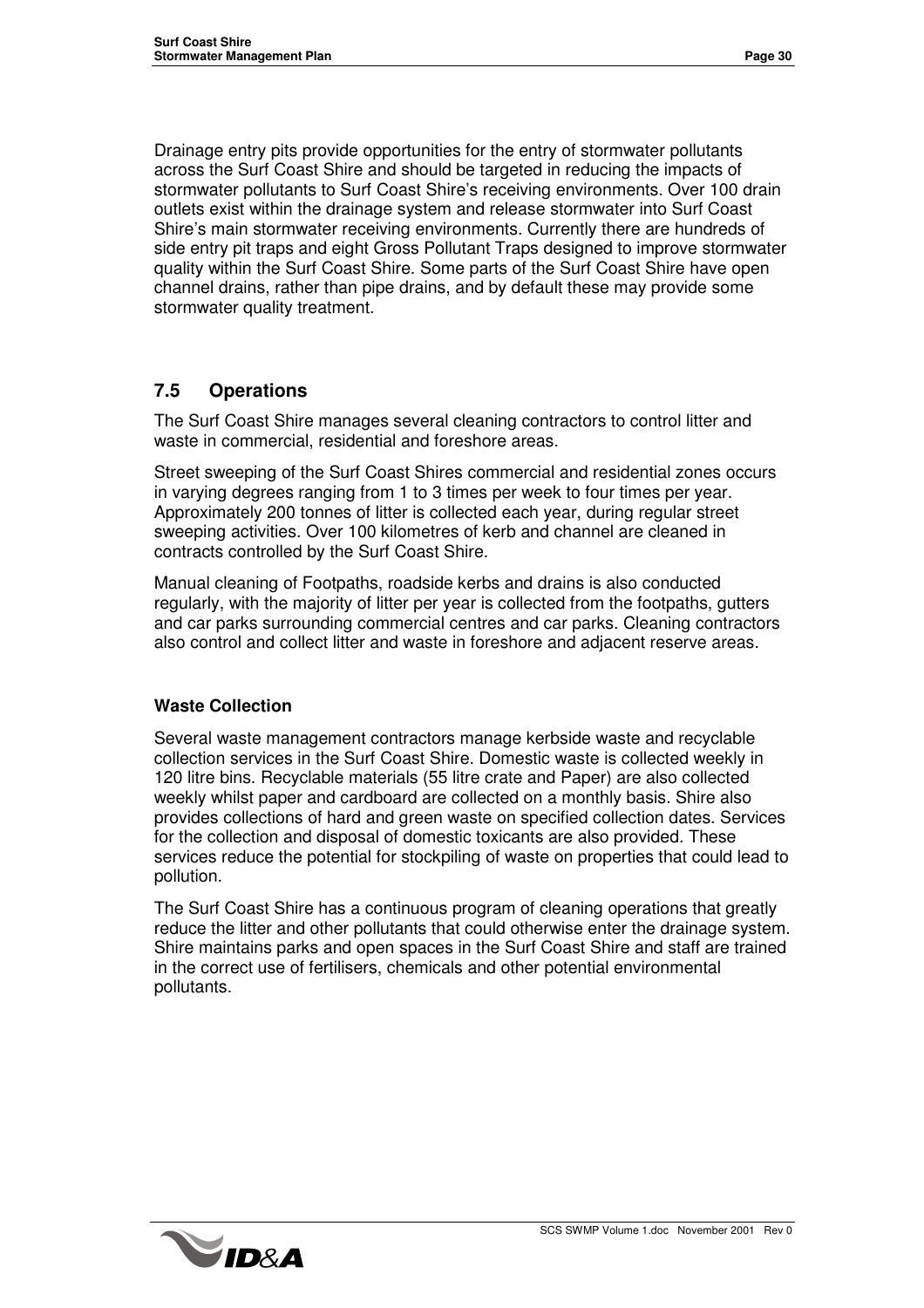#### *7.5.1 Best Practice for Operations*

As well as street sweeping and rubbish collection, there are other maintenance areas where Council could implement procedures in line with best practices for stormwater management. These include procedures that minimise sediment generation and pollution during maintenance of:

- **Drains**
- Roads
- Parks and reserves
- Plant and equipment

Improvements in these operations could occur with additional staff training.

#### **7.6 Resourcing and Co-ordination**

The Surf Coast Shire employs over 150 full time and part time, temporary staff or contractual staff. The roles and responsibilities of each Shire employee are determined by the Surf Coast Shires Planning Scheme and must be responsive to community needs and the Shires assets.

Due to the comparatively small size many of the Shires staff are resourced from contractors external to the Shire. Due to the comparatively small size of the Surf Coast Shire staff must be multi skilled and be able to preform a range of tasks. Training and education of the Surf Coast Shires staff in Stormwater management may prove to be useful in improving knowledge, expertise and the management of stormwater management.

The management structure of the Surf Coast Shire of Surf Coast Shire can be broken up into the following activity categories:

- Building
- Business development
- Cleaning
- Community Services
- Contract Administration
- Engineering
- Environmental Health
- Financial
- Heritage
- Local Laws
- Office administration
- Planning
- Surveying

Each activity category above possesses its own staff, tasks, objectives and guidelines based on the various protocols, documents and planning tools existing for the Surf Coast Shire.

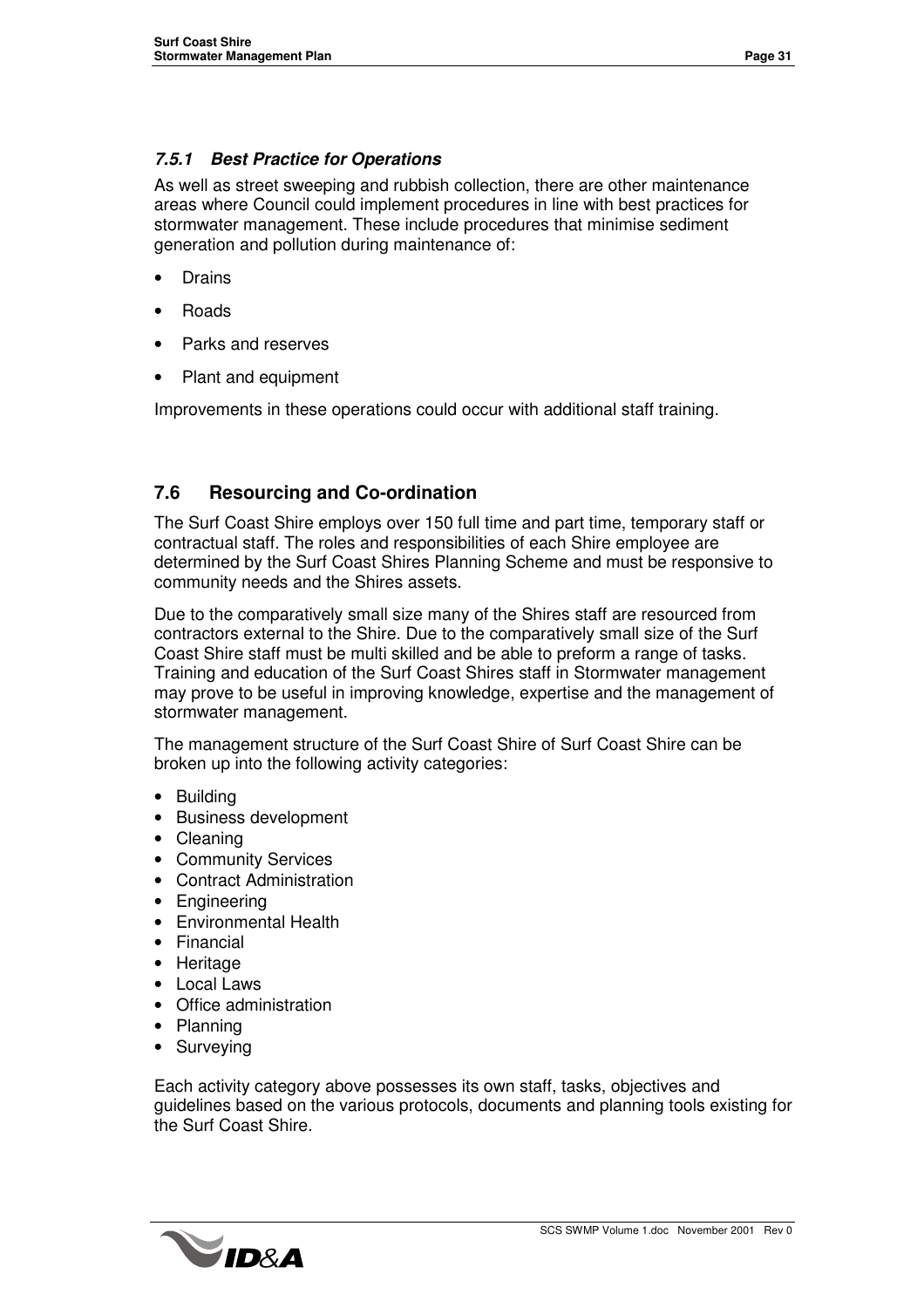### **8 Management Framework Strategies**

Following on from the review of current Council practices, a number of recommendations have been made for improvements in relation to stormwater quality management. Management framework strategies are outlined in this section.

The order of implementation is proposed across the strategies, with each individual action listed as a very high, high or medium priority. The following Management strategies propose changes to the operational arrangements procedures and management practices within the Surf Coast Shire in relation to priority risk issues and stormwater management.

The following process was used in the formulation of management framework strategies:

- **1. Management Framework Review: (As part of the Priority Management Issues Paper)**
- **2. Identified Management Deficiencies: (As part of the Priority Management Issues Paper)**
- **3. Shire Staff Consultation**

#### **4. Management Framework Strategy development**

Management Strategies can be implemented by the modification or amendment of existing Council management practices and frameworks.

The proposed strategies address six different aspects of Council's management, including

**Planning** – Activities involved in the planning of land use and development within the Surf Coast Shire of Surf Coast Shire.

**Education And Awareness** – Informing, empowering, training and coopting residents, staff and contractors about stormwater and stormwater management.

**Enforcement** – Ensuring correct practices, local laws and regulations are followed by residents and visitors of the Surf Coast Shire.

**Infrastructure** – The provision of physical assets built to perform a function in relation to stormwater.

**Operations** – The servicing and maintenance procedures performed by Shire staff and contractors.

**Resourcing and coordination** – The ability, expertise, coordination and communication of staff and how they are resourced and managed within the Surf Coast Shire of Surf Coast Shire

The order of implementation is proposed across the strategies, with each individual action listed as a very high, high or medium priority. Responsibility, Related Actions and Comments are also made.

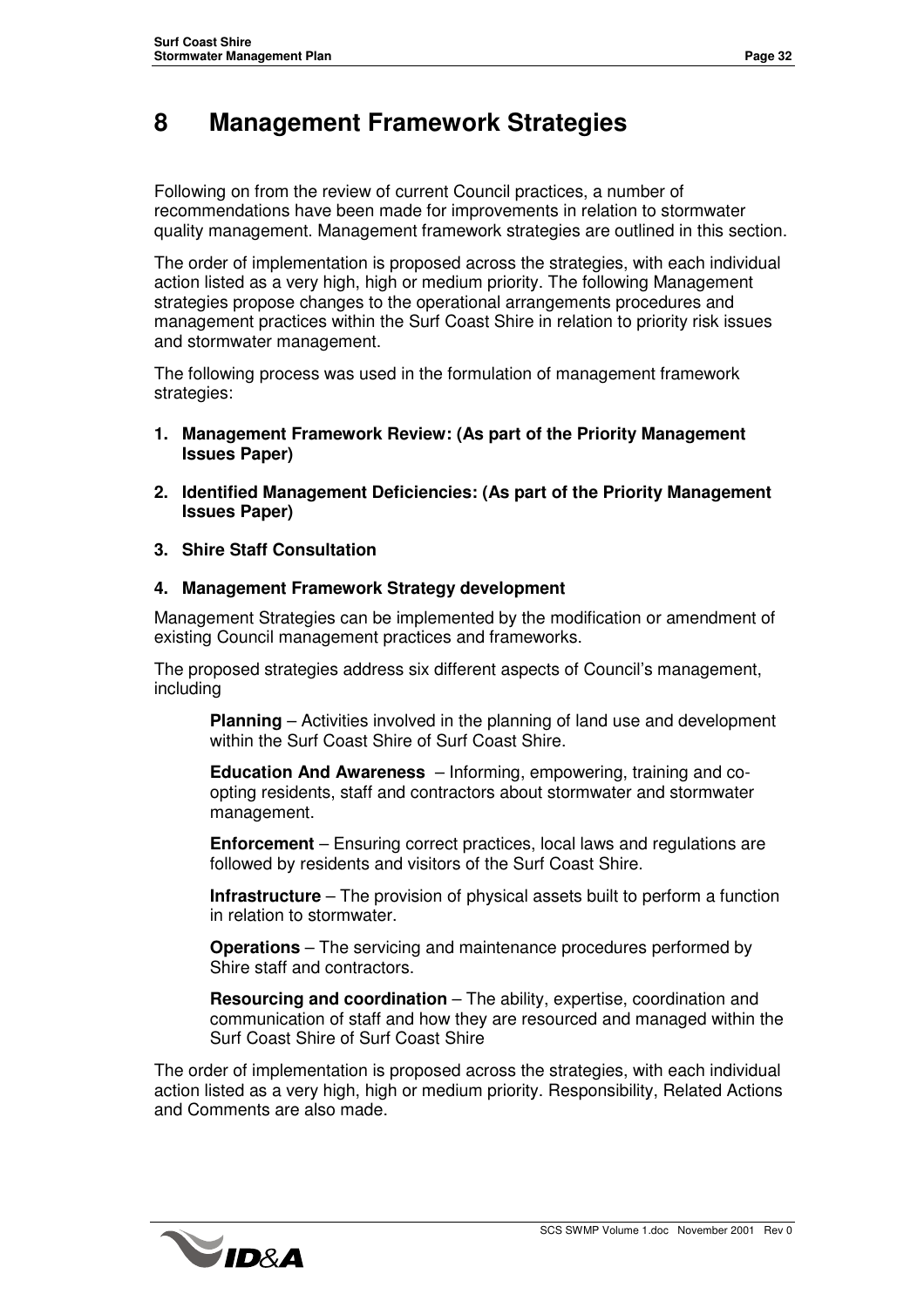#### **Planning**

Activities involved in planning the land uses and development in Surf Coast Shire have been placed under the planning category.

The Surf Coast Planning Scheme provides the statutory basis for improving stormwater quality arising from land use and land development. There is room for improvement in the implementation process by ensuring that stormwater quality issues are assessed consistently in planning applications. The provisions of the Surf coast's Planning Scheme provide the Shire with an instrument to control many aspects of the use and development of land in the Surf Coast Shire. Key parts of the Surf Coast Planning Scheme are the State Planning Policy Framework, which is common across all Victorian municipalities, and the Local Planning Policy Framework, which contains local policies, zones and overlays specific to the Surf Coast Shire. The planning scheme represents a means of improving stormwater management processes and outcomes for the Surf Coast Shire

| Code            | <b>Management Framework Action</b>                                                                                                                                                                                                                                                                                                                                                                                                                                                                                                        | <b>Priority</b> | <b>Responsibility</b>                         | <b>Budget</b><br>Years |
|-----------------|-------------------------------------------------------------------------------------------------------------------------------------------------------------------------------------------------------------------------------------------------------------------------------------------------------------------------------------------------------------------------------------------------------------------------------------------------------------------------------------------------------------------------------------------|-----------------|-----------------------------------------------|------------------------|
| <b>P1</b>       | Additions to the Municipal Strategic Statement (MSS) to specifically<br>address stormwater quality issues. The MSS could include a profile of Surf<br>Coast's urban stormwater system and reference to the Stormwater<br>Management Plan. This change would best occur during an overall review<br>of the planning scheme.                                                                                                                                                                                                                | Very<br>High    | Planning<br>Department,<br>Council            | $1 - 2$                |
| P <sub>2</sub>  | Local policies and overlays to support the management of stormwater<br>quality The policy would be included or integrated in the Local Planning<br>Policy Framework, with reference to the Stormwater Management Plan.                                                                                                                                                                                                                                                                                                                    | <b>High</b>     | Planning<br>Department,<br>Council            | $2 - 3$                |
| P <sub>3</sub>  | A policy to encourage the adoption of water sensitive urban design in the<br>Shire. This policy would be included in the Local Planning Policy<br>Framework.                                                                                                                                                                                                                                                                                                                                                                              | <b>Medium</b>   | Planning<br>Department                        | $3 - 5$                |
| <b>P4</b>       | Modify approvals process to include specific stormwater considerations<br>and develop a checklist of stormwater management conditions for planning<br>staff                                                                                                                                                                                                                                                                                                                                                                               | <b>High</b>     | Planning<br>Department                        | $2 - 3$                |
| <b>P5</b>       | Prepare guidelines concerning storm water considerations, sediment<br>control options and waste management practices for developments to<br>assist planning officers in assessing applying conditions and referring<br>planning applications.                                                                                                                                                                                                                                                                                             | Very<br>High    | Planning<br>Department, EPA                   | $1 - 2$                |
| <b>P6</b>       | Develop standard conditions for planners to instruct developers to address<br>sediment erosion and stormwater issues.                                                                                                                                                                                                                                                                                                                                                                                                                     | Very<br>High    | Planning<br>Department                        | $1 - 2$                |
| <b>P7</b>       | Develop and maintain a Database, GIS layer and registration listing of<br>all land development and building sites within the Surf Coast shire to<br>facilitate inspection and relation to stormwater infrastructure and receiving<br>environments.                                                                                                                                                                                                                                                                                        | <b>High</b>     | Planning<br>Department, Tech<br>services, GIS | $2 - 3$                |
| P <sub>8</sub>  | Review and modify the planning referrals process and develop<br>guidelines for planners that clearly outline the referrals process. This will<br>provide all Council Departments with a responsibility for making decisions,<br>to continue to process the applications efficiently. The policy/guideline<br>should clearly define triggers for referral, responsibility for different types of<br>referral decisions, requirements for documentation of referral decisions and<br>time lines for making decisions.                       | <b>High</b>     | Planning<br>Department,<br>Council            | $2 - 3$                |
| P <sub>9</sub>  | Appointment of additional planning Permit Enforcement Officers to<br>improve Council's capacity for checking compliance with planning permits.<br>The role of these officers would obviously not be restricted to stormwater<br>management, however it would enable Council to give greater attention to<br>the range of compliance issues that are relevant to stormwater<br>management. The current limited resources do not allow compliance<br>checks to be done, with compliance generally restricted to responding to<br>complaints | <b>High</b>     | Planning<br>Department,<br>Council            | $2 - 3$                |
| P <sub>10</sub> | Provide training of staff regarding storm water management issues<br>and how an effective referral system can enable improved stormwater<br>management. Training could be undertaken via internal workshops with all<br>planning staff                                                                                                                                                                                                                                                                                                    | <b>High</b>     | Planning<br>Department,<br>Council, Education | $2 - 3$                |

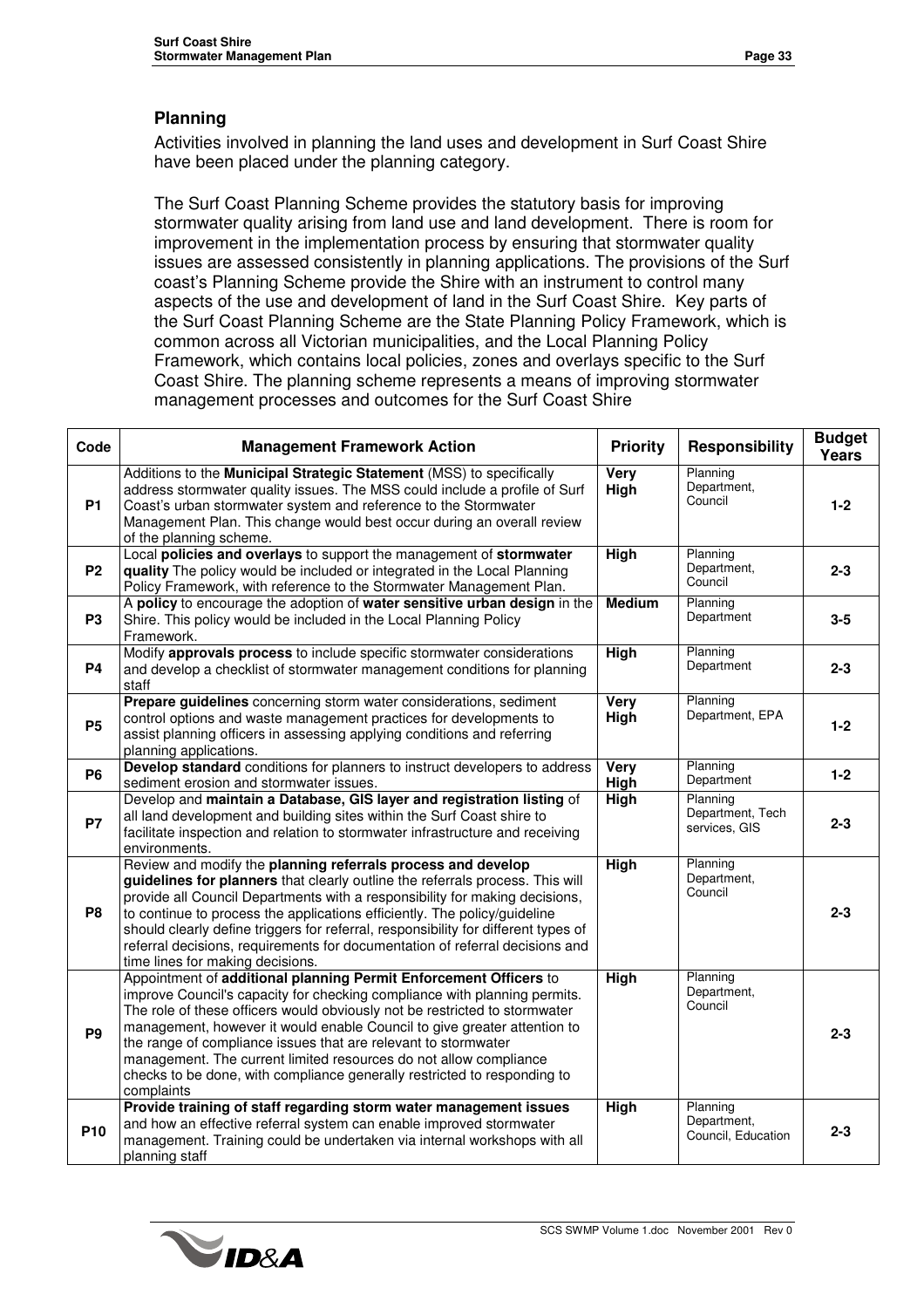#### **Education and Awareness**

Education and awareness management framework strategies are concerned with – Informing, empowering, training and co-opting residents, staff and contractors about stormwater and stormwater management.

The Surf Coast Shire has several staff with responsibilities for improving knowledge and community responses and cooperation in relation to Stormwater, litter, waste and other issues. Several committees also exist that are committed to protecting the environmental values of the Surf Coast Shire, including the Barwon Regional Waste management group and the Surf Coast shire Litter Prevention taskforce. It is considered that this level of education, including stormwater quality issues, should be maintained and developed further, with the effectiveness of programs being assessed on a regular basis.

Stormwater education activities occurring within the Surf Coast Shire of Surf Coast Shire are listed below;

| Code            | <b>Management Framework Action</b>                                                                                                                                                                                                                                        | <b>Priority</b>     | <b>Responsibility</b>                                                  | <b>Budget</b><br>Years |
|-----------------|---------------------------------------------------------------------------------------------------------------------------------------------------------------------------------------------------------------------------------------------------------------------------|---------------------|------------------------------------------------------------------------|------------------------|
| EA <sub>1</sub> | Improve coordination and communication with other<br>stakeholders involved in stormwater education                                                                                                                                                                        | Very<br>High        | Council, BRWMG,<br>CCMA, EPA,                                          | $1 - 2$                |
| EA <sub>2</sub> | Coordinate the development of stormwater training<br>programs for staff and contractors                                                                                                                                                                                   | High                | Council                                                                | $2 - 3$                |
| EA3             | Coordinate the development of Stormwater Management<br>education workshops for local residents, commercial and<br>industrial zone operators, developers, contractors and<br>subcontractors                                                                                | High                | Council, residents,<br>BRWMG.                                          | $2 - 3$                |
| EAA             | Coordinate and provide input into the development of<br>demonstration sites for best practice stormwater<br>Management for local residents, commercial and industrial<br>zone operators, developers, contractors and subcontractors<br>in unison with other stakeholders. | High                | Council, Consultant                                                    | $2 - 3$                |
| EA <sub>5</sub> | Promote and increase council involvement into<br>existing programs that deal with stormwater management<br>issues eg. Drain stencilling, Waterwatch                                                                                                                       | <b>Medium</b>       | Council, Barwon<br>Water, CCMA,<br>EPA, BRWMG                          | $3-5$                  |
| EA6             | Coordinate and provide input into the preparation of<br>guidelines concerning storm water considerations,<br>sediment control options and waste management practices                                                                                                      | High                | Council                                                                | $2 - 3$                |
| <b>EA7</b>      | Review existing programs, committees and roles to<br>identify opportunities for improvement, sources of funding,<br>and Resourcing.                                                                                                                                       | Very<br>High        | Council, BRWMG                                                         | $1-2$                  |
| EA8             | Increase awareness, communication and coordination<br>between council and local education centres IE. Primary<br>and secondary schools, Tafes and Universities                                                                                                            | High                | Council, Local<br>Schools, Deakin<br>university, Gordon<br>Tafe, BRWMG | $2 - 3$                |
| EA9             | Provide extra staff and resources or expand existing staff<br>roles to implement education strategies                                                                                                                                                                     | Very<br>High        | Council                                                                | $1 - 2$                |
| <b>EA10</b>     | Develop a range of educative material on local<br>stormwater and stormwater management issues for the<br>public and education centres, and encourage use of the<br>BRWMG material and centre                                                                              | <b>Very</b><br>High | Council                                                                | $1 - 2$                |

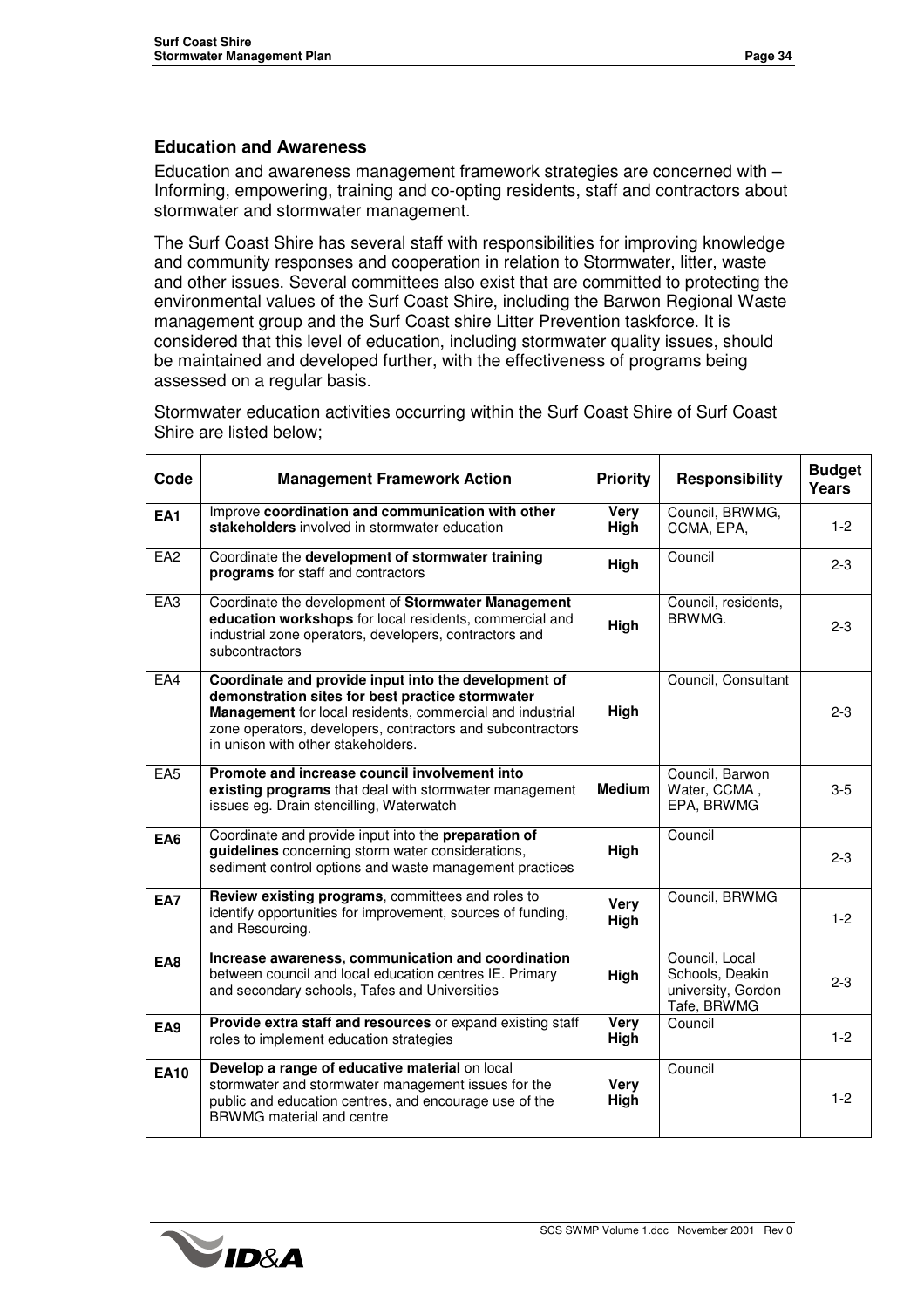#### **Enforcement**

Enforcement activities in the Surf Coast Shire relating to Stormwater are undertaken in relation to several local laws to varying degrees. Local laws Officers are also employed to ensure these local laws are abided by. Enforcement of local laws is at an appropriate level however there is scope to increase and improve these measures.

Enforcement also relates the conditions and specifications nominated under the planning approvals process. Currently there is minimal enforcement or monitoring of these specific conditions. Surf Coast Shire Surf Coast Shire has powers to enforce the control of littering and other potentially polluting activities. Relevant laws include the State Litter Act and many different Local Laws.

Enforcement of State and local laws, and inspections of building and construction sites is limited by the available resources. Increasing enforcement and amending local laws to include stormwater management controls could avoid a great deal of stormwater threats in the future.

| Code           | <b>Management Framework Action</b>                                                                                                                                                                                                      | <b>Priority</b>  | <b>Responsibility</b>  | <b>Budget Years</b> |
|----------------|-----------------------------------------------------------------------------------------------------------------------------------------------------------------------------------------------------------------------------------------|------------------|------------------------|---------------------|
| E1             | Review Existing Local laws in relation to<br>Stormwater management and identify areas for<br>amendment or creation of new local laws.                                                                                                   | <b>Very High</b> | Local Laws             | $2 - 3$             |
| E2             | Provide extra staff and resources or expand<br>existing staff roles to increase inspection and<br>infringement notification.                                                                                                            | <b>Very High</b> | Council                | $2 - 3$             |
| E <sub>3</sub> | Develop a specific local law to deal with<br>sediment and erosion at land development and<br>building sites.                                                                                                                            | <b>Very High</b> | Council                | $2 - 3$             |
| E4             | Local Laws Staff Training program in relation to<br>stormwater and best practice stormwater<br>management                                                                                                                               | <b>High</b>      | Local Laws             | $3-5$               |
| E <sub>5</sub> | Review of penalties and fines for local laws<br>before 2005                                                                                                                                                                             | <b>Very High</b> | Local Laws, Council    | $2 - 3$             |
| E <sub>6</sub> | Create awareness for land developers,<br>contractors, subcontractors and residents in<br>regards to local laws eg. Pamphlets, Signage                                                                                                   | <b>High</b>      | Local Laws, council    | $1 - 2$             |
| E7             | Promote and develop proactive Inspections and<br>audits as opposed to complaints based inspections                                                                                                                                      | High             | Local Laws             | $2 - 3$             |
| E <sub>8</sub> | Create a local laws information sheet to be<br>attached to permit conditions and approval letters.                                                                                                                                      | <b>Very High</b> | Local Laws             | $1 - 2$             |
| E <sub>9</sub> | Develop a database or GIS layer of threats<br>relevant to the application of local laws (eg.<br>building sites, litter areas) for Local law<br>enforcement officers and update regularly to<br>improve inspections and council auditing | <b>High</b>      | Local Laws,<br>Council | $1 - 2$             |
| E10            | Encourage local laws officers to work out of<br>hours to improve detection of local law<br>infringements                                                                                                                                | <b>Very High</b> | Local Laws             | $1 - 2$             |

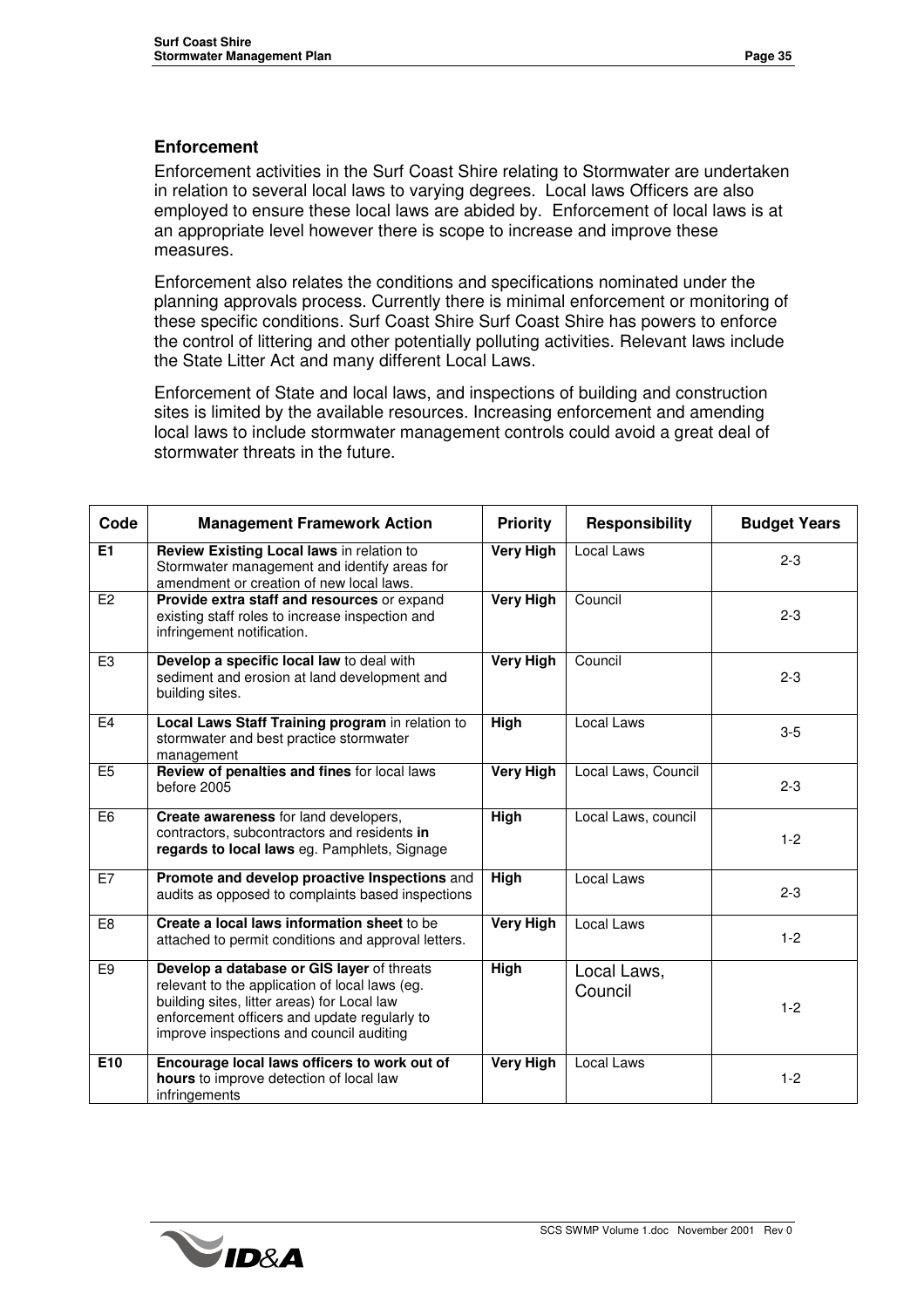#### **Infrastructure**

The Surf Coast Shire Surf Coast Shire maintains a range of structural stormwater treatment infrastructure, including

- □ Seven Gross Pollutant Traps
- Two Artificial Wetlands
- Four Sediment Detention Basins

These measures are designed to improve stormwater quality within the Surf Coast Shire.

| Code            | <b>Management Framework Action</b>                                                                                                         | <b>Priority</b>  | Responsibility | <b>Budget</b><br><b>Years</b> |
|-----------------|--------------------------------------------------------------------------------------------------------------------------------------------|------------------|----------------|-------------------------------|
| $\mathbf{I}$    | <b>Review existing Treatment and Drainage infrastructure</b>                                                                               | <b>Very High</b> | Infrastructure | $1 - 2$                       |
| 12              | Undertake feasibility investigation and installation for<br>Sediment traps at locations developed in reactive<br>strategies                | High             | Infrastructure | $2 - 3$                       |
| 13              | Undertake feasibility investigation and installation for<br>vegetative filtration devices at locations developed in<br>reactive strategies | High             | Infrastructure | $2 - 3$                       |
| $\overline{14}$ | Undertake feasibility investigation and installation for<br>gross pollutant traps at locations developed in reactive<br>strategies         | High             | Infrastructure | $2 - 3$                       |
| 15              | Undertake feasibility investigation and installation for<br>release nets at drainage outlet locations developed in<br>reactive strategies  | High             | Infrastructure | $2 - 3$                       |
| 16              | Undertake feasibility investigation and installation for<br>Drainage entrance treatments at several locations                              | High             | Infrastructure | $2 - 3$                       |
| $\mathsf{I}7$   | Develop a database or GIS layer of all stormwater infrastructure<br>and update regularly to improve inspections and council auditing       | <b>Very High</b> | Infrastructure | $1 - 2$                       |
| 18              | Investigate all sources of funding for the provision of<br>stormwater infrastructure within the Surf Coast shire                           | High             | Infrastructure | $2 - 3$                       |
| 19              | Develop and improve partnership approaches                                                                                                 | High             | Infrastructure | $2 - 3$                       |
| 110             | Develop staff training in relation to stormwater and<br>stormwater management                                                              | High             | Infrastructure | $2 - 3$                       |

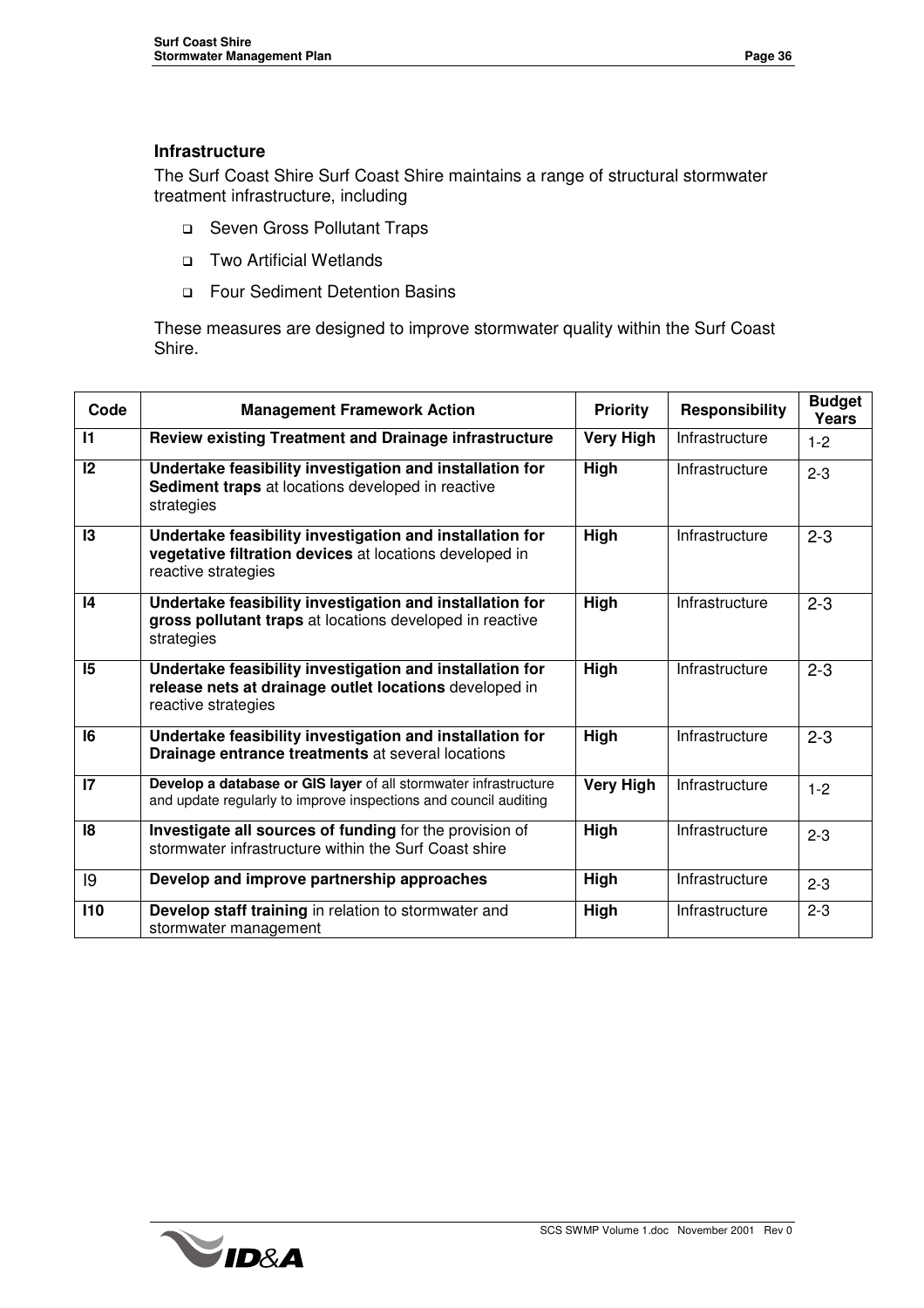#### **Operations**

The Surf Coast Shire manages several cleaning contractors to control litter and waste in commercial, residential and foreshore areas.

Street sweeping of the Surf Coast Shires commercial and residential zones occurs in varying degrees ranging from 1 to 3 times per week to four times per year. Approximately 200 tonnes of litter is collected each year, during regular street sweeping activities. Over 100 kilometres of kerb and channel are cleaned in contracts controlled by the Surf Coast Shire.

Manual cleaning of Footpaths, roadside kerbs and drains is also conducted regularly, with the majority of litter per year is collected from the footpaths, gutters and car parks surrounding commercial centres and car parks. Cleaning contractors also control and collect litter and waste in foreshore and adjacent reserve areas.

| Code             | <b>Management Framework Action</b>                                                                                                                                                                                                                                     | <b>Priority</b>     | <b>Responsibility</b> | <b>Budget</b><br>Years |
|------------------|------------------------------------------------------------------------------------------------------------------------------------------------------------------------------------------------------------------------------------------------------------------------|---------------------|-----------------------|------------------------|
| 01               | Develop and introduce operating procedures<br>eg. Street sweeping practices                                                                                                                                                                                            | High                | Operations            | $1 - 2$                |
| <b>O2</b>        | Develop staff training in relation to stormwater<br>and stormwater management                                                                                                                                                                                          | High                | Operations            | $2 - 3$                |
| <b>O3</b>        | Develop Auditing System in relation to<br>stormwater and stormwater management within the<br><b>Surf Coast Shire</b>                                                                                                                                                   | <b>Medium</b>       | Operations            | $2 - 3$                |
| O <sub>4</sub>   | Develop Guidelines in relation to stormwater and<br>stormwater management                                                                                                                                                                                              | <b>High</b>         | Operations            | $2 - 3$                |
| 05               | Improve coordination between council and other<br>stakeholders involved in operations.                                                                                                                                                                                 | High                | Operations            | $2 - 3$                |
| O <sub>6</sub>   | Investigate alternative operation procedures                                                                                                                                                                                                                           | High                | Operations            | $2 - 3$                |
| <b>O7</b>        | Implement measures to reduce wastes associated<br>with operations procedures                                                                                                                                                                                           | High                | Operations            | $1 - 2$                |
| O <sub>8</sub>   | Provide extra staff and resources or expand existing<br>staff roles to increase operations relating to stormwater.                                                                                                                                                     | <b>Very</b><br>High | Operations            | $2 - 3$                |
| O <sub>9</sub>   | <b>Training of Contractors and Subcontractors</b>                                                                                                                                                                                                                      | <b>Very</b><br>High | Operations            | $2 - 3$                |
| $\overline{O10}$ | Implement procedures in line with best practices for<br>stormwater management. These include procedures that<br>minimise sediment generation and pollution during<br>maintenance of:<br>Drains<br>٠<br>Roads<br>Parks and reserves<br>$\bullet$<br>Plant and equipment | High                | Operations            | $2 - 3$                |

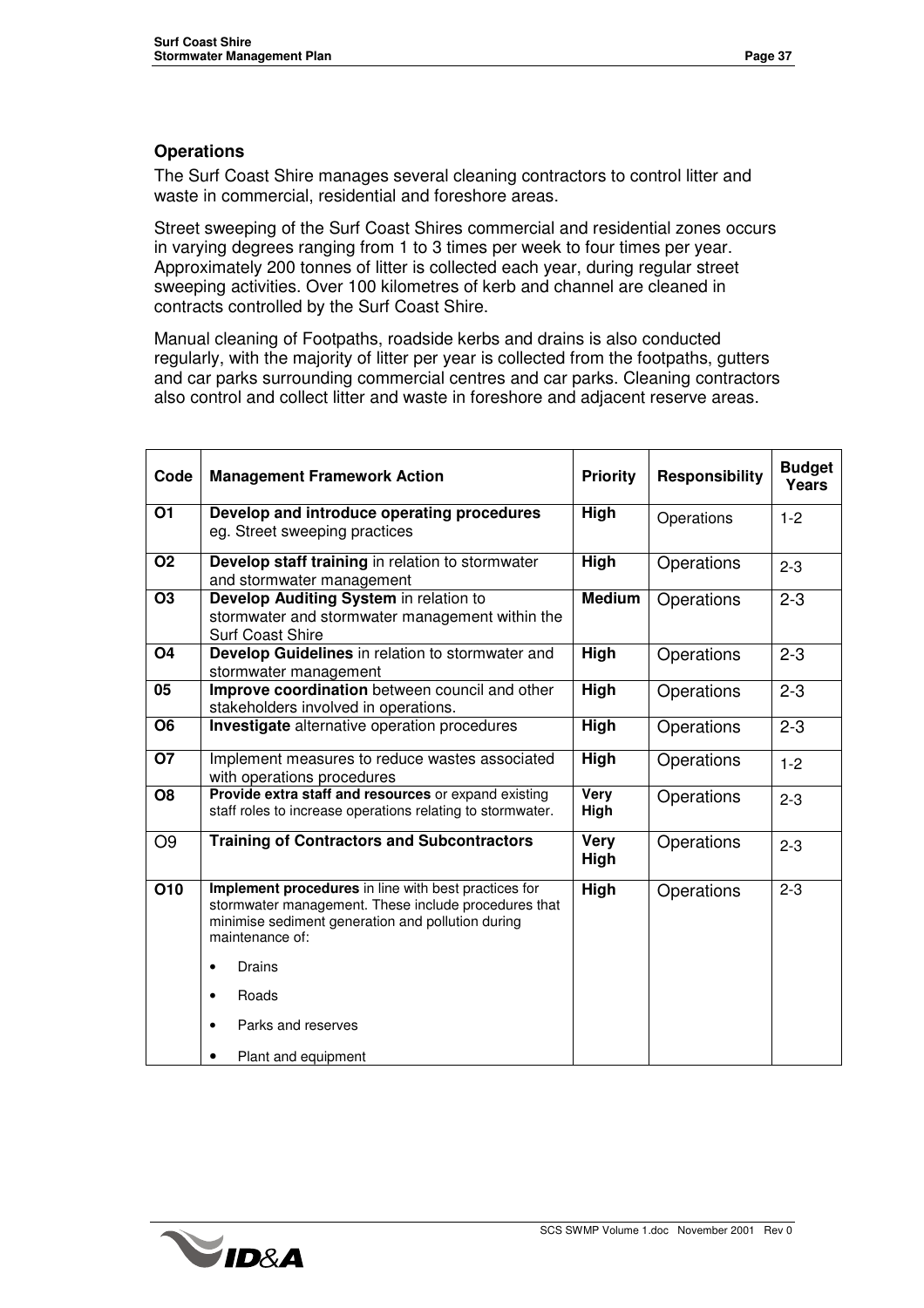#### **Resourcing and Coordination**

The Surf Coast Shire employs over 150 full time and part time, temporary staff or contractual staff. The roles and responsibilities of each Shire employee are determined by the Surf Coast Shires Planning Scheme and must be responsive to community needs and the Shires assets.

Training and education of the Surf Coast Shires staff in Stormwater management may prove to be useful in improving knowledge, expertise and the management of stormwater management.

| Code            | <b>Management Framework Action</b>                                                                                                                     | <b>Priority</b> | <b>Responsibility</b> | <b>Budget</b><br><b>Years</b> |
|-----------------|--------------------------------------------------------------------------------------------------------------------------------------------------------|-----------------|-----------------------|-------------------------------|
| RC <sub>1</sub> | Improve coordination and communication<br>between council department in relation to<br>stormwater                                                      | High            | Council               | $1 - 2$                       |
| RC <sub>2</sub> | Coordinate the development of stormwater<br>training programs for staff and contractors                                                                | High            | Council               | $2 - 3$                       |
| RC <sub>3</sub> | Review both inter and intra shire/ Stakeholder<br>referrals process                                                                                    | <b>Medium</b>   | Council               | $2 - 3$                       |
| RC4             | Promote and increase council involvement<br>into existing programs that deal with<br>stormwater management issues eg. Drain<br>stencilling, Waterwatch | High            | Council               | $2 - 3$                       |
| RC5             | Coordinate and provide input into the<br>preparation of guidelines and information for all<br>shire staff                                              | High            | Council               | $2 - 3$                       |
| RC <sub>6</sub> | Review existing programs, committees and<br>roles to identify opportunities for improvement,<br>sources of funding, and Resourcing.                    | High            | Council               | $1-2$                         |
| RC7             | Increase awareness, communication and<br>coordination                                                                                                  | Very<br>High    | Council               | $2 - 3$                       |
| RC <sub>8</sub> | Provide extra staff and resources or expand<br>existing staff roles to implement education<br>strategies                                               | Very<br>High    | Council               | $2 - 3$                       |
| RC9             | Develop a range of educative material on local<br>stormwater and stormwater management issues<br>for the public and education centres                  | High            | Council               | $2 - 3$                       |

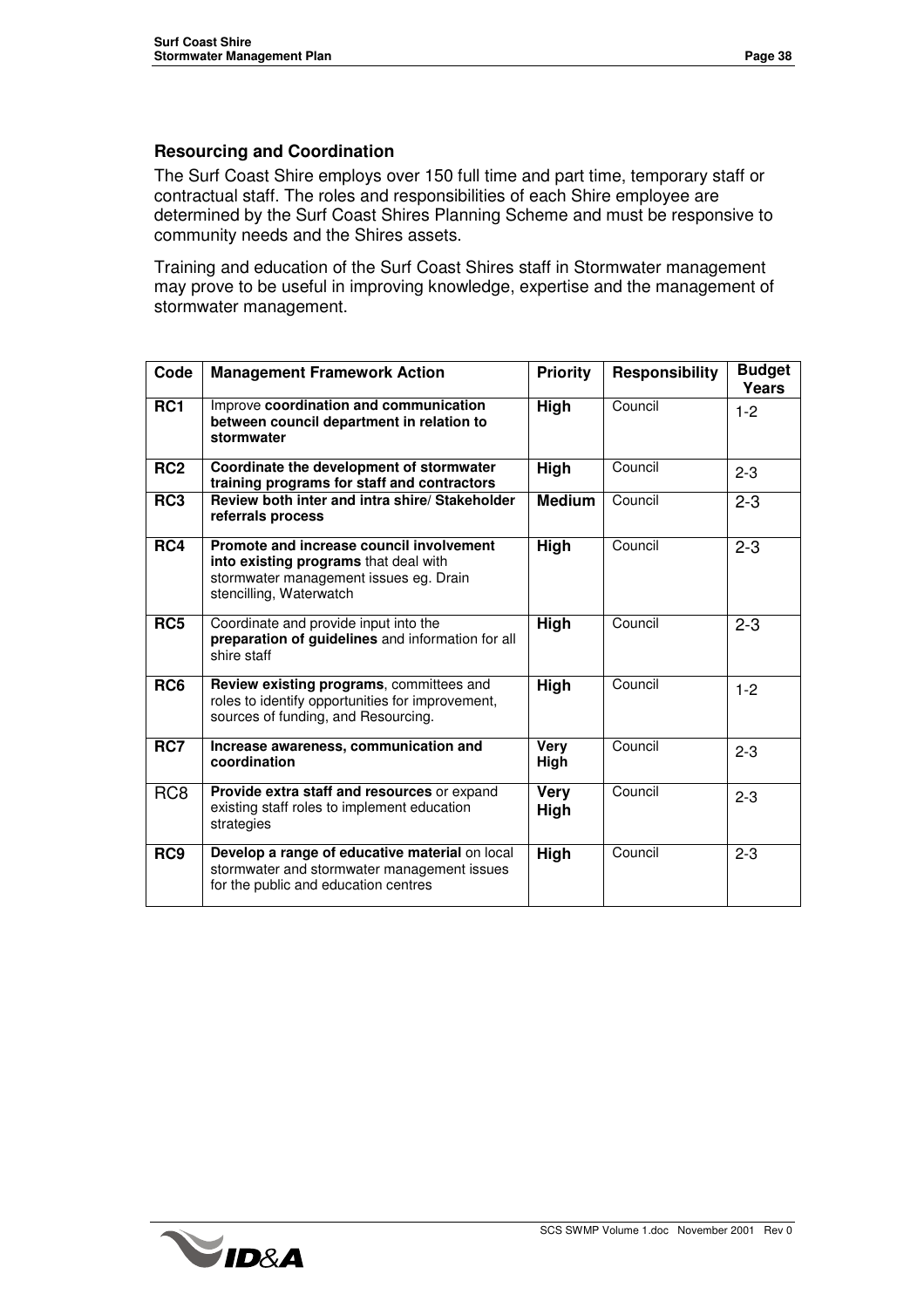### **9 Implementation of the Plan**

The stormwater management plan contains a significant number of strategies and recommended management changes for Surf Coast Shire. There needs to be a strong commitment by the Shire to ensure that these strategies are implemented and those improvements to the valued waterways in Surf Coast Shire are achieved.

The Surf Coast Shires newly developed sustainability management framework will facilitate the implementation of these developed strategies. The framework will provide a process for ongoing implementation of strategies and opportunities to review and evaluate activities associated with the Stormwater management plan.

#### **9.1 Responsibilities**

It is anticipated that the involvement of the various organisations involved in the development of the Plan will continue into the implementation phase. The main responsibility for implementation lies with Surf Coast Shire , but support is also required from the Corangamite Catchment Management Authority, Barwon Water, the Barwon regional waste management Group, the Environment Protection Authority and many other stakeholders. Ongoing support from the community as demonstrated through the Project Working Group will also be very beneficial.

The following roles are recommended for the implementation of the Stormwater Management Plan:

- A **coordinator** with the responsibility for maintaining commitment to the implementation of the stormwater management plan.
- A **committee** to oversee and review the progress of the strategy implementation. The committee should include key Shire staff, and preferably external members such as representatives from the CMA, EPA and others from the current steering committee.
- A **Stormwater Action Team** as part of the Shires newly developed sustainability management framework a stormwater action team should be created and integrated into the framework. Members of this team should be taken from a range of shire departments that deal with stormwater management to ensure that strategies are being implemented to address priority stormwater issues and that stormwater management is integrated into the Shires management framework.

#### **9.2 Timelines and Priorities**

Implementation of the reactive and management framework strategies is expected to require a period of five to ten years. This is dependent on the level of commitment allocated to the plan in terms of funds and resources.

Priorities have been proposed for the reactive strategies and they respond to the priority risks that were identified for the receiving waters. Similarly, levels of priority have been proposed for the management framework strategies. The priorities provide Council with guidance for the order of implementation.

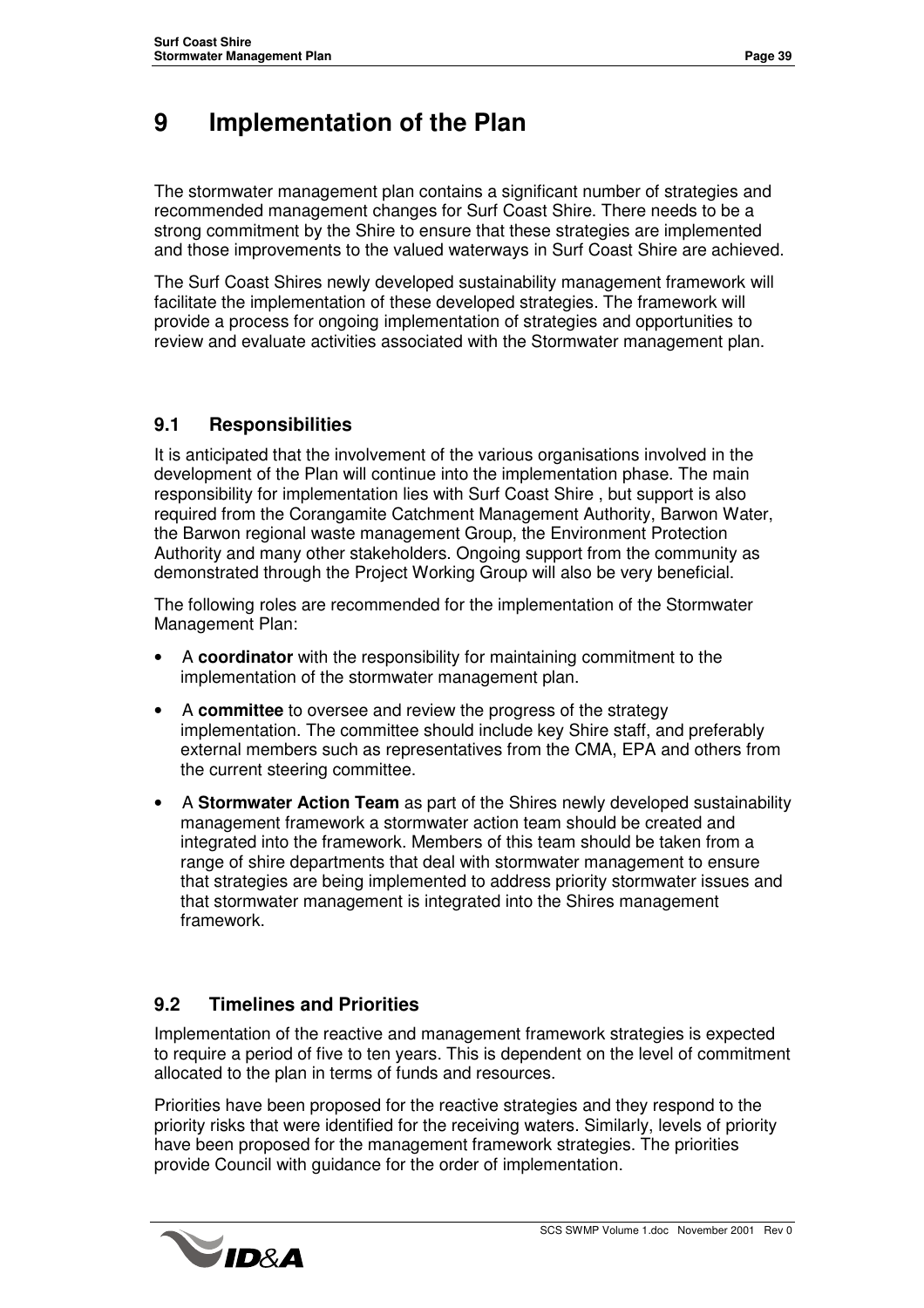It is, however, recognised that there needs to be some flexibility to reflect the availability of funds and coordination with other activities. A number of the framework strategies would be best implemented at times when internal reviews of policies and procedures or training programs are being conducted.

Therefore, it is recommended that an initial task of the implementation committee should be to develop a more detailed schedule for implementation of the strategies. This schedule could then be reviewed and updated annually in line with the Council's other planning activities.

A more complete review of the priorities should not be required for a number of years, given the processes involved in preparing the current plan. However, a review in three to five years time is suggested to consider improvements to the receiving waters and any significant changes in the extent and type of threats to stormwater quality.

#### **9.3 Funding**

Council will need to allocate a significant level of funds if the strategies are to be implemented successfully. If this is done, it will demonstrate Council's commitment to the process and will subsequently assist in obtaining additional funds from other sources.

Surf Coast Shire is able to apply for funding through various government programs.

The Victorian Government has allocated \$22.5 million over a three year period for improved management of stormwater quality across the State through the Victorian Stormwater Action Program. With the completion of the Surf Coast Shire Stormwater Management Plan , Council is in a position to apply for funds to assist in the implementation of the priority strategies identified in the plan.

Another potential source of funds is through the Natural Heritage Trust. Commonwealth government funds have been extended for the program that contributes to many environmental projects around the nation.

In relation to litter issues, some funds may be available through EcoRecycle Victoria.

Several of the strategies involve actions with overlapping responsibilities, such as the water quality monitoring. Cost sharing with the Catchment Management Authority or other authorities should be pursued in these cases.

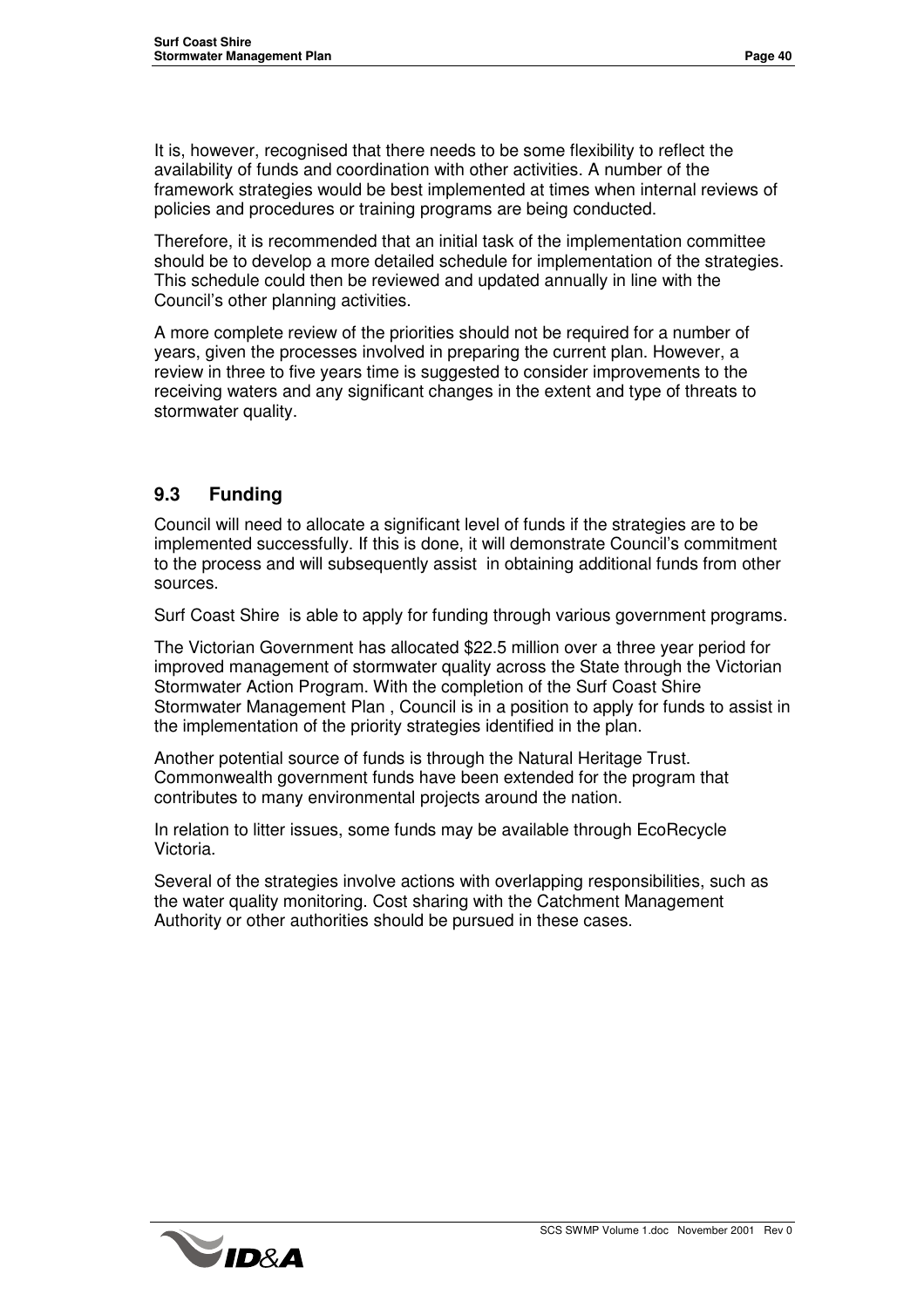### **10 Conclusions**

The Surf Coast Shire 's Stormwater Management Plan provides a framework for protecting and enhancing the areas significant marine and freshwater receiving environments that are affected by urban stormwater runoff.

Priorities for management have been determined through a workshop process involving key staff from the Council as well as representatives from other authorities and local interest groups. Therefore, the outcomes from the Plan have been determined from a broad range of inputs and the implementation of the strategies should be successful if the commitment is maintained.

The values of the significant marine and freshwater receiving environments that are most important to the community have been determined. Strategies have been developed for responding to the priority risks to stormwater quality that could impact on these receiving waters.

Recommendations have also been developed for integrating best practice environmental management of stormwater into Council's management and planning activities.

The Stormwater Management Plan provides Council with the basis for obtaining external funds to support its commitment to the strategies. Primarily, the Plan sets out a framework for implementing changes that will improve the environmental conditions and protect the values of the waterways in Surf Coast Shire .

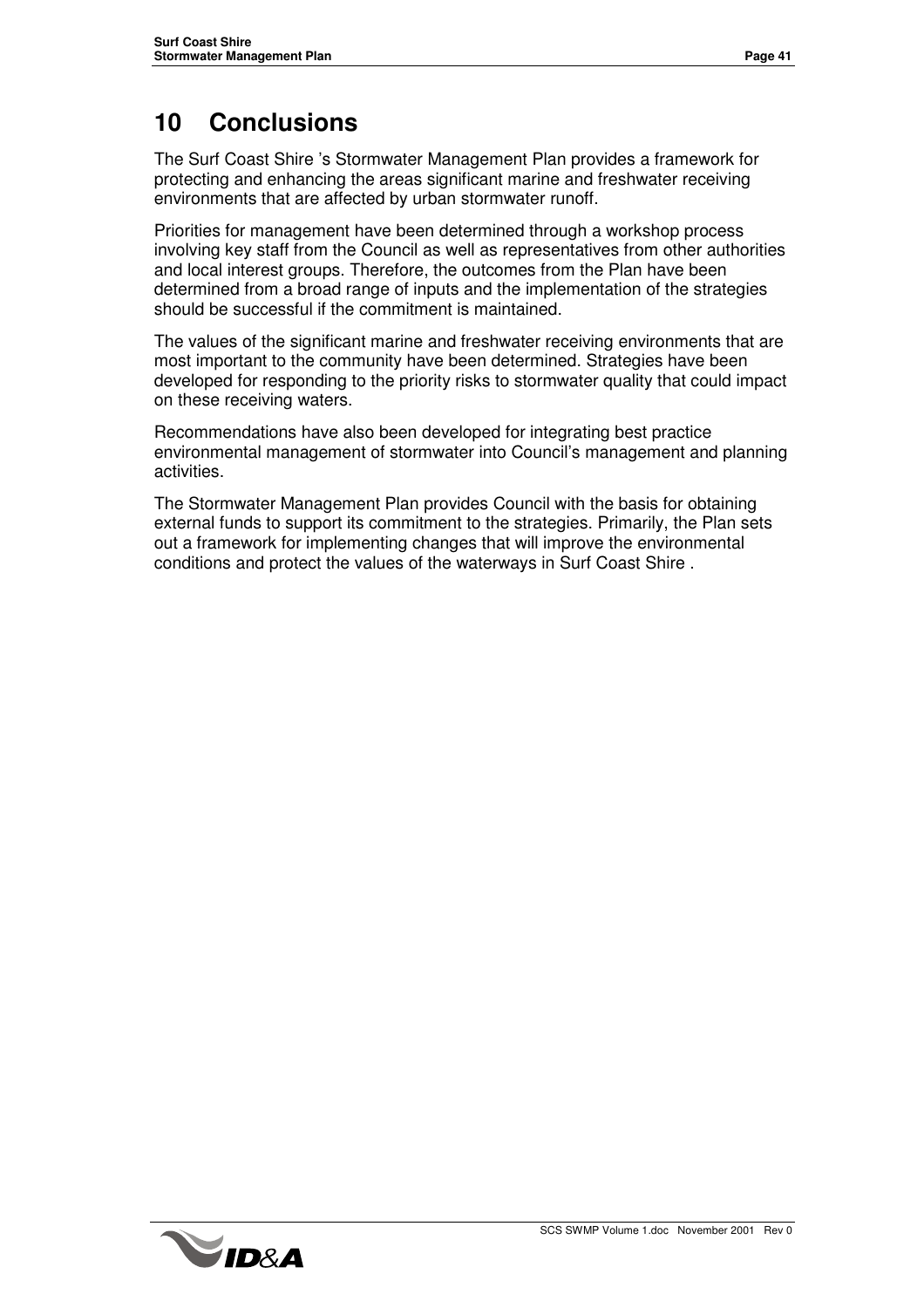### **11 References**

- o Victorian Stormwater Committee 1999, Urban Stormwater: Best Practice Environmental Management Guidelines. Chapter Three (revised edition) CSIRO publishing
- o Allison, R.A. et al 1998 Gross pollutant removal from urban waterways, CRC for Catchment Hydrology
- o ANZECC 1992 Australian water quality guidelines for fresh and marine waters
- o Commonwealth EPA, 1993, Urban Stormwater A Resource too Valuable to Waste
- o CRC for Catchment Hydrology 1999, Urban Stormwater Quality: A statistical overview
- o CSIRO 1992 Urban Stormwater: Impacts on the Environment
- o Harper, H.H. 1985. Fate of Heavy Metals from Highway Runoff in Stormwater Management Systems. Ph.D. Dissertation, University of Central Florida.